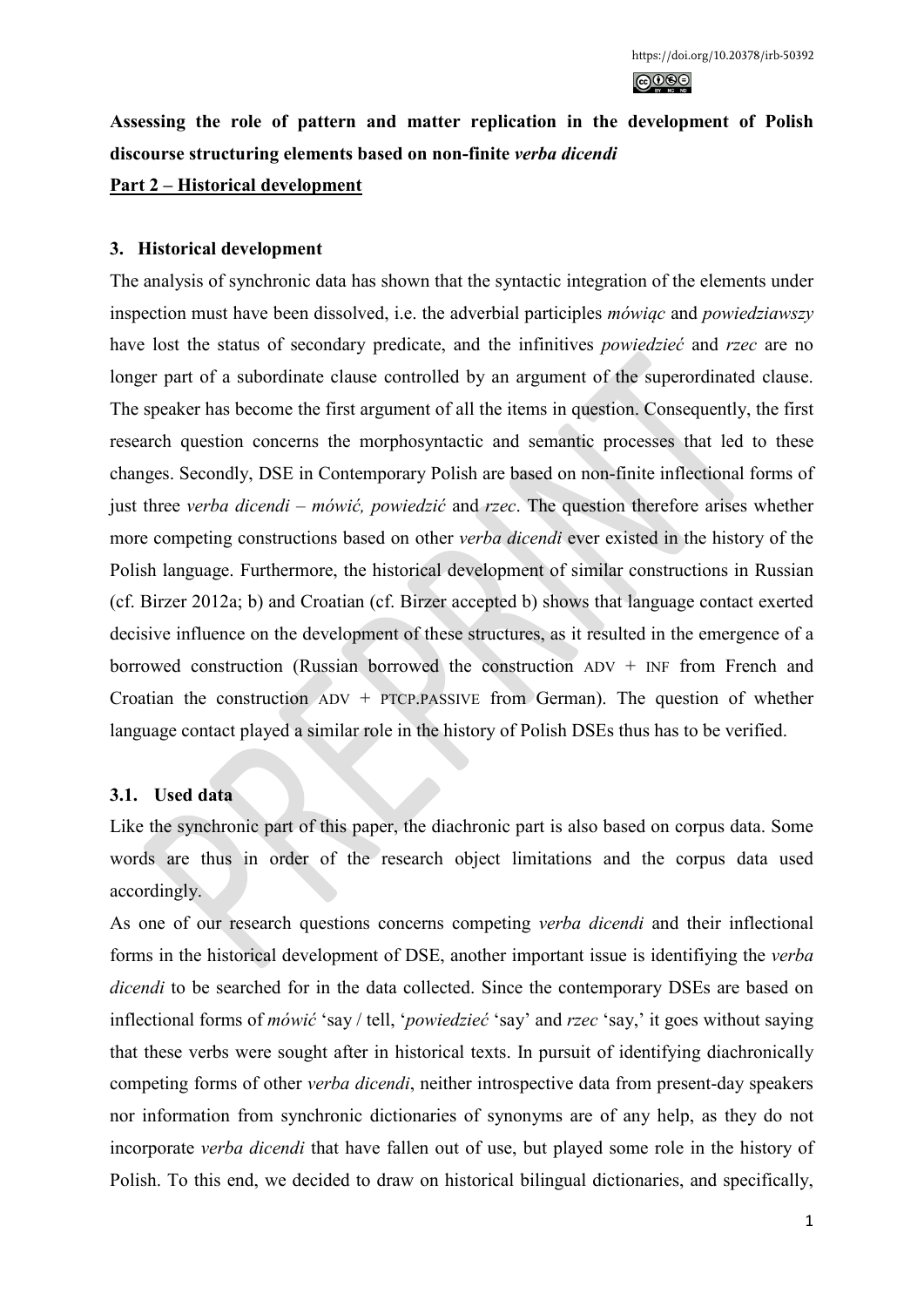on the Latin-Polish dictionaries of Bartłomiej z Bydgoszczy (Kędelska et al. 1999-2009), Franciscus Mymerus (1997) and the *Lexicon Latino-Polonicum* (Mączyński 1973). In these volumes, we searched for Polish translations of the following Latin *verba dicendi*:

- *dicere* 'say' as the probably most versatile Latin *verbum dicendi* that forms all kind of inflectional forms and may occur in a wide range of contexts;
- *loqui* 'say,' a deponens that is consequently only able to form semantically active forms and thus restricted in its contextual usage;
- *inquit* say-PRS.3SG, a lexicalized form used predominantly for the quotation of direct speech;
- *ait* say-PERF.3SG, the preterite counterpart of *inquit*, to be used in the same contexts.

From these sources, we settled on the terms, *powiedzieć* 'say', *mówić* 'say, speak', *rzec* 'say' and *rzekać* 'say, speak' as the *verba dicendi* to be examined.

Since DSEs are rather infrequent items in comparison to other linguistic (core) structures, a massive amount of data is necessary for gathering together a sufficient number of instances. To make amends, we combined research in several media.

The *Słownik polszczyzny XVI wieku* comprises all noted lexemes from the 16<sup>th</sup> century, but suffers from two major drawbacks. Firstly, the edition of the dictionary is still the latest version and the last available volume covers the lexemes up to *Ro*-. That is, *rzekać* and *rzec* have not yet been incorporated. Secondly, the *Słownik* offers several instances of each lexeme and word form. The amount of data involved is still nonetheless insufficient for reconstructing the development of DSEs, the more so, as not instances of prototypical usage, but bridging contexts are of interest. For that reason, we had to draw on other sources as well.

By the time of data retrieval, the diachronic Polish corpus PolDi encompassed 40 texts ranging from the 14<sup>th</sup> to 19<sup>th</sup> centuries. This database was complemented by texts of prose and dramas from the electronic version of the *Biblioteka zabytków Polskiego piśmiennictwa średniowiecznego* (2006; www.staropolska.pl).[1](#page-1-0) Poetry was however excluded, since our experience with similar research in Russian and Croatian showed that the structures under investigation usually do not occur in poetry, probably due to the incompatibility involved in such lengthy expressions with metrics.

<span id="page-1-0"></span><sup>1</sup> We are aware of the fact that some of the texts from the *Old Polish Period* offer modern translations of the respective originals. Due to the bibliographic standards of the website, which conceives of itself as a service for scholarly and educational purposes, these texts can be identified and excluded from the corpus. Another issue of interest is normalization. All texts are to some extent normalized orthographically, but since we are interested in syntactic issues, this fact is of minor consequence to us and even reduces the complexity of queries, as no variants have to be considered.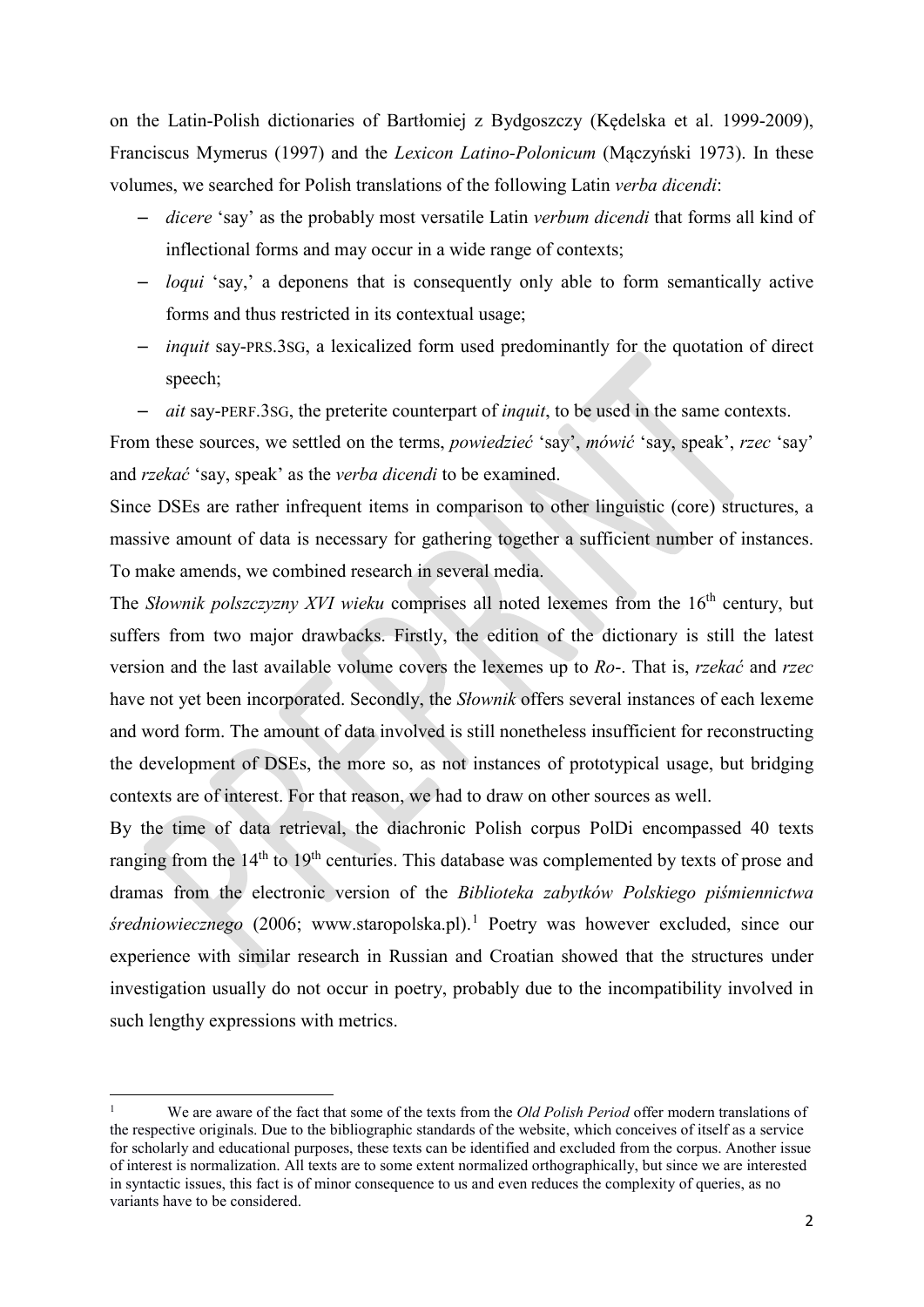To retrieve all inflectional (and orthographical) forms of the verbs mentioned above, we searched the texts for the stems of the verbs *mówić* and *rzec* in all orthographic variants.

Since macaronic literature is known to integrate Latin stems into Polish morphologically and vice versa (cf. Keipert 1988), we also searched our corpus for all stems Latin *verba dicendi* and for *ait*.

The results were then processed manually after the fact.

#### **3.2. Historical development**

## **3.2.1. Marking of direct and indirect speech**

This is the first function evidenced in the texts. In early Slavonic texts overall, the distinction between direct and reported speech cannot be drawn clearly for several reasons. Firstly, sentence and clause boundaries cannot be identified clearly – a problem that concerns not only the rendering of speech, but all syntactic issues. Secondly, reported speech is marked by the characteristic that the speech content forms a subordinate clause which is an argument of the *verbum dicendi* in the superordinate clause and is consequently introduced by a complementizer. However, this criterion was not yet obligatory in historical contexts (cf. Daiber 2009 for Russian Church Slavonic and Birzer 2012b for Old Church Slavonic; Pisarkowa 1984: 208-212 gives a rather superficial survey of the development in older stages of Polish), which makes the discrimination against direct and reported speech impossible in cases when the third characteristic, namely, the shift of grammatical person (the probably most systematic description of shift has been given by Večerka 2002, 416-423 for Old Church Slavonic), cannot be clearly determined. This problem is especially notorious in texts with a non-participatory observer as narrator. That is, all characters of the narration are then referred to in the third person, which makes it impossible in many contexts to identify the participants of the original communicative situation (compare the two examples from Modern Polish: *Adam powiedział, że Anna przyjdzie jutro,* implying the two possible original communicative situations a) *Adam powiedział: "Przyjdziesz jutro."* where Anna is Adam's interlocutor, and b) *Adam powiedział: "Anna przyjdzie jutro."* where Anna is a third person absent in the original communicative situation. Just as well, *Adam powiedział, że przyjdzie jutro.* denotes both (the less probable) situation a) *Adam powiedział: "Przyjdzie jutro."* where Adam speaks about a third, absent person, or b) *Adam powiedział: "Przyjdę jutro."* where Adam gives information about himself). The vast majority of texts analyzed for this paper features a non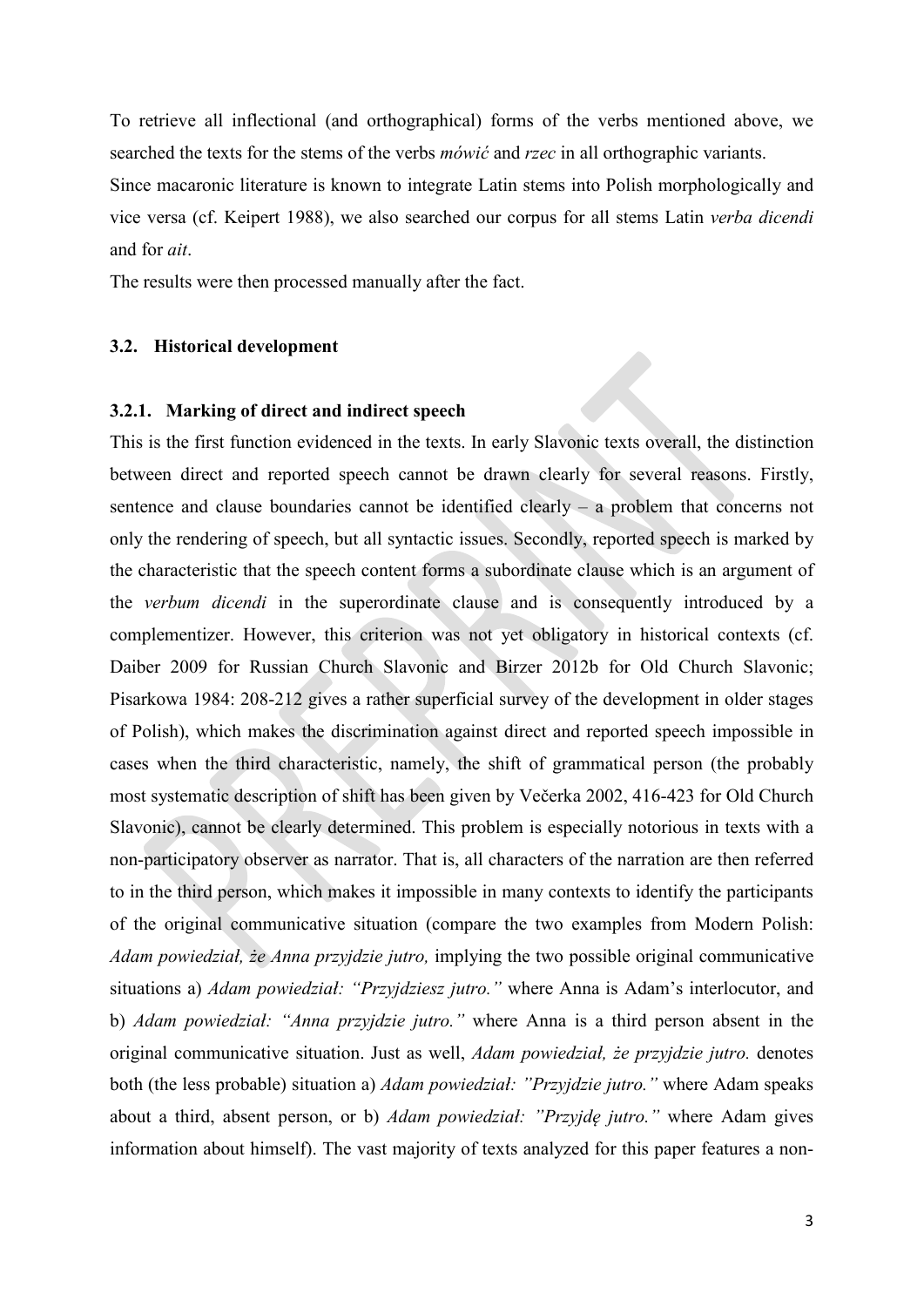participatory observer as narrator and thus entails the problems described above. Hence, we address direct and reported speech together.

The marking of direct and indirect speech is affected by two constructions. The first construction consists of two *verba dicendi*; the first one relates the manner of content rendering and takes any inflectional form, while the second one is an (adverbial) participle in immediate precedence of the speech content (1).

(1) … *áby ∫ię wypełniło to co ie∫t rzeczono przez Proroká mowiącego: Rozdźielili ∫obie odźenia moie* (Wuj NT Matth. 27/35) '… in order to become true, that which is said by the Prophet saying: They will divide my garments among themselves.'

In the second construction, a noun from the semantic field of *dicendi* or *cogitandi* is accompanied by the (adverbial) participle of a *verbum dicendi* (2-3).

(2) … *usłyszeli głos z obłoku rzekący : Toć jest syn moj namilejszy.*  '… they heard a voice from the cloud saying: this is my most beloved son.' (RozmPrzem)

| (3) | POL | $\ldots$ oto | $g$ <i>los</i>                | $\overline{z}$ | obłoku              | mowiący:            |
|-----|-----|--------------|-------------------------------|----------------|---------------------|---------------------|
|     |     | <b>DEM</b>   | voice-NOM                     | from           | cloud.GEN           | speak-PTCP.NOM.SG.M |
|     |     | Ten          | ieft<br>moy                   |                | Syn                 | mily.               |
|     |     | DEM.NOM      | is                            |                | my-NOM.SG.M son-NOM | dear-NOM.SG.M       |
|     | LAT | ecce         | $\mathcal{V}OX$               | de             | nube                | dicens              |
|     |     | <b>DEM</b>   | voice-NOM                     | from           | cloud-ABL           | speak-PTCP.NOM.SG   |
|     |     |              | hic est filius meus dilectus. |                |                     |                     |
|     |     |              | this one is my dear son       |                |                     |                     |

'… there was a voice from the cloud, saying: This one is my dear son.'

(WujNT Matth 17/5)

The construction with two *verba dicendi* continues to be used well into the 18<sup>th</sup> century (4-5), and went through several developments of various impact on syntax.

(4) *Przyjechał znowu ... Straszewski, listy oddał, ... i prosi mówiąc: Qui cito dat, bis dat.*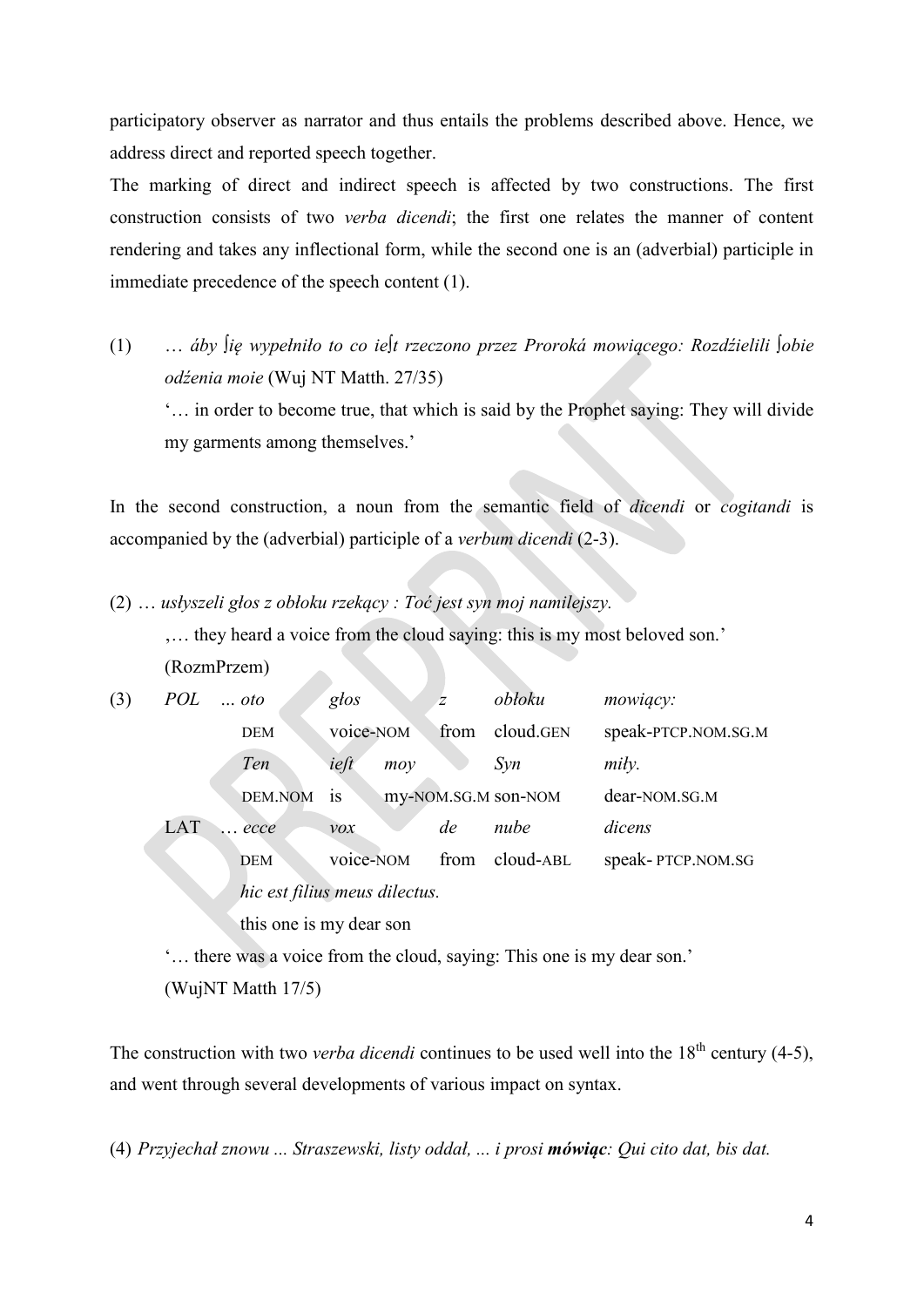'Straszewski arrived again, handed over the letters and asks, saying: Who gives fast gives twice.'

(Pasek. *Pamiętniki*.)

(5) *Alexander Wielki słysząc z ust Filozofa, że wiele jest Światów, płakał, że i jednego nie zawojował, mówiąc: Heu me miserum, qui nec uno quidem potitus sum*.

'Alexander the Great, hearing from the philosopher's mouth that there are many worlds, cried that he had not conquered even one, saying: Oh, what a poor lad I am, as I have conquered not even one.'

(Chmielowski. *Nowe Atheny*.)

The first development to be mentioned is the insertion of cataphoric expressions before or after the *verbum dicendi* that refers to the content of the following utterance. Most commonly used are deictic *tak(o)* 'so' (9) – also an element of the modern DSE *aby / by / żeby tak powiedzieć / rzec* 'so to say' – or NPs containing the demonstrative *ten* 'this' (6-8). The cataphoric expressions occur in both religious and worldly texts.

(6) *… masz krolewstwo , tedy jeś ty krol . Miły Krystus mowiąc to słowo: Krolewstwo moje nie jest [z] tego świata.* 

' 'You have a kingdom, thus you are a king.' Dear Christ speaking this word: 'My kingdom is not of this world.''

(RozmPrzem)

- (7) *Po tym tedy krótkim poswarku .... powiedział pan Lupa w te słowa*: 'After this short quarrel ... Mister Lupa said in these words:' (Górnicki. Dworzanin Polski.)
- (8) *Tu zaś pan Dersniak to powiedział: Radbych ja wiedział, panie Wapowski,* ... 'And to that Mister Dersniak said this: I would like to know, Mister Wapowski, ...'
- (9) *Pan Myszkowski tak na to powiedział: ...'* 'Mister Myszkowski answered (lit. spoke) this so: ...'

Let us now turn to other, "competing" developments that are all linked to the encoding of utterance content and exert influence on syntax. As far as our data allows for reconstruction of these developments, they take place simultaneously; hence, their results may be subsumed under the label (avoidance of) syntactic hybridity.

The first syntactic development to be discussed is the *Accusativus cum infinitivo* construction, which is the result of literacy contact with Latin (cf. Dubisz 2007, 9). *Without doubt*, (2) *and*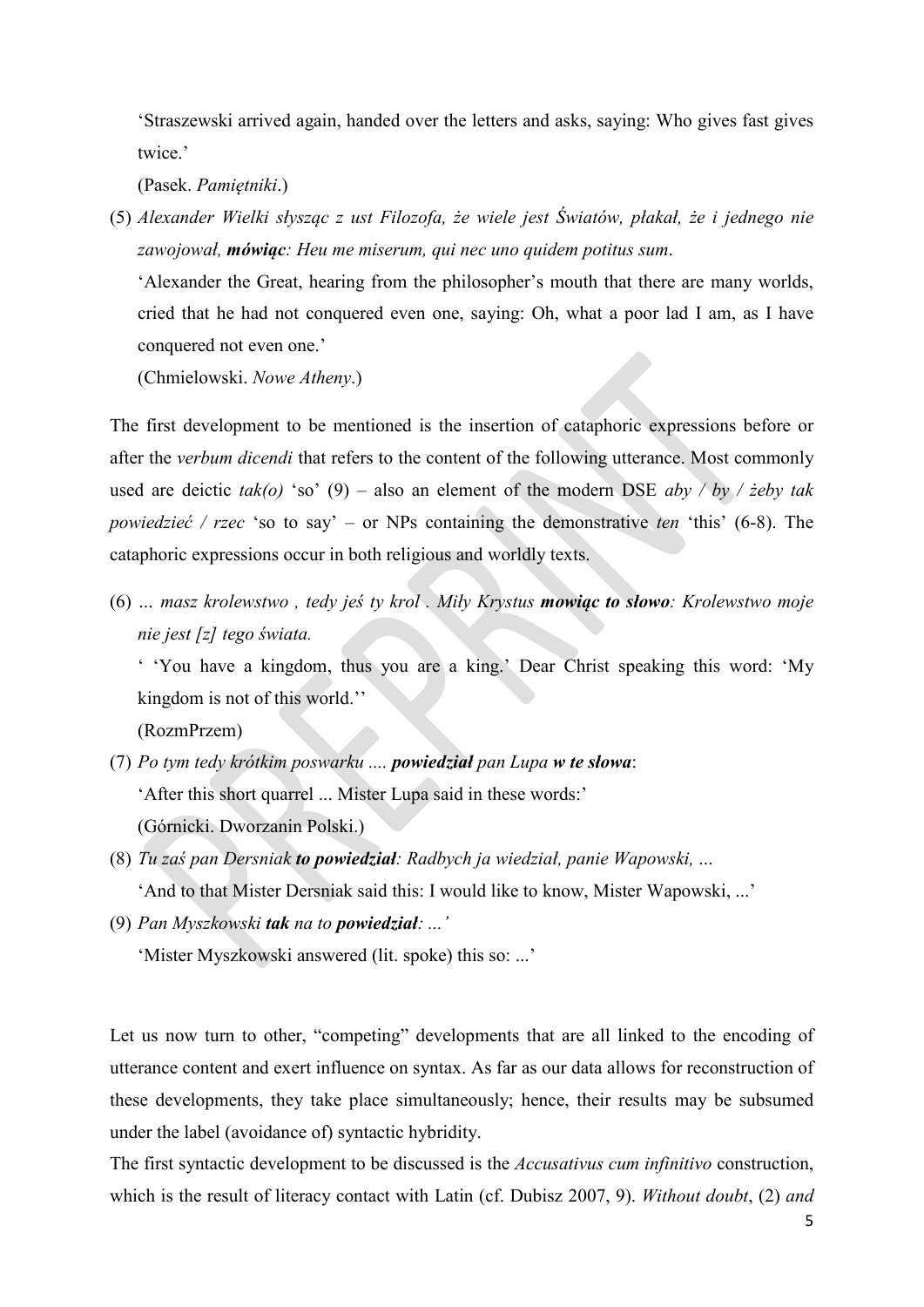(3) are two Polish translations of the same Bible citation which scrupulously follow the Latin syntactic pattern. Translations of religious, especially biblical texts, and the pattern replications therein have already received considerable attention (cf. Moszyński 1994), as they play a special role in the discussion about the exactness of syntactic replication. Since one aim of our paper is assessing the role of language contact in the development of the DSEs under investigation, it seems worthwhile to compare our findings from religious translations with those of worldly ones.<sup>[2](#page-5-0)</sup> Since DSEs based on *verba dicendi* are the focus of this paper, we will also concentrate on them in our analysis of translation strategies. This, however, does not exclude the highlighting of other phenomena that help to paint a fuller picture.

In the worldly texts, we observe the coexistence of con- and divergence with the Latin original, often within the same sentence. As a general rule, we can say that Latin uses the NcI and (preferably) the AcI construction to set reported speech apart from direct speech, and that the Polish translations by and large follow that model.

The Latin original of (10) is characterized by very complex sentence structure consisting of a NcI with the matrix verb *constat* 'it is clear' and an AcI with the matrix verb *dictum esse* 'to be said.' Clear convergences with Latin that may not be explained by similar Slavonic syntactic structures are the following:

 *dictum esse* is translated with the *–no/-to* form *powiedziano* 'said,' which at that time most probably still expressed passive diathesis. In Modern Polish, it is usually not accompanied by the demoted agent. Here, the demoted agent is realized syntactically in the PP *od niektórego* 'by somebody'. As Szlifersztejnowa (1968, 133) and Meyer (2011, 242) note, variation between the prepositions *pzrez* and *od* for the encoding of the demoted agent can be witnessed in older stages of Polish, whereas *przez* is the only acceptable variant in Modern Polish. Since both Polish *od* and Latin *a* also have the spatial meaning 'from,' it is entirely possible that this

<span id="page-5-0"></span><sup>2</sup> It is rather difficult to identify non-religious texts, whose Latin original and Polish translation have both been preserved and which are both accessible. Our corpus of parallel texts is thus confined to the following texts:

<sup>•</sup> *Collationes quas dicu[n]tur fecisse mutuo rex Salomon sapientissimus [et] Marcolphus facie deformis et turpissimus* … and the Polish translation *Rozmowy, który miał król Salomon mądry z Marchołtem grubym a sprosnym* … by Jan z Koszyczek (1521);

<sup>•</sup> Andrzej Wolan. *De libertate politica sive civili* (Kraków 1572) and the Polish translation *O wolności Rzeczypospolitej albo szlacheckiej* by Stanisław Dubingowicz (Wilno 1606);

<sup>•</sup> Wespazjan Kochowski. *Annalium Poloniae ab obitu Vladislai IV Climacter primus* (1683) and the Polish translation *[Roczników polskich od śmierci Władysława IV Klimaktery](http://pl.wikipedia.org/w/index.php?title=Klimaktery&action=edit&redlink=1)* by Szymon Zabiełła (18th century)

We are aware of the fact that the translations analyzed stem from roughly two centuries and that differences in the translation strategies thus might be induced by changes in translation practices or their philosophic background. However, the Bible translations analyzed cover the same time span and are nonetheless uniform in the applied translation strategies. We may therefore assume that variance in the translation strategies is not due to the time factor, but rather the text genre.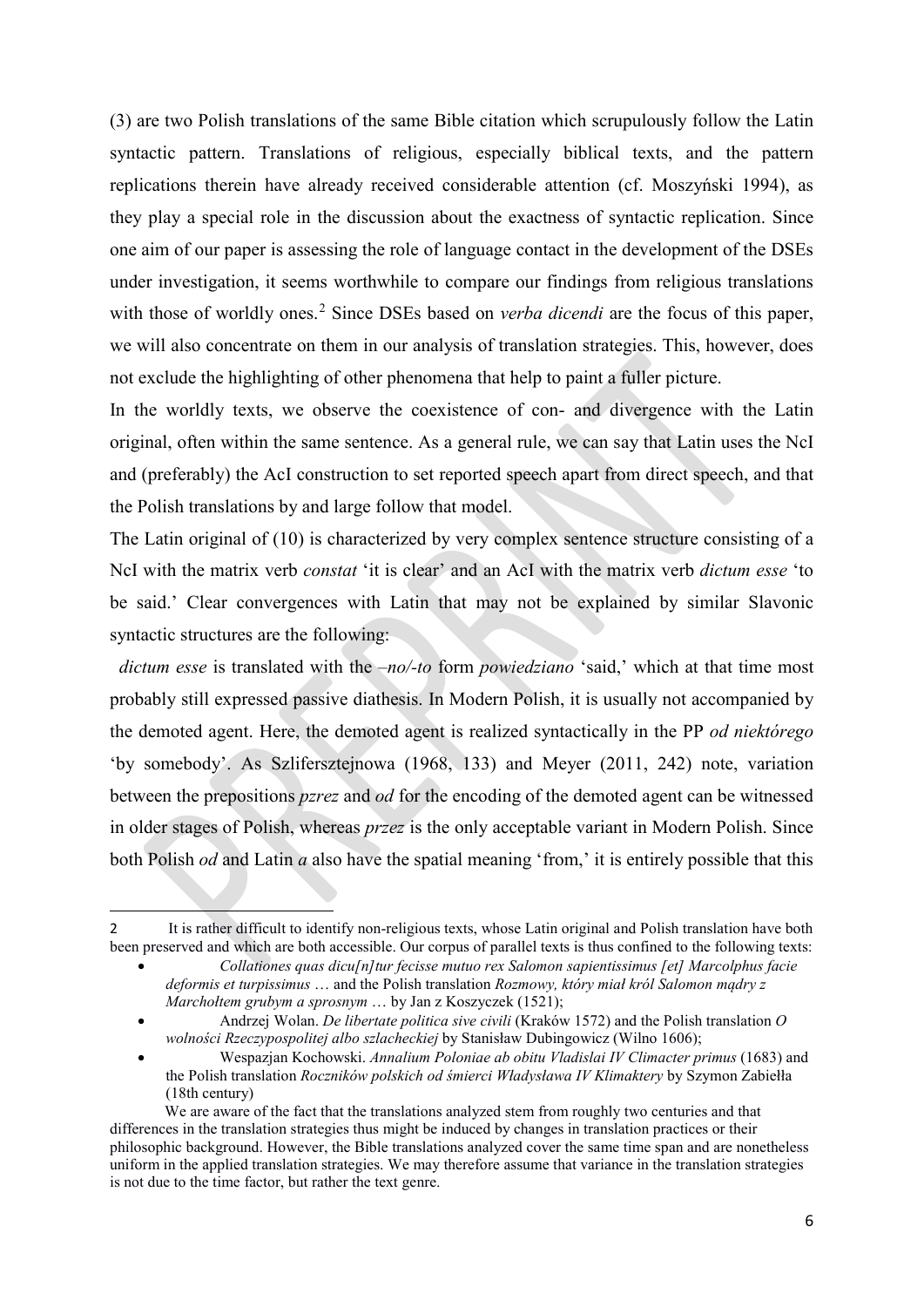coincidence lead to *od* as second variant for denoting the demoted agent in Polish (cf. Rabus 2013, 283 for a similar semantic development of the preposition *do* 'to, for' as a result of Russian-Polish language contact).

Case assignment in the subordinate sentence introduced by *że* constitutes another issue of convergence: In (10), the nominative is chosen, which results in a parallel to Latin where the subject and the predicative noun display the same case despite the fact that it is the accusative. Meanwhile, the rendering of NcI and AcI constitute clear cases of divergence. The NcI is not rendered at all, and the AcI is paralleled by a complement clause, which is the regular means for realizing the semantic role 'content' of *verba dicendi* in Slavonic.

| (10) |     | POL A tak   |                    | prawdziwie |                           | jest           | od                     |      | niektórego |                 |                                   |
|------|-----|-------------|--------------------|------------|---------------------------|----------------|------------------------|------|------------|-----------------|-----------------------------------|
|      |     | <b>CONJ</b> | <b>SO</b>          | true-ADV   |                           | be-3sG.PRS     | by                     |      |            | somebody-GEN.SG |                                   |
|      |     |             | powiedziano,       |            | że                        | barzo rzecz    |                        |      |            | jest            |                                   |
|      |     |             | say-PTCP.PASS.IMP  |            | COMP very                 |                | thing.NOM.SG.F         |      |            | be.3sg.PRS      |                                   |
|      |     | smaczna     |                    |            | $wolno\acute{s}\acute{c}$ |                |                        |      |            |                 |                                   |
|      |     |             | flavorful-NOM.SG.F |            |                           | freedom-NOM.SG |                        |      |            |                 |                                   |
|      | LAT | [Verissime] |                    |            | itaque                    |                | dictum                 |      |            |                 | a                                 |
|      |     |             | true-SUPERL.ADV    |            | therefore                 |                | say-PTCP.PASS.NOM.SG.N |      |            |                 | by                                |
|      |     | quodam      |                    |            | $\emph{esse}$ [NcI        |                | constat:               |      |            |                 |                                   |
|      |     |             | somebody-ABL.SG    |            | be-INF                    |                | be clear-3sG.PRS       |      |            |                 |                                   |
|      |     | [du ce]     |                    |            | nimirum                   |                | bonum                  | esse |            |                 | <i>libertatem</i> $_{\text{AcI}}$ |
|      |     |             | sweet-NOM.SG.N     |            | indeed                    |                |                        |      |            |                 | good-ACC.SG be-INF freedom-ACC.SG |
|      |     |             |                    |            |                           |                |                        |      |            |                 |                                   |

'Thus, clearly it has been said most rightfully that freedom is a very sweet good.' (Wolan, Andrzej. *De libertate politica sive civili*)

Example (11), however, replicates the Latin AcI for the encoding of the semantic role 'content' in two cases. At first glance, the replications are not that obvious, as both *nazywać* 'call' and *rozumieć* 'understand,' govern the accusative. At second glance, the two renderings differ structurally, as the second one with *rozumieć* 'understand,' as matrix verbs clearly replicate the Latin structure with a noun and predicative adjective in the accusative. The first case with *nazywać* 'call' as a matrix verb is a hybrid between Latin and Polish syntactic structures. The predicative adjective is in the instrumental, as secondary predicates in Polish usually are. The copula however is in the infinitive, as required for the Latin AcI.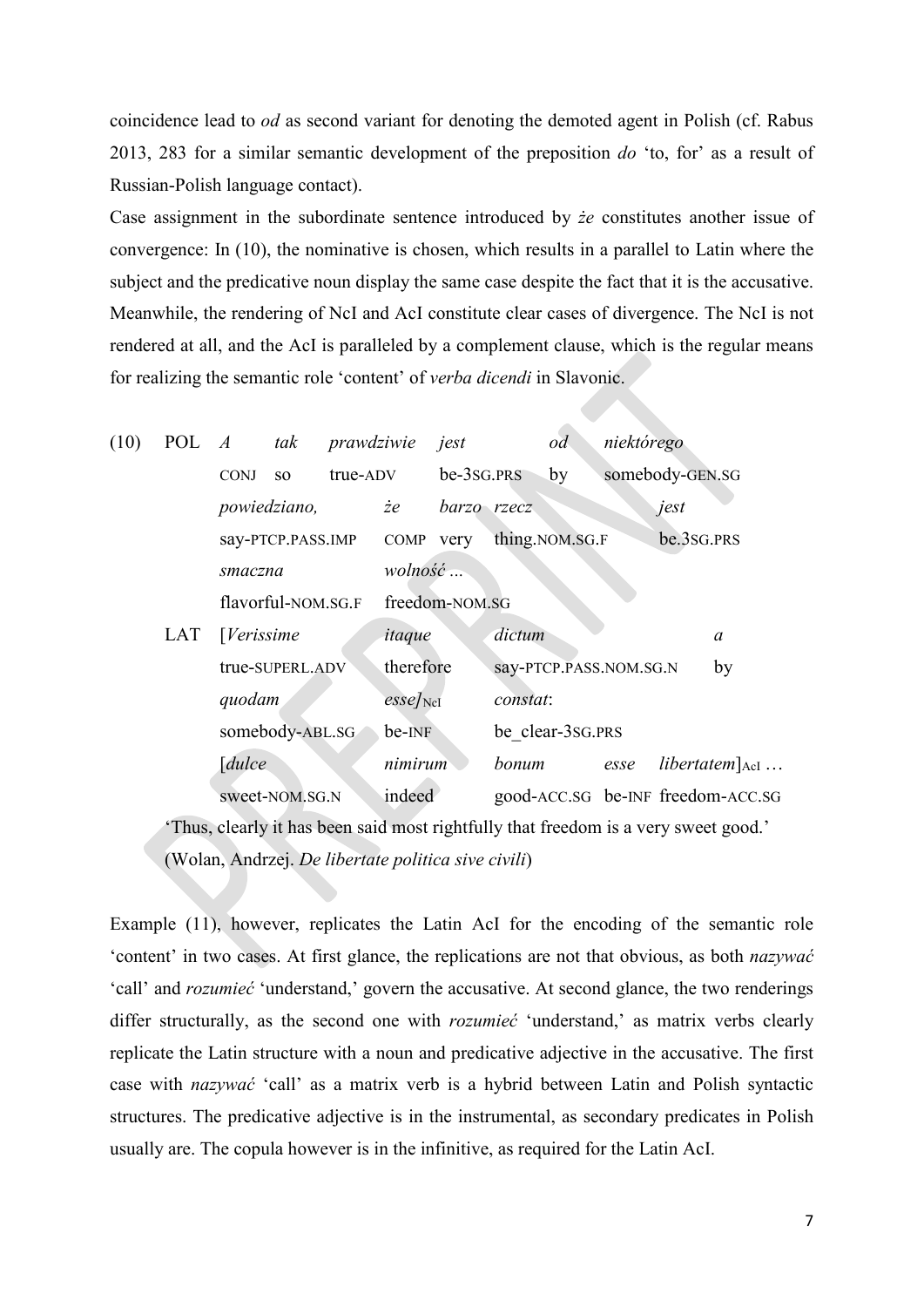Furthermore, the chosen equivalents for the Latin *verba dicendi* likewise deserve mention. *Nazywać* 'call' for *dicere* 'say, speak' is not a literal translation, but results in rather idiomatic Polish. The possible reasons for translating the present tense *inquit* 'he is saying' with preterite *rzekł* 'he said' will not be discussed here, as this might constitute a deliberate decision grounded in narrative effects.

| (11) | POL | I                          | dlatego,         | gdy           | Kallistena                           |              | filozofa           |                                      | przeto        |
|------|-----|----------------------------|------------------|---------------|--------------------------------------|--------------|--------------------|--------------------------------------|---------------|
|      |     | and                        | because          |               | when Kallisten-NOM philosopher-NOM   |              |                    |                                      | therefore     |
|      |     | szczęśliwym                |                  | niektórzy     | byc                                  |              | nazywali,          | $i\dot{z}$                           |               |
|      |     | happy-INSTR.SG             |                  |               |                                      |              |                    | some-NOM.PL be-INF call-PST.3PL that |               |
|      |     | $\mathcal{U}$              | Aleksandra       |               | barzo hojnie                         | $\mathbf{i}$ |                    | rozkosznie                           | $\dot{z}$ ył, |
|      |     | at                         | Alexander        | very          | lavishly                             |              | and                | luxuriously                          | lived,        |
|      |     | $r_i$                      | owszem,          |               | $ja - rzekl -$                       |              | biednego           |                                      | $\ddot{i}$    |
|      |     | and                        | yes              |               | I-NOM say-PST.3SG                    |              |                    | poor-ACC.SG.M                        | and           |
|      |     |                            | nieszczęśliwego  | $by\acute{c}$ | rozumię                              |              |                    |                                      |               |
|      |     | unhappy-ACC.SG.M           |                  |               | be-INF understand-PRS.1SG            |              |                    |                                      |               |
|      | LAT | Ac                         | proinde          | cum           | [Callisthenem]                       |              |                    | philosophum                          |               |
|      |     | and                        | therefore        |               | when Callistenis-ACC.SG              |              |                    | philosopher-ACC.SG                   |               |
|      |     | hoc                        | nomine           |               | $beatum$ <sub>AcI</sub>              |              |                    | quidam                               |               |
|      |     | this.ABL                   | pretext-ABL      |               | happy-ACC.SG.M                       |              |                    | some-NOM.PL                          |               |
|      |     | dicerent,                  |                  | quod          |                                      |              |                    |                                      |               |
|      |     |                            | say-CONJ.PST.3PL | because       |                                      |              |                    |                                      |               |
|      |     |                            | apud Alexandrum  | lautissime    |                                      |              | ac                 | splendide                            | viveret,      |
|      |     | at                         | Alexander        |               | most respectably                     |              | and                | lavishly                             | lived,        |
|      |     | $\overline{\phantom{a}}$   |                  |               |                                      |              |                    |                                      |               |
|      |     |                            | <i>Immo</i>      | ego,          | <i>inquit,</i>                       |              | [ <i>miserum</i> ] |                                      | et            |
|      |     | in contrast                |                  |               | I-NOM say-PRS.3sG miserable-ACC.SG.M |              |                    | and                                  |               |
|      |     | $infelicem$ <sub>AcI</sub> |                  | $puto$        |                                      |              |                    |                                      |               |
|      |     |                            | unhappy-ACC.SG   |               | consider-PRS.1SG                     |              |                    |                                      |               |

'And therefore when some call the philosopher Callisthenes happy under the pretext that he lives at Alexander's place most respectably and lavishly, I, in contrast -- he says - consider him miserable and unhappy.'

(Wolan, Andrzej. *De libertate politica sive civili.*)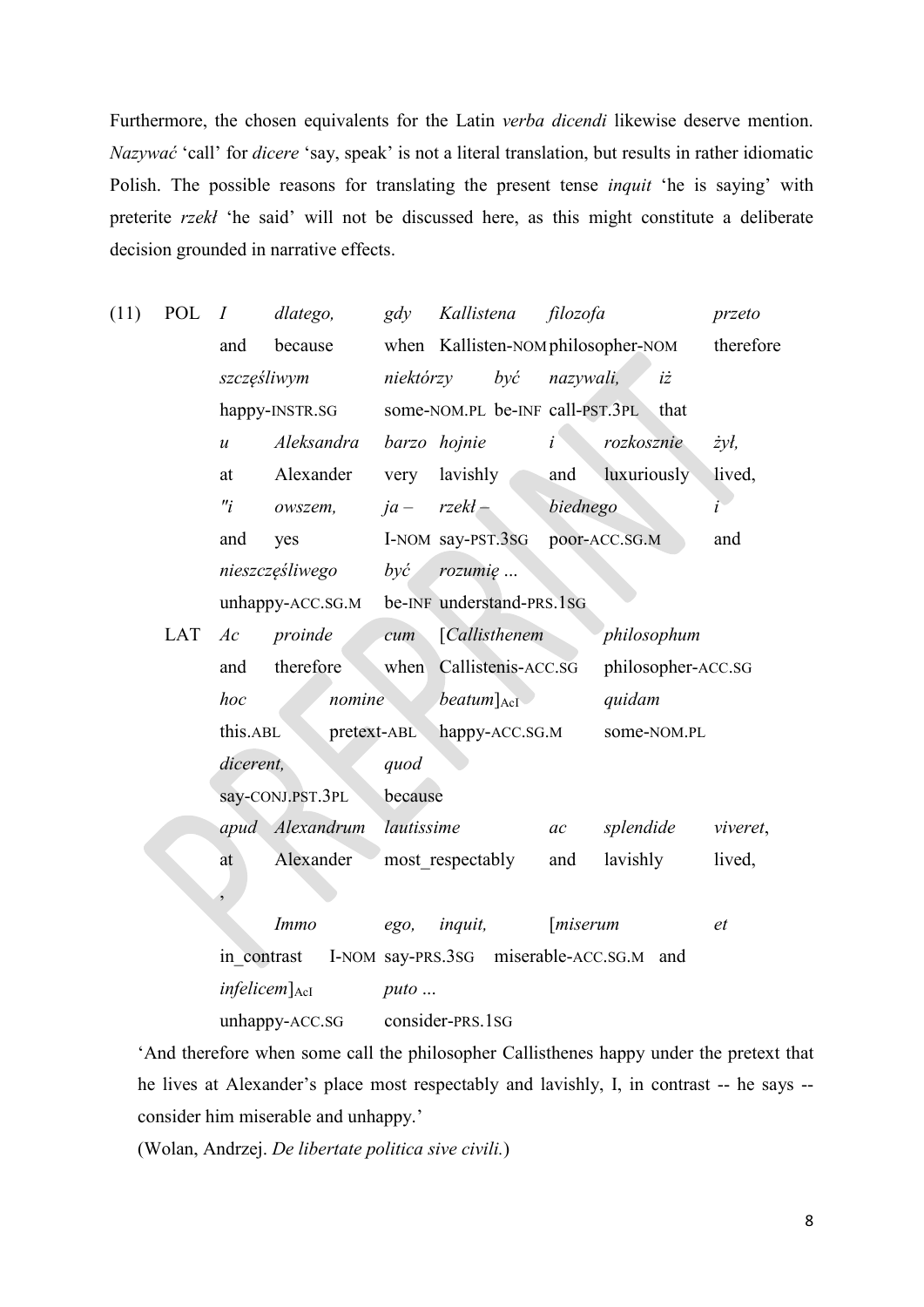In contrast, example (12) shows strict adherence to the formal composition of the Latin original:

(12) *Marchołt odpowiedział i rzekł:…* Marchołt-NOM answer-PST.3SG and say-PST.3SG *Marcolphus rˉndit [respondit] 7 ait: …*  Marcolphus-NOM answer-PST.3sG and say-PST.3sG 'Marchołt answered and said: ...' (Jan z Koszyczek. *Rozmowy które miał król Salomon mądry z Marchołtem grubym a* 

*sprosnym* ...)

In sum, the translations analyzed show Latin influence predominantly at the syntactic level, especially the marking of indirect speech, and this influence also affects how the arguments of *verba dicendi* are realized syntactically. Regarding lexical choices, idiomaticity seems to prevail over adherence to the Latin model.

Another important contact language for Polish is namely German, which also features the AcI construction. Yet, in contrast to Latin, it is restricted to verbs of perception. In our corpus data of original Polish texts, AcI constructions are witnessed both for verbs of perception (13) and *verba dicendi* (14-15). This fact, and the more so macaronic clauses where the AcI is built with Latin lexical material (14), can be considered evidence that Latin influence lead to AcI constructions in Polish. It cannot be ruled out, however, that German fostered this (temporary) development.

At the same time, the AcI helps to resolve the aforementioned syntactic hybridity that usually arises in speech act rendering contexts where the narrator and the subject of the rendered situation are both in the third person, as the AcI marks reported speech (11-12).

| (13) | <i>Orpheus</i><br>$$ przeto                                      |             |                                 | <i>powiedział,</i> | [Jovem           | $b$ yć         |  |
|------|------------------------------------------------------------------|-------------|---------------------------------|--------------------|------------------|----------------|--|
|      | therefore                                                        | Orpheus-NOM |                                 | say-PST.3SG.M      | Jupiter-ACC      | be-INF         |  |
|      | masculum et                                                      |             | $f$ eminam $]$ <sub>AcI</sub> . |                    |                  |                |  |
|      | male-ACC and                                                     |             | female-ACC                      |                    |                  |                |  |
|      | ' therefore Orpheus said that Jupiter was both male and female.' |             |                                 |                    |                  |                |  |
|      | (Górnicki. Dworzanin Polski.)                                    |             |                                 |                    |                  |                |  |
| (14) | Niechaj                                                          | pirwej      | tym                             | panom              |                  | odpowiem,      |  |
|      | let                                                              | at first    | that-DAT.PL                     |                    | gentleman-PL.DAT | answer-FUT.1sG |  |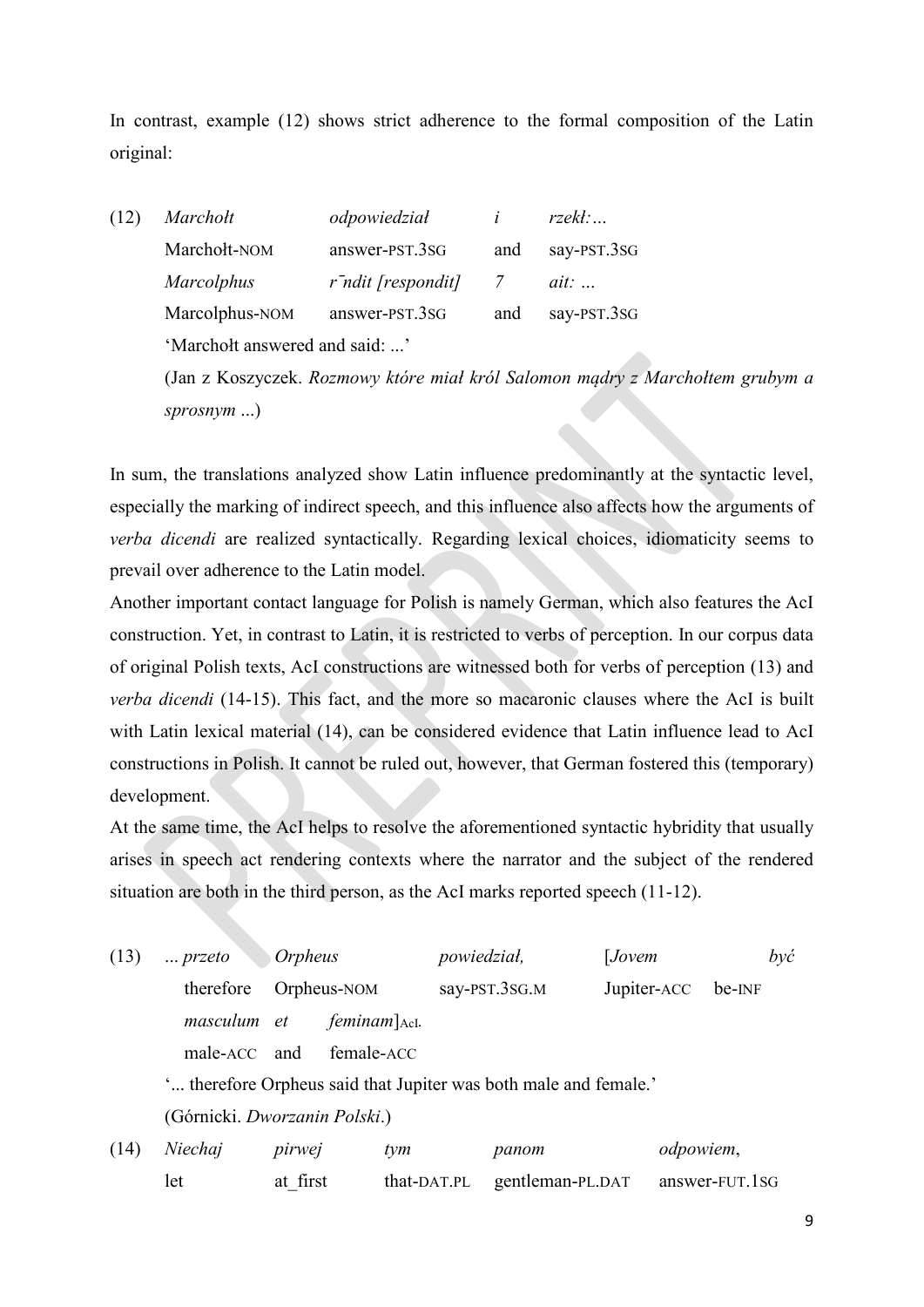*którzy* [*piękność nie zawdy dobrą być*]AcI *powiedają* ... who-NOM.PL beauty-ACC.SGnot always good-ACC.SG be-INF say-PRS.3PL 'Let me first answer those gentlemen who claim that beauty is not always good ...' (Górnicki. *Dworzanin Polski.*)

If the AcI may be considered a means of marking indirect speech, then the process that *mówiąc* 'speaking' loose the status as a secondary predication may be described as the development of a direct speech marker.

The first step in this direction is illustrated by example (6), where the sentence containing the AP *mówiąc* 'speaking' features *miły Krystus* 'dear Christ' as a canonical subject in the nominative, but lacks a matrix verb. In other words, the AP still has a point of co-reference, but can no longer be classified any more as secondary predication, as the sentence lacks a primary predication.

Finally, (15) illustrates the complete loss of subject co-reference: *mówiąc* 'speaking' constitutes a sentence of its own with no NP, not to mention a matrix verb that might serve as point of co-reference. Furthermore, the context makes clear that the covert subject of the adverbial participle refers to *niektorych* 'some [Lutherans]', i.e. the object of the preceding sentence. Hence, we may state that in contexts of this kind, *mówiąc* may be regarded as a speech-marker, but no more as an adverbial participle *in sensu stricto*.

(15) *Papież po∫łał do Niemiec trzech Bi∫kupow z Indultem / áby namawiáli Luteryany kapłany ná Rzym∫ką wiárę / […] ále niekthorych*-ACCj *ná tho niemogli przywieść / mowiąc***j***: lepiey ie∫t Bogá ∫łucháć niż ludzi.*

'The Pope sent to Germany three bishops with an indult / that they persuade the Lutherans of the Roman Rite / but somej they could not persuade of this / speakingj: it is better to obey God than humans.'

(BielKron 234, 30v, 41)

Another issue that needs to be addressed here is the semantic erosion of *verba dicendi* on their way to becoming a part of DSEs. This is best illustrated by *mówiąc* as a quotation marker (16- 17), i.e. a function that develops out of speech-marking, but may be considered the precursor of the modern quotative DSEs.

The semantics of the verb *mówić* 'speak' with the government pattern *X mówi Y / o Y-u* can be rendered with the following preliminary explication: 'with the help of their voice apparatus, X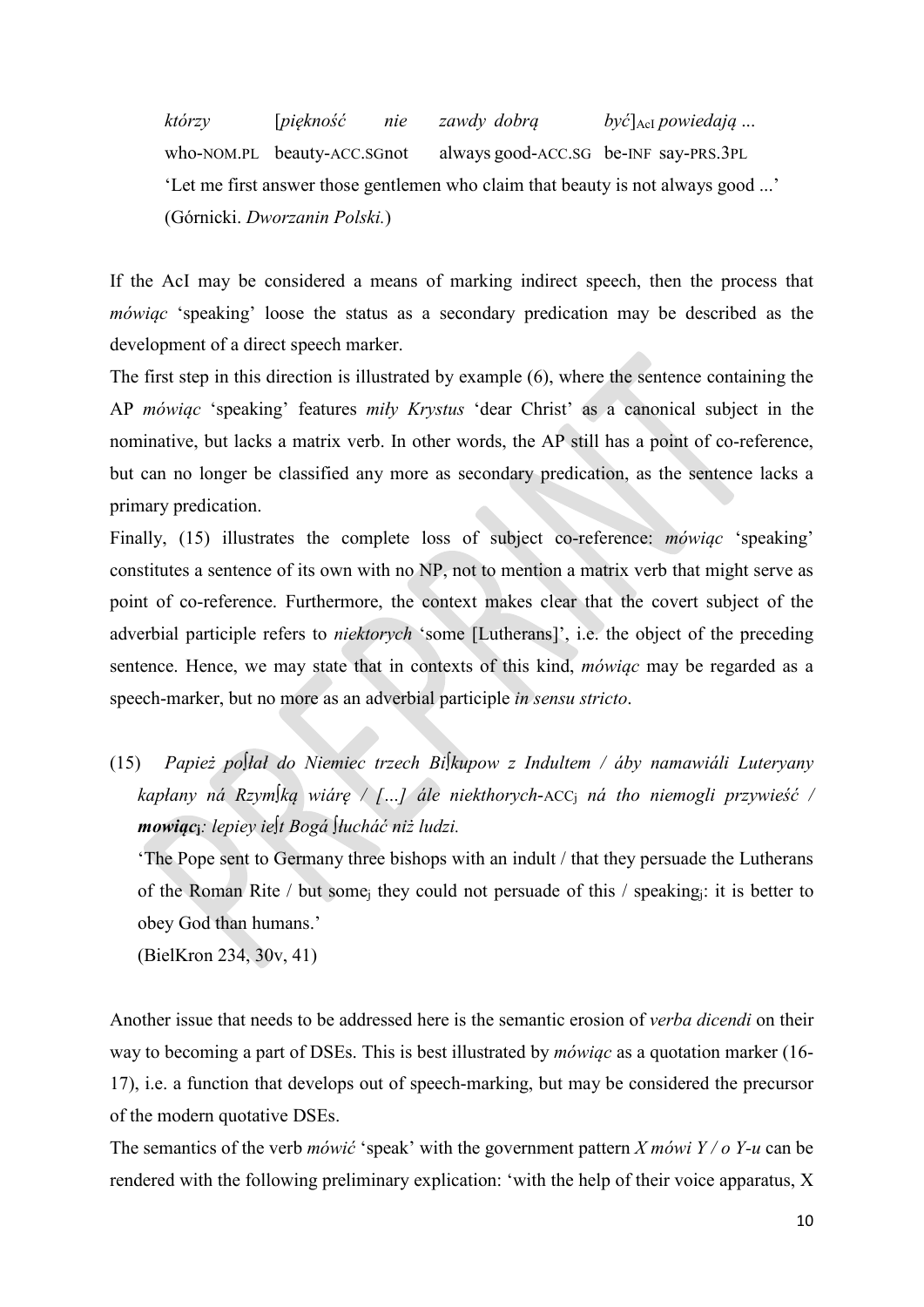produces sounds conveying content Y.' The meaning of the speech and citation marker *mówiąc* (government pattern *mówiąc*<sup>x</sup> *Y*) can be described as follows: "X produces languagebased content Y'. As a result, the development of the marker *mówiąc* goes along with the loss of the semantic component 'mode of articulation'.

- (16) … *[w] dzisiejsze ewanjelije było pisano rzekąc tako , iże wyszło jest przykazanie było*  '… in today's gospel was written speaking so, that an order had been issued …' (KazGn)
- (17) *O RZECE SABBATICUS, albo SABBATIUS, od sabaszu żydowskiego rzeczonej, pisze Starożytny Author Pliniusz lib. 31, cap. 2, mówiący: in Judaea rivus Sabbatis omnibus siccatur.*

'About the word sabbaticus, or sabbatius, derived (lit. said) from the Jewish Sabbath, the ancient author Plinius, lib 31, cap.2, writes speaking: in Judaea rivus Sabbatis omnibus siccatur.'

(Chmielowski. *Nowe Ateny*...)

In connection with the development of the speech-marker *mówiąc.* we would like to point out a particular case of syntactic hybridity in the rendering of speech (18-19). That is, although the pronoun shift leaves no doubt that we are dealing with direct speech, both the marker *mówiąc* and the complementizer *że* 'that' are used. *Że* 'that' of course usually otherwise introduces reported speech. Since we were confronted with this phenomenon only in Pasek's work, it is most likely an idiosyncrasy of this author, but it nevertheless underlines the striving to set the protagonists' utterances apart from the narration as such.

(18) ... *i tym gloriabantur mówiąc to, że "my w to wierzymy, co i wy, daremnie nas nazywacie odszczepieńcami".*

' ... and they boasted, saying this, that "we believe in the same as you do, in vain you call us apostates."'

(Pasek. *Pamiętniki*.)

(19) ... *król ucieszył się nadzieją mówiąc, że "mnie pan Pasek dawno znajomy; wiem, że mi jej nie odmówi."*

' … the king was pleased by the hope, saying that "I have been acquainted with Mister Pasek for a long time; I know that he will not refuse me this.'

(Pasek. *Pamiętniki*.)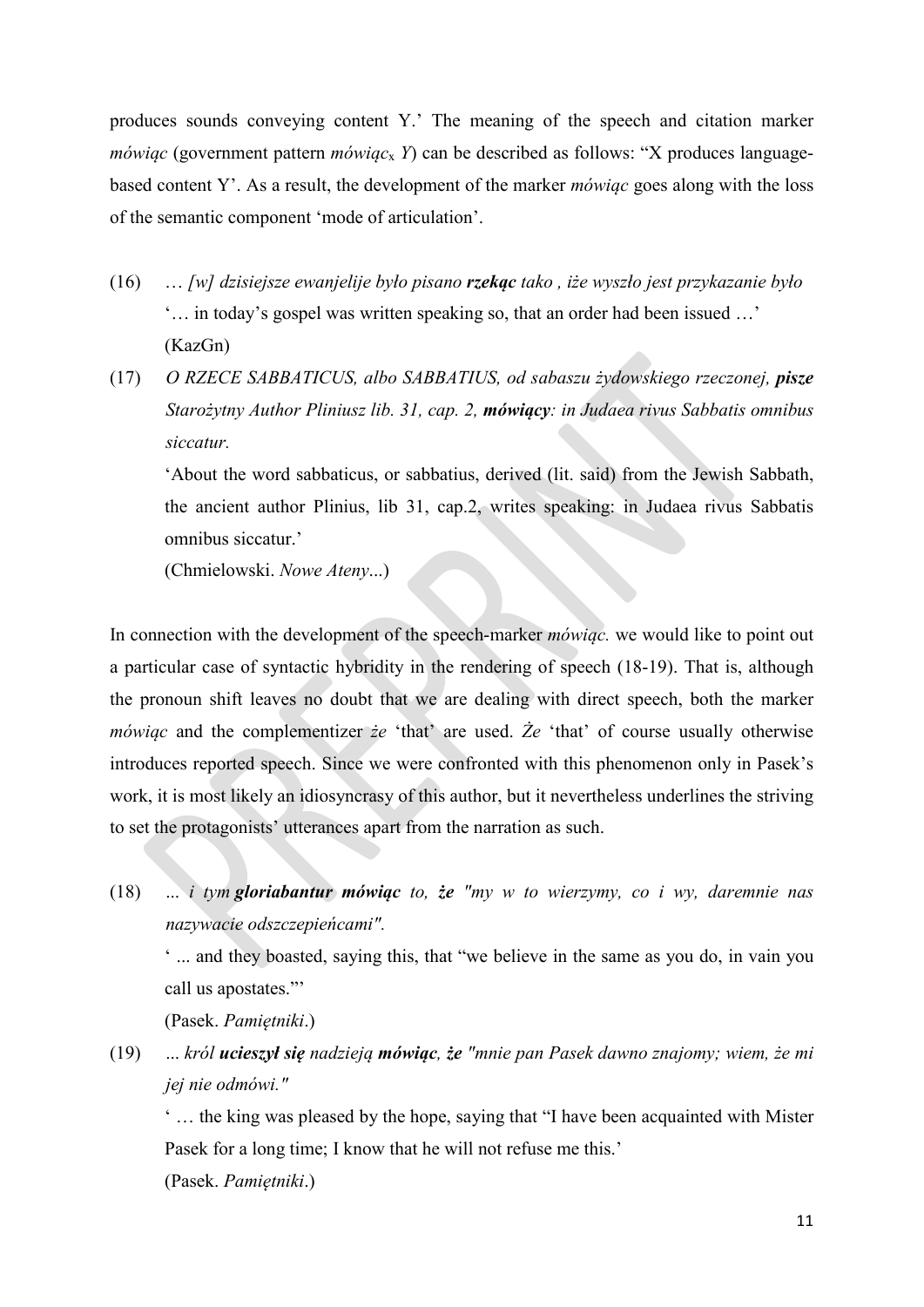Another method for distinguishing the narration from the utterances embedded therein is the juxtaposition of Polish and Latin. To the best of our knowledge, studies on the linguistic aspects of macaronism are rather rare and have been concerned mainly with morphological issues. Thus, based on the literary work of Orzelski, Keipert (1988) gives an account of the morphological means for Latinizing the inflection of Polish lexical material, with a focus on the declension of nouns, the declension and gradation of adjectives and adverbs, and the conjugation of verbs. This means that, so far, the focus has been on the mutual morphological integration of lexical items but not on the distribution of Polish and Latin lexical items and the functional aspects thereof. As our examples show, the juxtaposition of Polish and Latin is used in two types of speech-marking. Specifically, the first and probably most natural case are citational contexts, where quotes from Latin sources are rendered in the original (4-5; 17; 20). Instances like (13) are of another type, as we are not dealing with a *verbatim* citation, but a reported speech in the form of an AcI construction that stands apart from the general narration by using Latin. Hence, in the terminology of language contact studies, we may describe this phenomenon as an instance of functional code-switch (cf. Riehl 2004, 23).

(20) *… jakiś Heretyk … wolałby był być Jeremiaszem, mówiącym: A, A, A, Domino DEUS ecce nescio loqui, w takiej materyi którą posuit Pater Celestis in sua dispositione.*

'... some heretic … would have preferred to be Jeremias, who speaks (lit. speaking) A, A, A, Domino DEUS ecce nescio loqui, in the material form which Pater Celestis gave in his disposition.'

(Chmielowski. *Nowe Ateny*...)

In summary, the development of DSEs based on verba dicendi begins with a construction for the marking of direct and reported speech. It consists of two *verba dicendi*, one of which is semantically more complex and renders the mode of speaking, whereas the second *verbum dicendi* is characterized by its non-finite morphology, usually in the form of the (adverbial) participle. This construction is ambiguous in the sense that it does not allow for distinction between direct and reported speech if the protagonists of the narration and the situation rendered via speech are both in the third person, or if they coincide. Two strategies for disambiguating direct and reported speech evolve therein. The first one constitutes the usage of the AcI construction for the encoding of reported speech, most probably due to literacy contact with Latin. Secondly, through the loss of syntactic co-reference and the erosion of the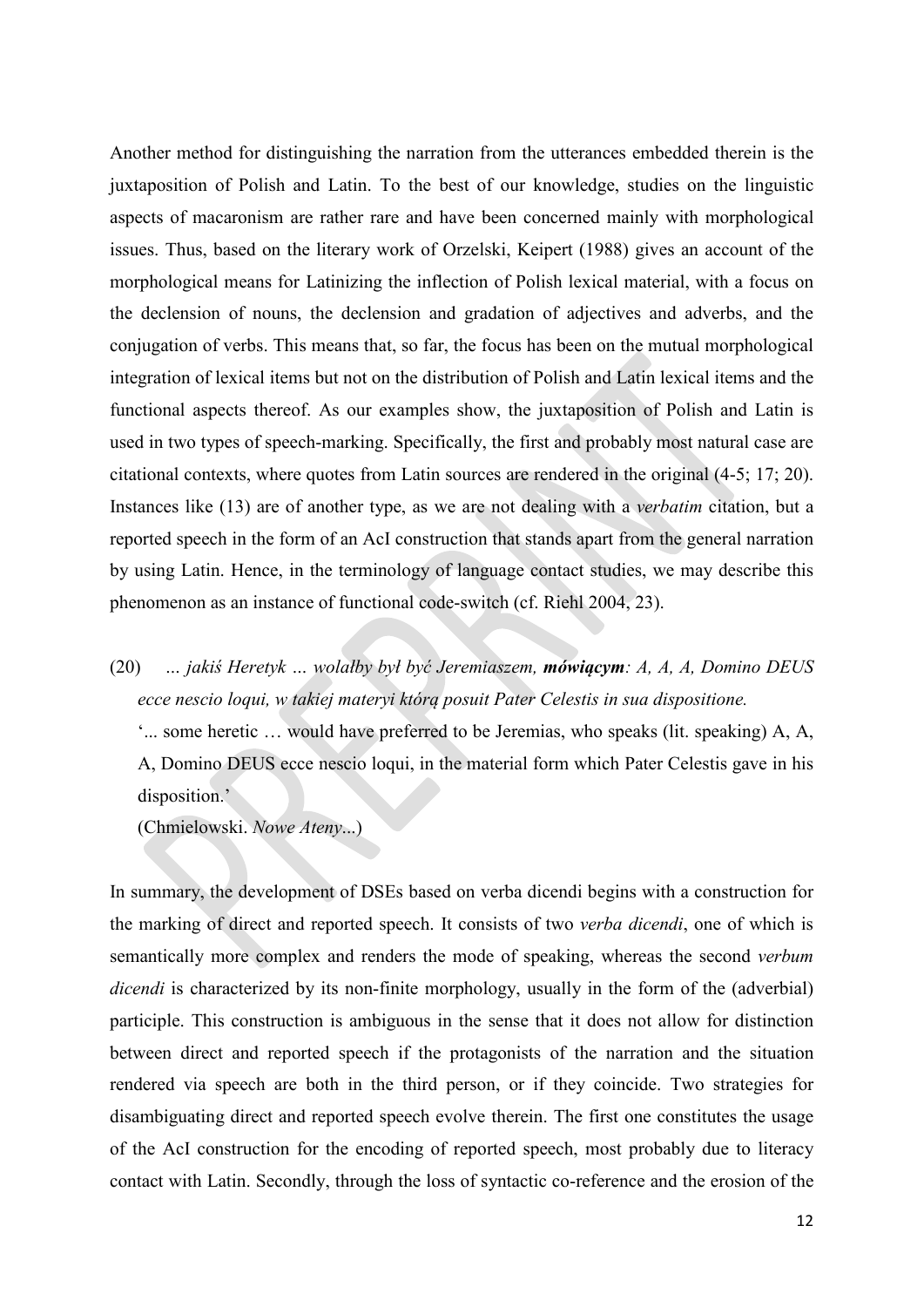semantic component 'mode of articulation,' the adverbial participles *mówiąc* 'speaking' and *rzekąc* 'saying' turn into markers of direct speech and quotations.

Furthermore, the functional code-switch to Latin serves to set apart utterances – either in the form of *verbatim* quotations or in the form of reported speech – as an additional means, just like the AcI construction – that was used mainly in the  $17<sup>th</sup>$  and  $18<sup>th</sup>$  century when macaronism was the preferred literary style. It seems that as an extralinguistic factor, or literary style, it exerted influence on the syntax of Polish.

In one way or another, all functions and constructions described below take constructions used for speech-marking as a point of departure. The data at hand varies in the sense that it does not allow complete reconstruction of the historical development of each function and construction. We will therefore set out the stance-marking function of the construction based on *mówiąc*, as these data are most comprehensive and the construction serves as a point of departure for other functions.

# **3.2.2. The stance-marking function of the construction based on the adverbial participle**

At the turn of the  $15<sup>th</sup>$  to $16<sup>th</sup>$  centuries, we witness the parallel occurrence of constructions based on finite verb forms and the AP of *verba dicendi* respectively. These constructions are modified not by cataphoric elements, but adverbs (21-22; 24) and, to a much lesser extent, NPs (23). They all classify text segments according to metatextual information, namely, their length or interdependence with other text segments. For two reasons, this also implies the expression of the speaker's stance: the classification of a text segment as long or short is based on personal judgement, if no *tertium comparationis* is available. Objective length is one thing, and content the other. As a result, even if a *tertium comparationis* for classifying length is available (22), one text segment can be considered a shortened version of a preceding text segment only if they render the same content. Whether contents coincide is, however, subject to personal judgement and therein expresses the speaker's stance.

Quite interestingly, the constructions with finite verb forms and the AP differ respectively in their scope and valency structure. The construction with finite verb forms has opened up a valency slot for one constituent of its host utterance (18), whereas the construction based on the AP is bivalent and applies to two text segments of different size (19-20). A possible explanation for this difference will be discussed below.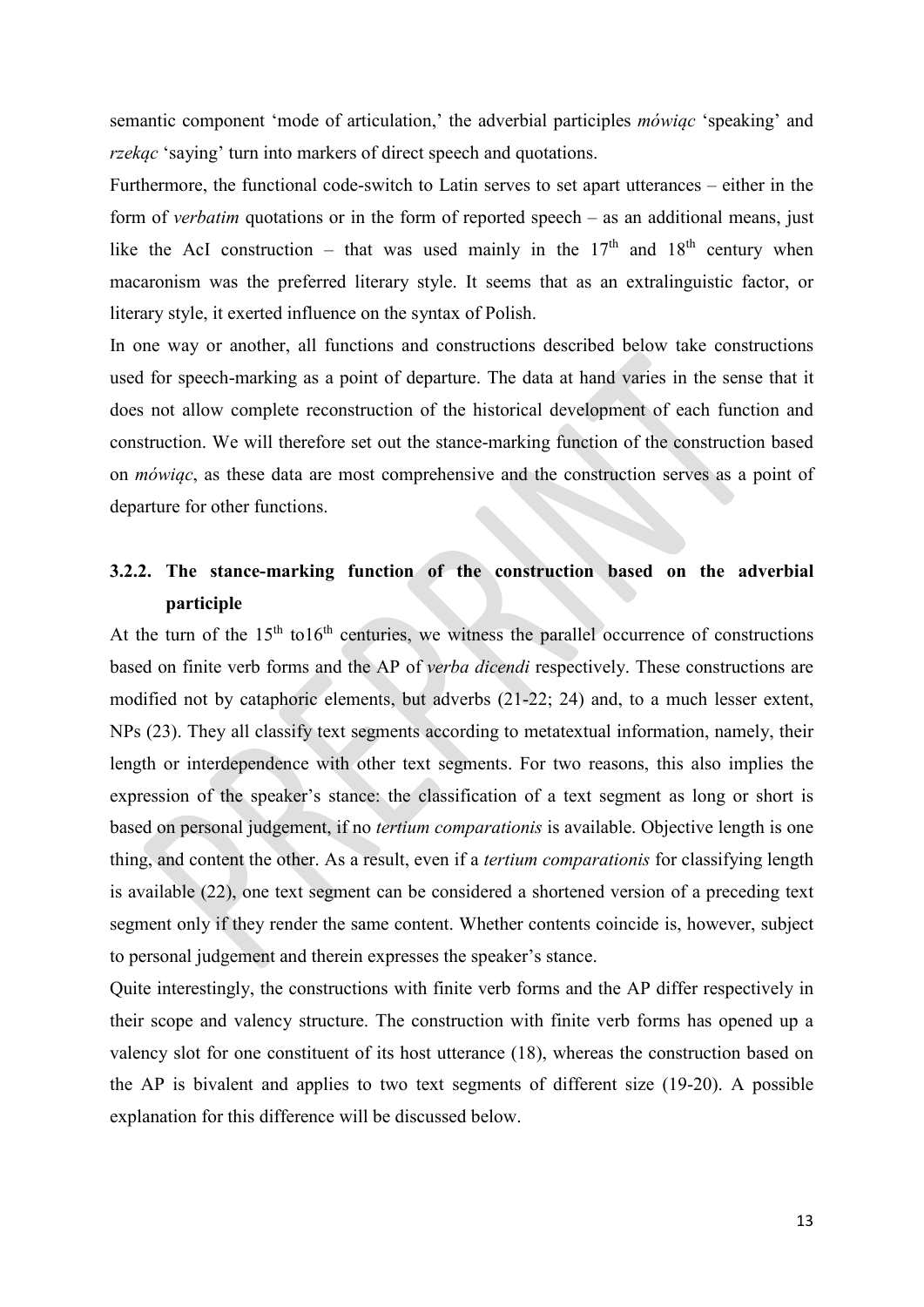(21) *Kiedy tu pan Wapowski przestał, jakoby, rzeczy swej dokończywszy, dalej mówić niemiał, powiedział pan Bojanowski: Inaczej tego żaden tu rzec nie może, panie Wapowski miły, ....*

'When Mister Wapowski stopped here, as if, having finished his issue, he had nothing more to say, Mister Bojanowski said: 'In another way than that, no one here can say it, dear Mister Wapowski, …'

(Górnicki. *Dworzanin polski*.)

(22) *Lecż te inne cżtery [punkty wyznania wiary]/ wolnie á vprzemymie* Øj *wyználi*-PST.3PLj */ iż tak ieſt / á inacżey mowiący***-NOM.PLj** */ przeklęći ſą.*

'But the other four ones [principles of the confession of faith] / they confessed freely and friendly / that it is so / and in other words (lit. otherwise speaking) / that they are damned.' (SkarJedn 275)

(23) *Bo mowiąc ku prawdzie , kto taką rzecz słyszał : Cztyrzy dni leżał umarły w grobie a on ji skrzesił?*

'Because speaking the truth, who has heard such a thing: For four days he had been lying dead in the grave and he has resurrected?'

(*Rozmyślanie Przemyskie*)

(24) .*.. dawszy sie pirwej długo prosić, nakoniec przyzwoliła. I kazała to Sinorixowi powiedzieć, który z wielką radością począł sie hnet starać, aby ta rzecz rychły skutek swój wzięła. Owa krótko powiedając przyszedł czas ślubu …*

' ... after letting him beg for a long time at first, she finally agreed. And she ordered to tell this Sinorix, who immediately and with great pleasure started efforts to ensure that this endeavor take haste. So, in short (lit. shortly speaking), the time of the wedding approached …'

(Górnicki. *Dworzanin polski*.)

As with the speech-marker described above, the development of the stance marker also goes along with the gradual dissolution of co-reference between the subjects of adverbial participle and the matrix verb, and with the gradual loss of the AP's status as secondary predication. This process must have taken place between the  $15<sup>th</sup>$  and  $16<sup>th</sup>$  century, as our examples show. In (22) we are dealing with a present participle (out of which the adverbial participle developed) that agrees in case and number with the (elliptic) subject of the matrix clause. Coreference of subjects is thus still maintained, although the function of *inaczej mówiący* is that of its modern equivalent *inaczej mówiąc* 'in other words (lit. in another way speaking),' it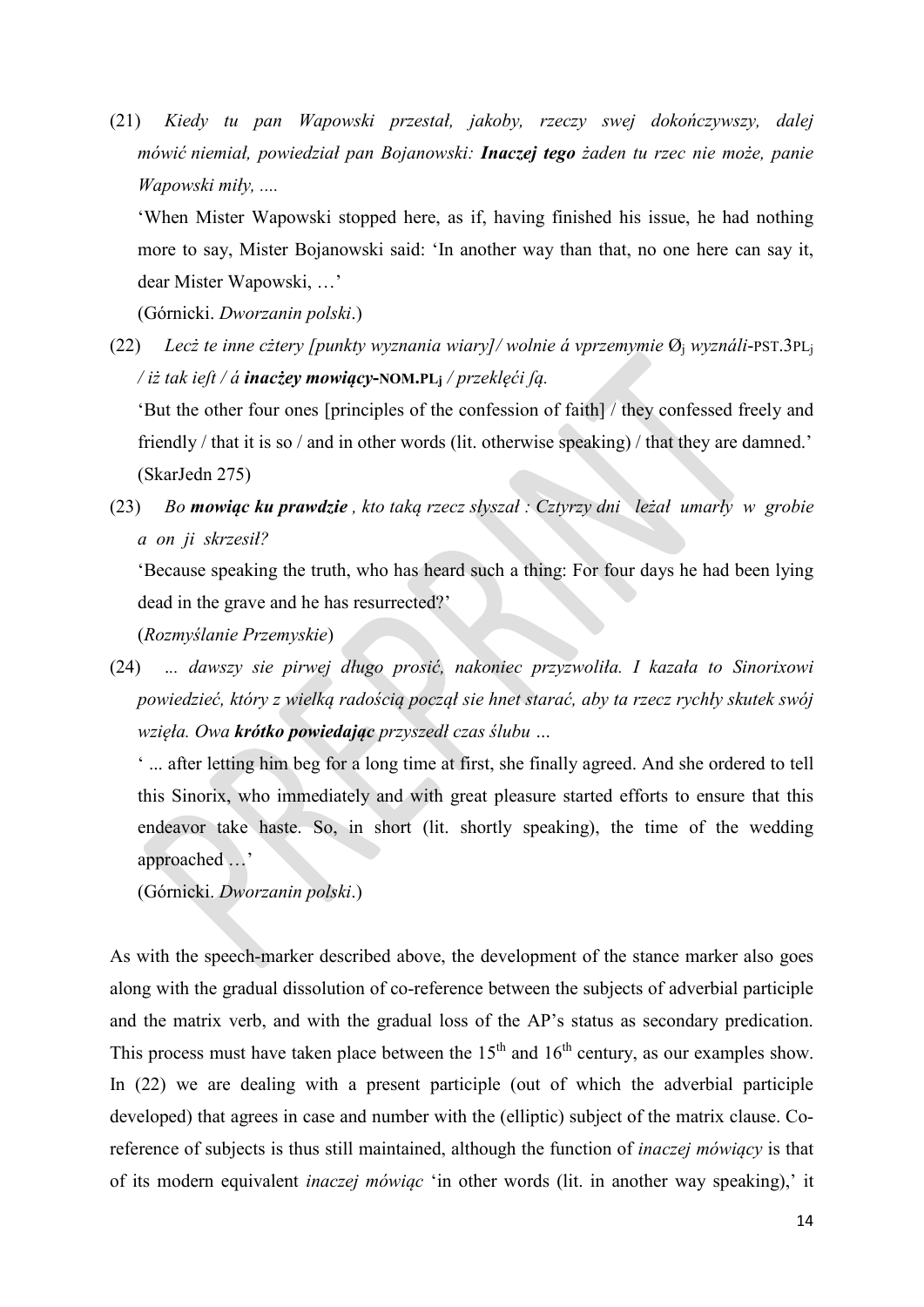connects two text segments and marks the latter as a reformulation of the former one's content. Example (23) represents the next step in the dissolution of the subject co-reference, as it allows two readings. If we assume that the subject co-reference is still maintained and the AP clause bears a conditional reading, the whole sentence can be interpreted as 'who, if he speaks the truth, has heard such a thing: …'. However, if we assume that subject co-reference applies no more and that the speaker is the covert subject of the AP, the only possible reading is 'honestly speaking (lit. speaking the truth), who has heard such a thing: …'. (24) are clear examples for the speaker as a covert subject, because *mówić* requires an animate first argument, whereas the subjects of the matrix clauses – *ślub* 'wedding' and *małżeństwo* 'marriage' – are inanimate abstracts.

In our data for the 15<sup>th</sup> and 16<sup>th</sup> century, the stance-marking construction based on *mówiąc* 'speaking' was represented by three types: *krótko mówiąc* 'in short (lit. shortly speaking)', *inaczej* mówiąc, 'in other words (lit. in another way speaking) and *ku prawdzie mówiąc,* 'speaking the truth.' All three convey the speaker's stance; additionally, the two former ones function as reformulating connectives.<sup>[3](#page-14-0)</sup> Connectivity implies two argument slots. Although *verba dicendi* are ascribed as (at least) two argument slots (namely the agentive speaker X and the content Y as in *X mówi Y / o Y-u* 'X speaks Y / about Y'), this cannot be the reason for the bivalency of the discussed reformulating connectives. The speaker serves as the covert subject of the adverbial participle *mówiąc* which has already taken slot X. Rather, the two argument slots of the reformulating connective seem to result from a blending of syntactic and semantic argument structures. That is, the adverbial participle as a syntactic structure opens an argument slot for its matrix clause. The semantics of the verbum dicendi *mówić*, furthermore, takes on the form of the adverbial participle, which opens the semantically founded argument slot Y for content.

In comparison to the three types evidenced in the  $15<sup>th</sup>$  and  $16<sup>th</sup>$  century, we witness a considerable rise of type frequency in the  $18<sup>th</sup>$  century. In order to better appreciate the development in the 18<sup>th</sup> century, some words are in order of the definition of *type*. We can define types on formal grounds, i.e. their orthographic and morphological form, or on semantic (and thus functional) grounds.

In the  $18<sup>th</sup>$  century, we count ten formal types, but only seven semantic types (cf. Table 1), which means that there must exist some synonyms that formally differ. In the case of

<span id="page-14-0"></span><sup>3</sup> These findings verify the hypothesis put forward in (Birzer 2015), where, based on semantic bridges and the distribution of functions across spoken and written Modern Polish, stance-marking in general and the reformulating connective, in particular, have been identified as the points of departure for the development of all other functions fulfilled by DSEs.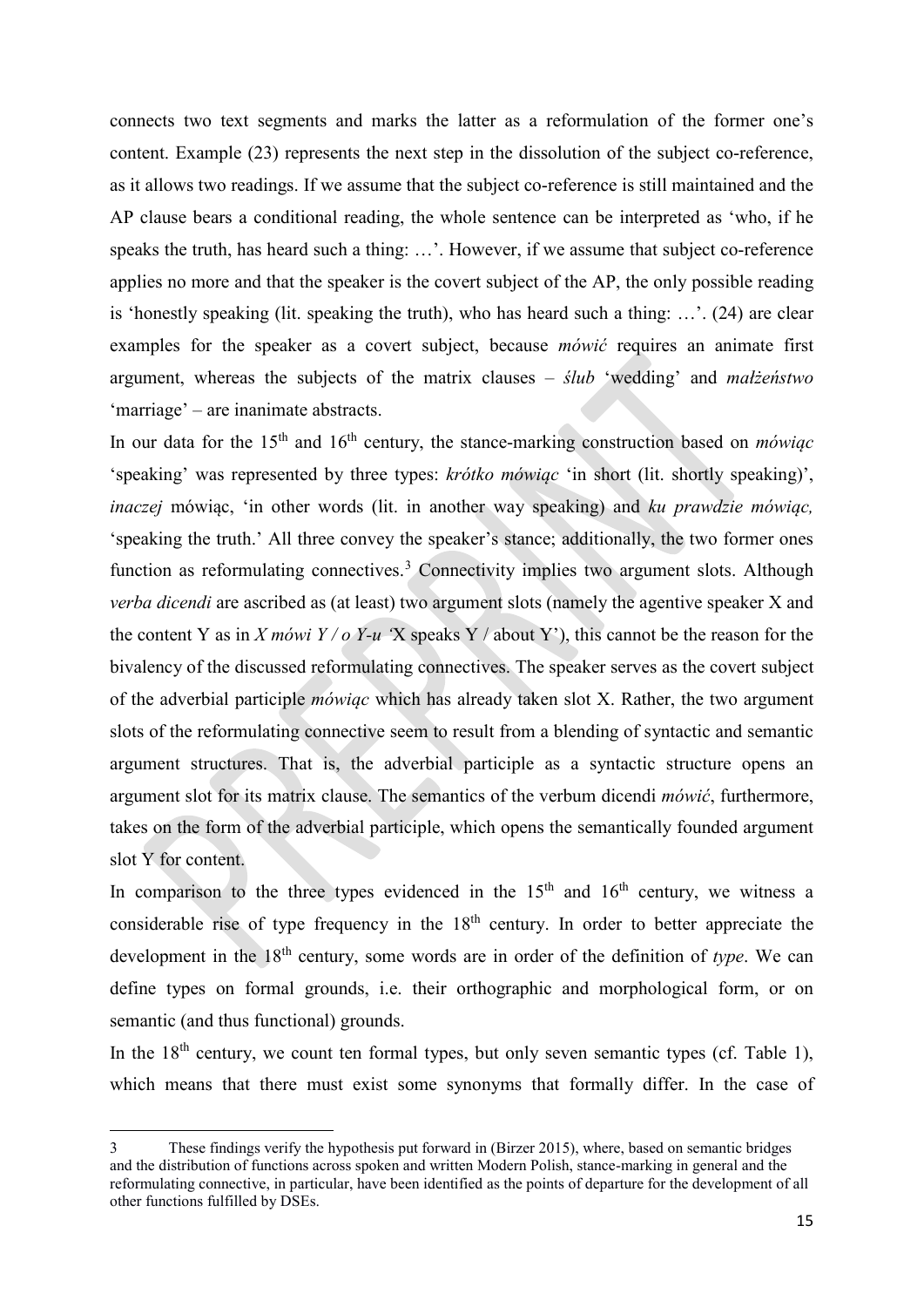'honestly speaking,' we are confronted with a morphological difference, as the two synonyms are based on two different inflectional forms of the same base word. The picture for 'exactly speaking' is another one, since the stems of the two bases – w*łaściw-* and *partykularn*- – bear the Polish adverb ending –*ie* (*partykularnie* also the stem-building suffix –*n*-), but the third base – *in particulari* – is Latin in stem, orthography, and morphology, and must be the source for the orthographically and morphologically integrated Polish loan word *partykularnie*. If we have a closer look at the types, two more bear similar characteristics. *Generalnie* is derived from the Latin root *general*- with the help of Polish suffixes, and *genuine* is Latin in both stem and suffix morphology (which is, however, orthographically very close to the Polish ending –*ie*). Since four out of ten types are clearly influenced by Latin, we need to address the question which overall role Latin played in the development of stance-markers based on the adverbial participle.

| in the $18th$ century <sup>4</sup>                                              |                                                                   |  |  |  |  |  |  |
|---------------------------------------------------------------------------------|-------------------------------------------------------------------|--|--|--|--|--|--|
| formal types                                                                    | semantic types                                                    |  |  |  |  |  |  |
| inaczej mówiąc                                                                  | in another<br>(lit.<br>other words<br>$\sin$<br>way<br>speaking)' |  |  |  |  |  |  |
| krótko mówiąc                                                                   | 'in short (lit. shortly speaking)'                                |  |  |  |  |  |  |
| po prawdzie mówiąc                                                              | 'honestly speaking (lit. the truth speaking)'                     |  |  |  |  |  |  |
| <i>prawdę mówiąc</i>                                                            |                                                                   |  |  |  |  |  |  |
| rzetelniej mówiąc 'besser gesagt'                                               | 'in a better formulation (lit. better speaking)'                  |  |  |  |  |  |  |
| <i>właściwie mówiąc</i><br>partykularnie mówiąc<br><i>mówiąc in particulari</i> | 'exactly speaking'                                                |  |  |  |  |  |  |
| generalnie mówiąc                                                               | 'generally speaking'                                              |  |  |  |  |  |  |
| genuine mówiąc                                                                  | 'straightly speaking'                                             |  |  |  |  |  |  |

**Table 1. Formal and semantic types of stance markers based on the adverbial participle** 

Given that the same construction based on an adverbial participle can also be found in other Slavonic languages (cf. Birzer 2012a for Russian and Birzer (accepted b) for Croatian), we can rule out that the general syntactic pattern for this construction was replicated from Latin. Nonetheless, we found a Latin stance marking parenthesis in our corpus (25), which is quite

<span id="page-15-0"></span><sup>4</sup> For reasons of space, we use *mówiąc* as placeholder for all three attested APs *mówiąc*, *rzekąc* and *powiedziawszy*.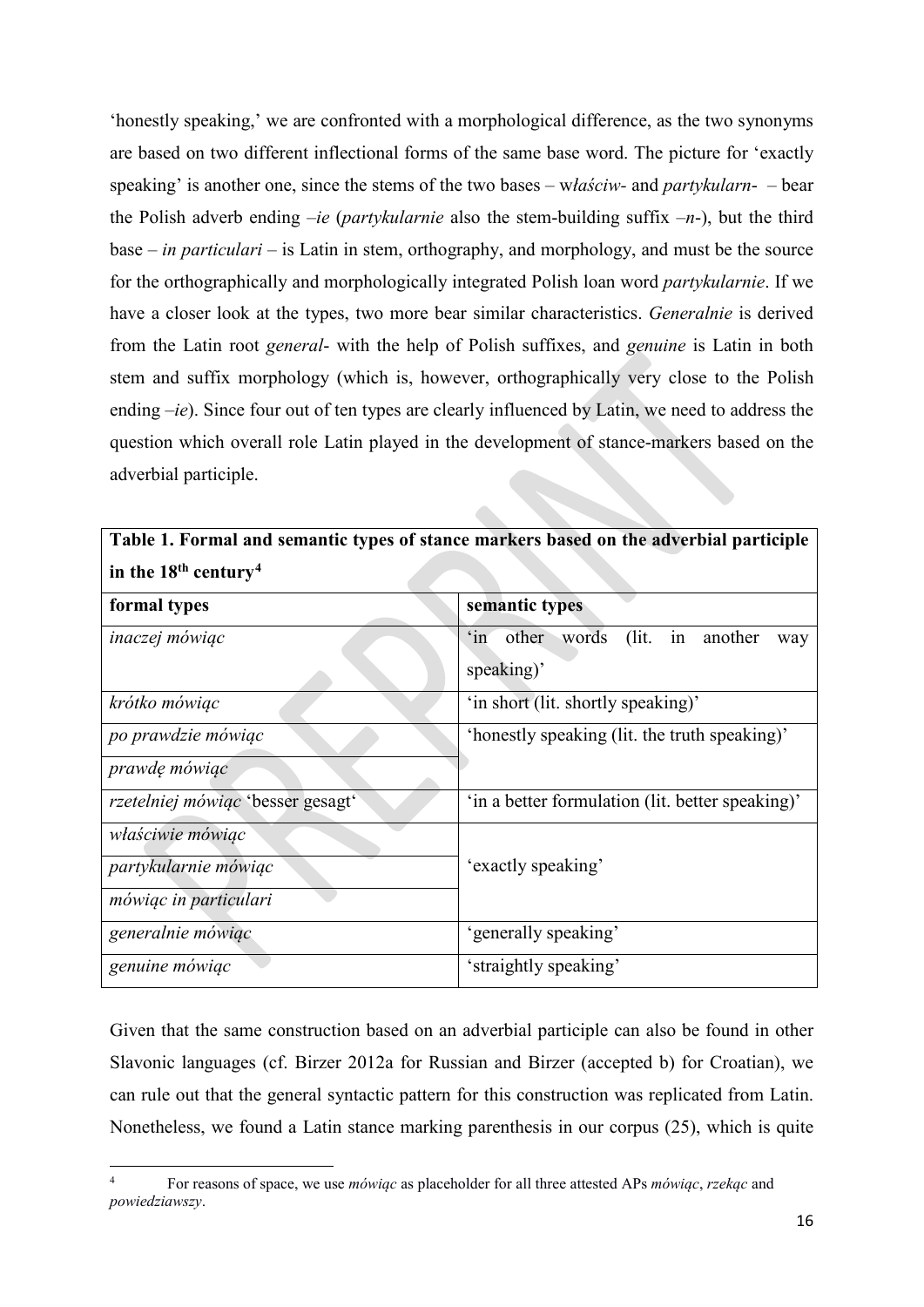remarkable, as the ten stance-markers from Table 1 produce an overall token frequency of just 16. The Latin parenthesis is based on the optative of *dicere* 'say' in the first-person singular. That is, it is clearly produced by the speaker and not by a protagonist of the narration. The *verbum dicendi* is modified by an adverb, which is prototypical for the stance-marking construction. Due to this structural parallel, it is likely that the array of Latin modifiers that was transferred to Polish served as resource for the growing type frequency of the Polish construction. Our corpus data for the types with the meaning 'exactly speaking' backs this hypothesis. In Chmielowski's *Nowe Ateny…* , published in 1745, we find both the Latin source word in its Latin morphological shape (26), and the orthographical and morphological adaptation of its stem into Polish (27). Four years later, Kitowicz uses the same semantic type in his *Opis obyczajów…* but with an originally Polish adverb as a modifier (28).

- (25) .... *wszystka kompanija – verius-ADV dicam-CONJ.PRS.1SG – pouciekała* ... '... the whole company – I shall tell most truefully – deserted …' (Pasek. *Pamiętniki*.)
- (26) *A dopieroż tyle było Atheńskich, Lacedemońskich, Rzymskich […] Rzeczypospolitych, które […] żyły wolnością. A jak tylko umbra, a bardziej larwa niewoli w Senat Rzymski (mówiąc in particulari zazierać poczęła*, ...

'And at first there were so many Athenian, Lacedemonian and Roman republics, which lived in freedom. But when only the shadow, or rather the ghost of illiberty in the Roman Senate (began precisely speaking to lurk …'

(Chmielowski. *Nowe Ateny*...)

(27) *Partykularnie mówiąc o Wolności Polskiego Narodu, klejnotem takim ją nazywam, któremu żaden Jubiler nie znajdzie szacunku*.

'Precisely speaking about the freedom of the Polish people, I call it a treasure whose value no jeweler can estimate.'

(Chmielowski. *Nowe Ateny*...)

(28) *W osobie albo właściwie mówiąc w wizerunku osoby … wyrznięta była dziura okrągła ... tak wielka jak hostia ...* 

'In the person or, more precisely, in the picture of the person … a round hole the size of a host was cut out …'

(Kitowicz. *Opis obyczajów*...)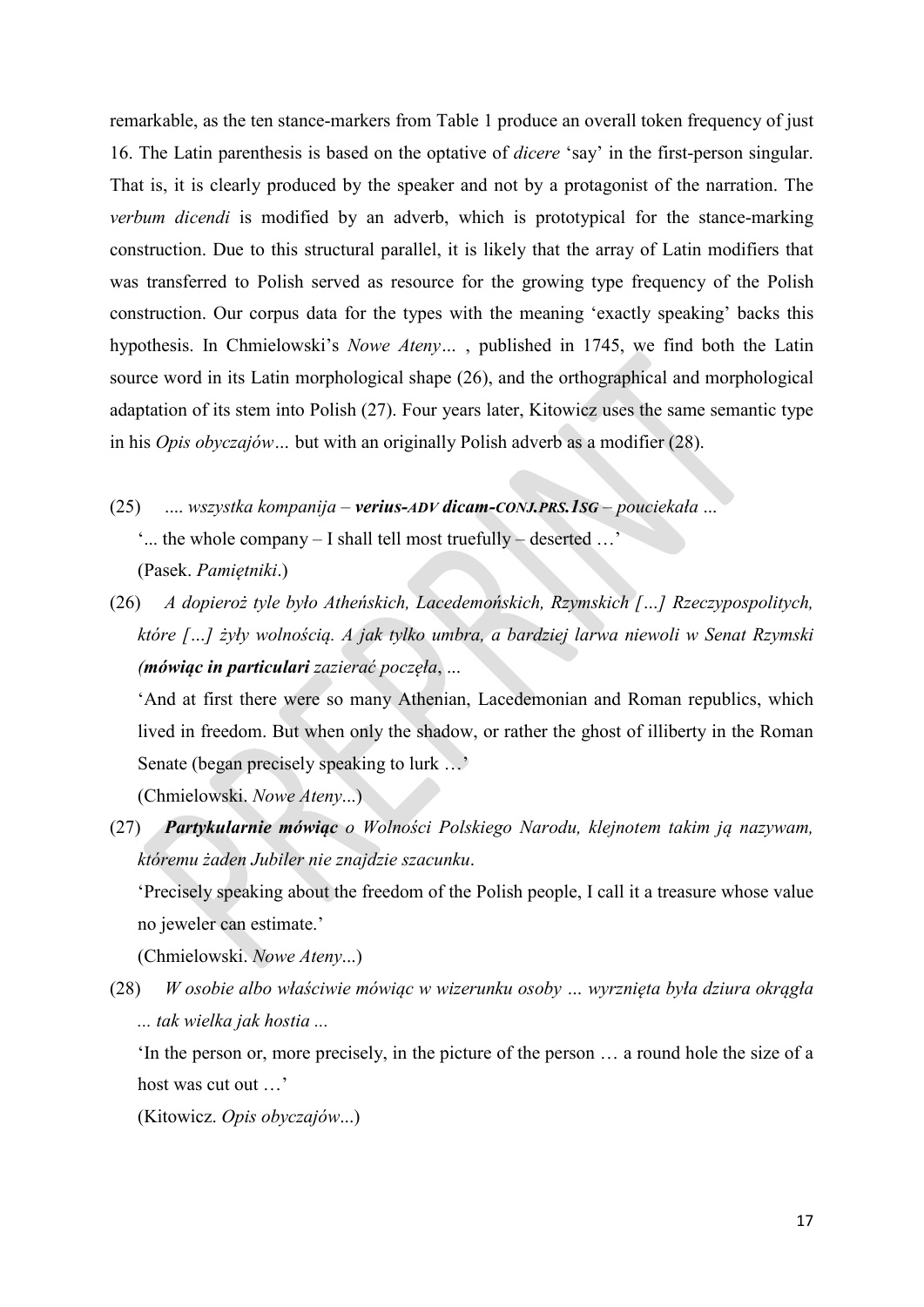This leads us to the hypothesis that the expansion of the prototypical stance-marking construction  $ADV + AP$  is the result of the intricate interplay between catalyzation and matter replication (in Sakel's (2007) sense). Most probably, the structural and functional parallels between the Latin parenthetical construction and the Polish  $ADV + AP$  construction lead to matter replication from Latin, which resulted in rising type frequency. It follows then, that the Latin parenthetical construction as such was the catalyzer for the expansion of the Polish ADV + AP construction, and the concrete types of the Latin construction served as a resource for matter replication.

Our corpus material from the  $18<sup>th</sup>$  century includes two more instances of matter replication, namely *generalnie mówiąc* 'generally speaking' and *genuine mówiąc* 'speaking straight.' Unfortunately, our  $18<sup>th</sup>$  century data does not feature any synonyms to these types, and the structure of NKJP does not allow conducting a sensible real-time study of the developments in the  $19<sup>th</sup>$  century for the following reasons:

The PELCRA interface of the NKJP offers the *konkordancje* and the *kolokator* function; both functions can be applied to the so-called balanced subcorpus, which contains texts generated after 1945, and to the full corpus. The *konkordancje* function allows the user to define their own subcorpora by time spans<sup>[5](#page-17-0)</sup>, and offers a wpm-frequency chart for the searched item via the *czas* function. The *czas* function is available only for texts from the years 1988 to 2010 and works only with single words, not collocations. The *kolokator* function for research on collocations works only with the balanced corpus, which makes it non-utilizable for research on data from the  $19<sup>th</sup>$  century.

We therefore opted for a "retrospective" approach, i.e. we identified all constructions of the type ADV + *mówiąc / powiedziawszy* with the help of the query [orth=",|.|-"] [pos=adv] [orth="(mówiąc|powiedziawszy)"] [orth=",||-"], identified groups of synonymous types and filtered out groups where at least one type features an adverb with Latin roots (Table 2). By this method, we identified twelve relevant groups. For some of them, including *kolokwialnie, cynicznie, elegancko, metaforycznie, konkretnie, precyzyjnie* and *technicznie*, it is rather likely that they are not direct Latin loans, but rather came into Polish via contact with other languages. Nonetheless, they all show that the stance-marking construction expanded with the help of matter replication that were then doubled by types with an originally Polish adverb. The *trywialnie / banalnie* group is the only exception to this rule in the sense that *banalnie* is

<span id="page-17-0"></span><sup>5</sup> Our query for *mówiąc* in texts from the full corpus written between 1800-1900 gave some matches, so we may conclude that the full corpus contains some texts from the 19<sup>th</sup> century. Another drawback of the NKJP is the fact that no information on the corpus size – in the form of the respective corpus predefined or personalized – is given, which makes wpm counts and thus the comparison of subcorpora covering different time spans impossible.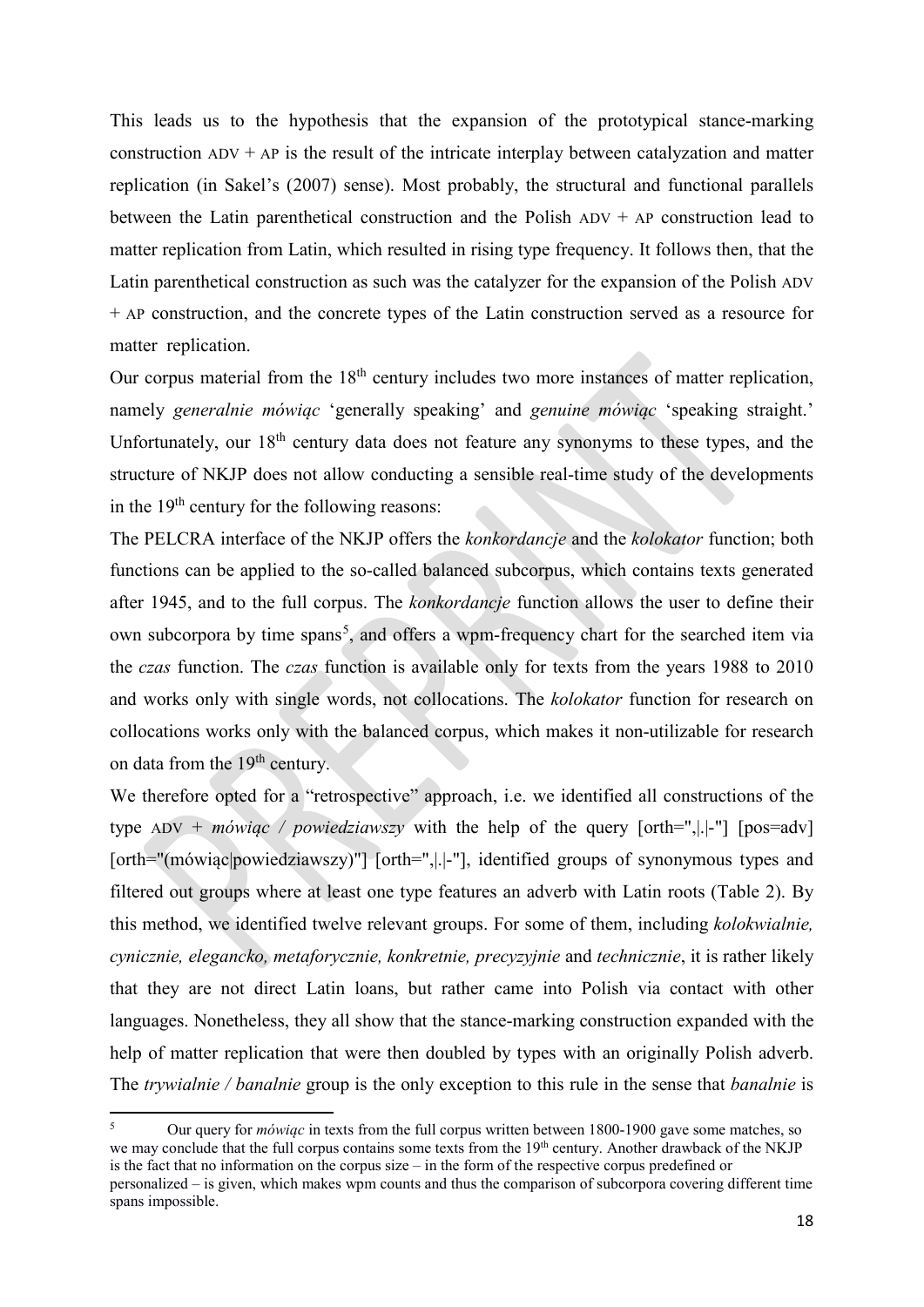also a loanword also from French. The 'precisely / exactly' group is an interesting continuation of the group described in examples (26-28), as the original matter replication *in particulari / partykularnie* did not survive into Contemporary Polish. The semantic pattern was nevertheless maintained with *właściwie(j)* as a continuous representative that was backed by later synonymous types that were the result of new matter replication.

| adverbial root        |                     |                   |                                         |
|-----------------------|---------------------|-------------------|-----------------------------------------|
| adverb                | semantics           | Latin source word | token frequency of<br>construction type |
| kolokwialnie          | colloquially        | colloquium        | 21                                      |
| cynicznie             | cynically           | cynicus           | 8                                       |
| elegancko             | elegantly           | elegans           | 6                                       |
| generalnie            | generally           | generalis         | 14                                      |
| $(naj)$ ogólnie $(j)$ | generally           |                   | 160                                     |
| metaforycznie         | metaphorically      | metaphora         | 10                                      |
| obrazowo              | metaphorically      |                   | 44                                      |
| (naj)delikatnie(j)    | mildly              | delicatus         | 194                                     |
| (naj)łagodnie(j)      | mildly              |                   | 30                                      |
| popularnie            | popularly           | popularis         | 5                                       |
| po ludzku             | popularly           |                   | 32                                      |
| konkretnie(j)         | precisely / exactly | PPP concretus     | 15                                      |
| precyzyjnie(j)        | precisely / exactly | PPP praecisum     | 15                                      |
| dokładnie(j)          | precisely / exactly |                   | 76                                      |
| właściwie(j)          | precisely / exactly |                   | 18                                      |
| brutalnie(j)          | roughly             | brutalis          | 27                                      |
| serio                 | seriously           | serius            | 26                                      |
| poważnie(j)           | seriously           |                   | 66                                      |
| technicznie           | technically         | technicus         |                                         |
| trywialnie            | trivially           | trivialis         |                                         |
| banalnie              | trivially           |                   |                                         |

**Table 2. Groups of synonymous construction types with at least one Latin** 

We would like to close our observations on the role of language contact in the development of the stance-marking construction with some considerations on why we deem Latin to have been both a catalyzer and a source language for the matter replications, despite the fact that Polish was likewise in long-lasting contact with other languages, foremost among them Czech, German, Ruthenian and Russian [6.](#page-18-0) This question is the more legitimate, as three of the aforementioned languages are Slavonic, and both Czech and Russian are also known to have a stance-marking construction based on the adverbial participle.

<span id="page-18-0"></span><sup>6</sup> For a comprehensive survey of all contact situations with a special focus on the those within in the Slavonic language family, see cf. Rabus 2013, 202-316.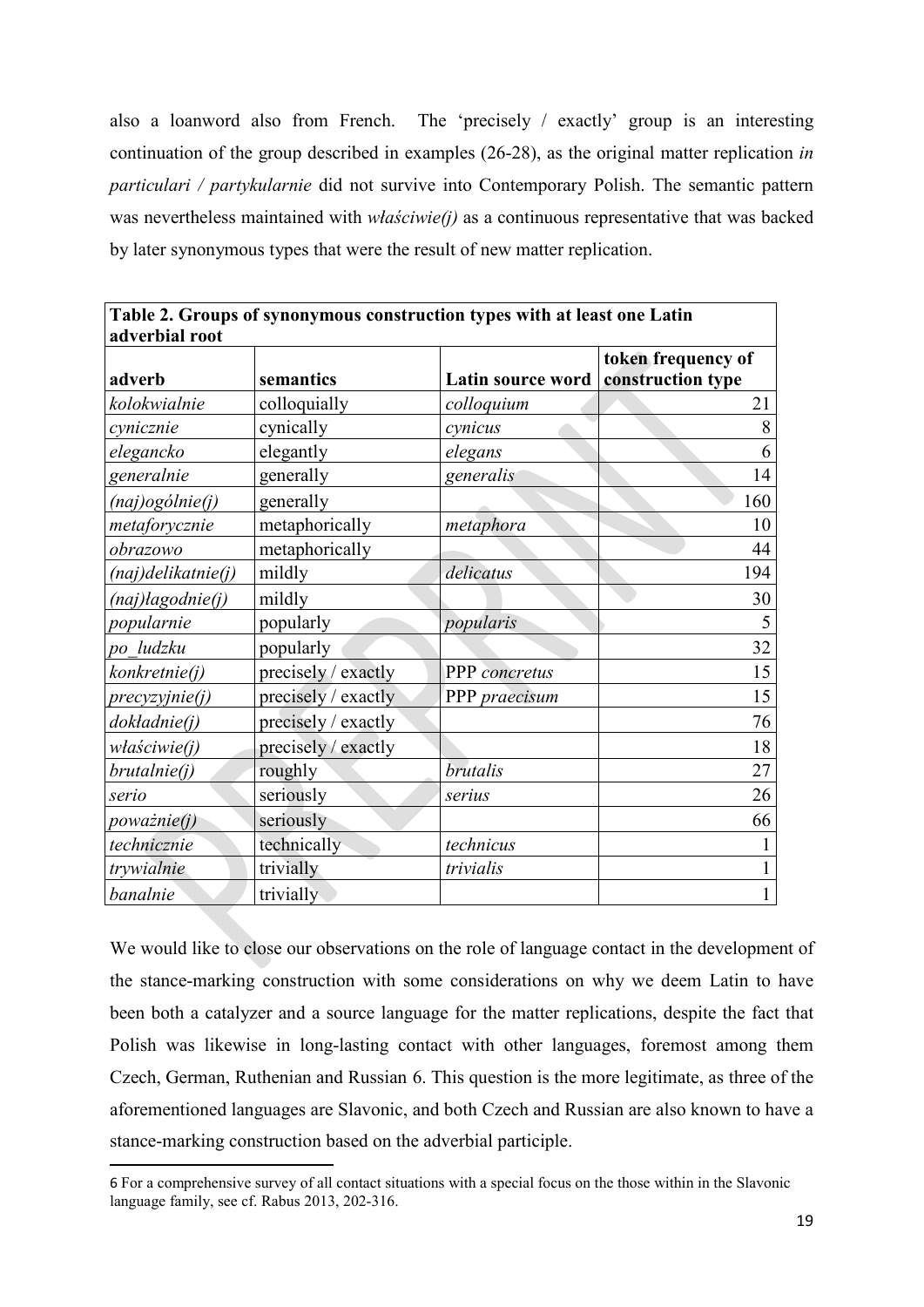German features a semi-productive stance-marking construction based on the passive participle *gesagt* 'said' with the syntactic structure ADV + PTCP.PASS, i.e. the degree of structural similarity between the Polish and the German construction is roughly the same as between the Latin and the Polish ones. Yet our historical corpus data does not display traces of German influence in this realm, i.e. we have not found stance-marking constructions based on the passive participles *mówion*-, *powiedzian*- or *rzeczon*- and we have furthermore failed to find any instances of matter replication. This makes it rather implausible that German exerted influence on the development of the stance-marking construction.<sup>[7](#page-19-0)</sup>

Czech exerted considerable influence on Polish up to the 16<sup>th</sup> century and all the while faced intensive contact with German. Just like Croatian, which was also part of the Holy Roman Empire, Czech possesses two competing stance-marking constructions – one based on the adverbial participle and the other one based on the passive participle, which are most probably the result of language contact with German. Since the Polish stance-marking construction started developing only very slowly in the  $16<sup>th</sup>$  century  $\Box$  i.e. at a time when Czech influence on Polish was already on the verge of decreasing  $\Box$  it is rather unlikely that Czech influence catalyzed the expansion of the Polish construction. This is all the more so true, as, the structurally similar Czech construction was itself competing with the construction ADV + PTCP.PASS replicated from German.

Just like in Polish, the  $ADV + AP$  construction is the semi-productive means of forming stance markers in Contemporary Russian. This fact renders the role of East Slavonic varieties as having been a catalyst for the spread of its Polish equivalent to be a rather probable one. To check this assumption, we drew on data from Karłowicz (1984) and Karaś (1996).

Karłowicz (1984) is the publication of the dictionary manuscript *Podręcznik czystej polszczyzny dla Litwinow i Petersburszczan* that must have been compiled in the late 1870ies or very early 1880ies (cf. Kaupuż & Smułkowa 1984, 87), i.e. at a time when DSEs based on *verba dicendi* were growing rapidly in number. Since Matras (1998) demonstrated that discourse-structuring elements are affected by language contact rather early, it is hardly

<span id="page-19-0"></span> $\overline{a}$ 7 Even if there was some appreciable German influence which we could not trace due to the corpus size, Nowowiejski's (2007) findings might explain why the results of this influence have not made their way into Contemporary Polish. Nowowiejski (2007, 17) states that especially in the Austrian Partition of Poland, German exerted not only lexical influence, but influenced also the stylistic-syntactic level. Among others, pattern replications took place that led to phraseological expressions belonging to the official register. Nowowiejski highlights that quite a lot of pattern replications survived purist endeavors in the second half of the 19<sup>th</sup> century, as they were considered a "minor evil" and were used as a regular means of replenishing the lexicon (2007, 17). We may draw the conclusion from this that DSEs based on the past participle – if such had ever existed in Polish – were recognized as Germanisms and became subject to purification, all the more so, as Polish displayed no lexical "gap" due to the existence of the parallel construction based on the adverbial participle.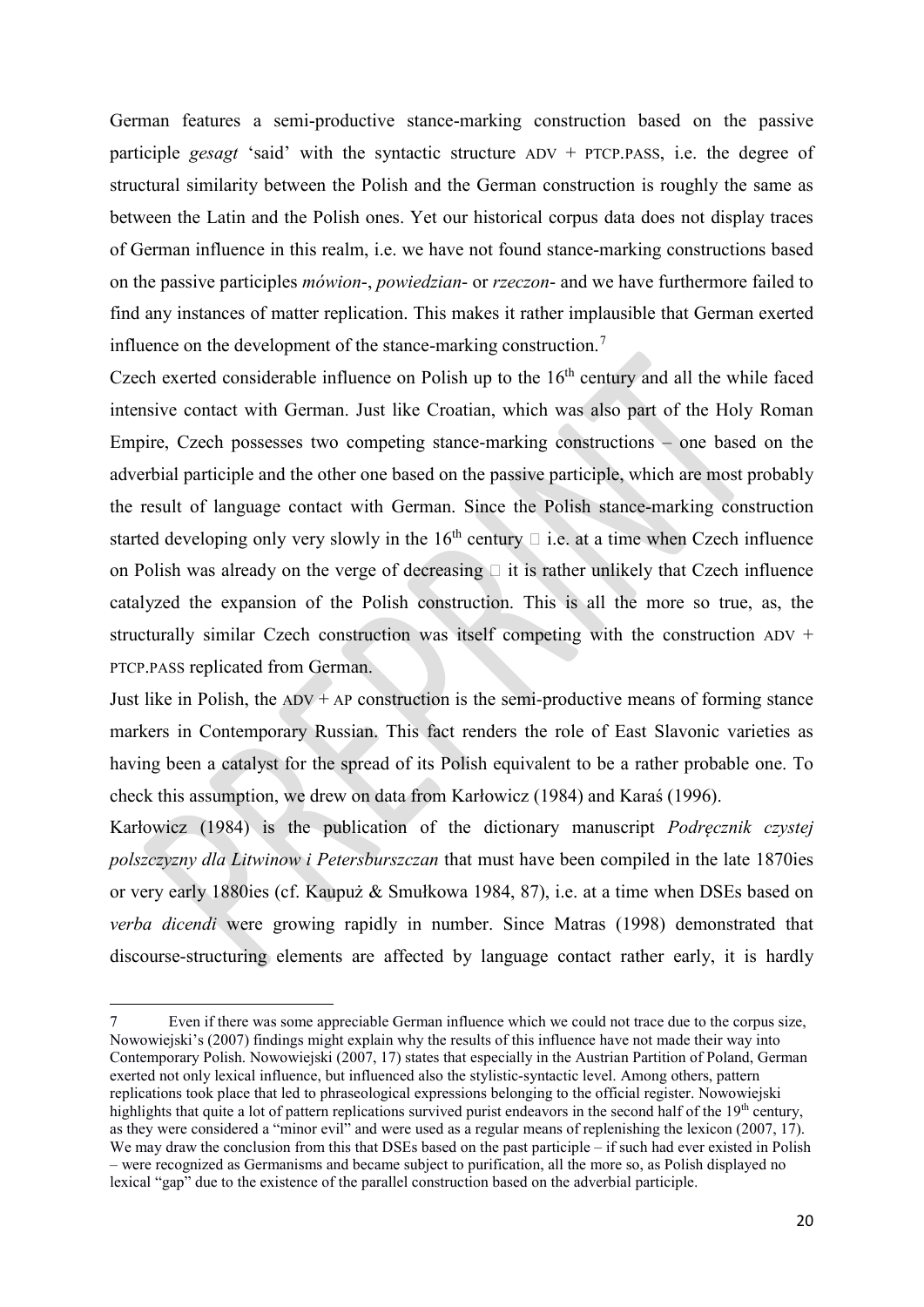surprising that Karłowicz features three conjunctions (*między tem* 'meanwhile' (1984, 50); *tak jak* 'because'(1984, 67) *tem nie mniej* 'nonetheless' (1984, 68) and two DSEs (*po drugie* 'secondly'(1984, 57); *po pierwsza rzecz …. po druga rzecz* 'firstly ... secondly' (1984, 57) whose source is Russian.

Karaś (1996) is concerned with Russicisms in the Polish of the Partition period. Karaś's major merit lies in the fact that – although the monograph title speaks of *rusycyzmy słownikowe* 'lexical Russicisms' – she also discusses structural borrowings and, based on the analysis of a press corpus, establishes their first occurrence. Just like Karłowicz (1984), Karaś identifies a whole number of conjunctions and DSEs (partially the same as Karłowicz) of Russian origin (cf. Karaś 1996, 314-315), but also prepositions based on adverbial participles, such as *nie bacząc na* 'regardless of'; *nie patrząc na* 'regardless of'; *nie zważając na* 'regardless of' (1996, 313), yet no DSEs based on *verba dicendi*. The prepositions mentioned came into Polish between 1864-1905 (cf. Karaś 1996, 324), i.e. at a time when DSEs based on *verba dicendi* were already fairly well-rooted in the language and Russian had already exerted influence on Polish for more than half a century.

In both Karłowicz (1984) and Karaś (1996), no DSEs based on *verba dicendi* are listed. We may regard this fact as evidence that no matter replication took place. This finding is confirmed by the matches of our aforementioned NKJP query *[orth=",|.|-"] [pos=adv] [orth="(mówiąc|powiedziawszy)"] [orth=",|.|-"]* that produced no lexical elements that had obviously been borrowed from East Slavonic varieties. However, on the basis of the given empirical evidence, we cannot rule out that East Slavonic varieties had some catalyzing effect on the Polish  $ADV + AP$  construction.

Finally, some words are in order on the adverbial participles *powiedziawszy* 'having spoken' and *rzekąc* 'speaking,' as they are potential competitors of *mówiąc* as the basis for the semiproductive ADV + AP construction. *Rzekąc* can be observed as a speech-marker until the  $16<sup>th</sup>$ century (2; 16), but not as a basis for the stance-marking construction. Due to the size of our diachronic corpus, we cannot rule out that its occurrence in this function is not simply mirrored in the corpus. Two scenarios are thus possible. Since the stance-marking function developed out of the speech-marker, it might be that *rzekąc* was also used as a basis for the stance-marking function, but was ultimately supplanted by the productive pattern based on *mówiąc*. This development could be described as a tightening of the paradigm in the sense that the number of adverbial participle forms that serve as a basis for the stance-marking construction decreases. On the other hand, it is also possible that *rzekąc* never touched off the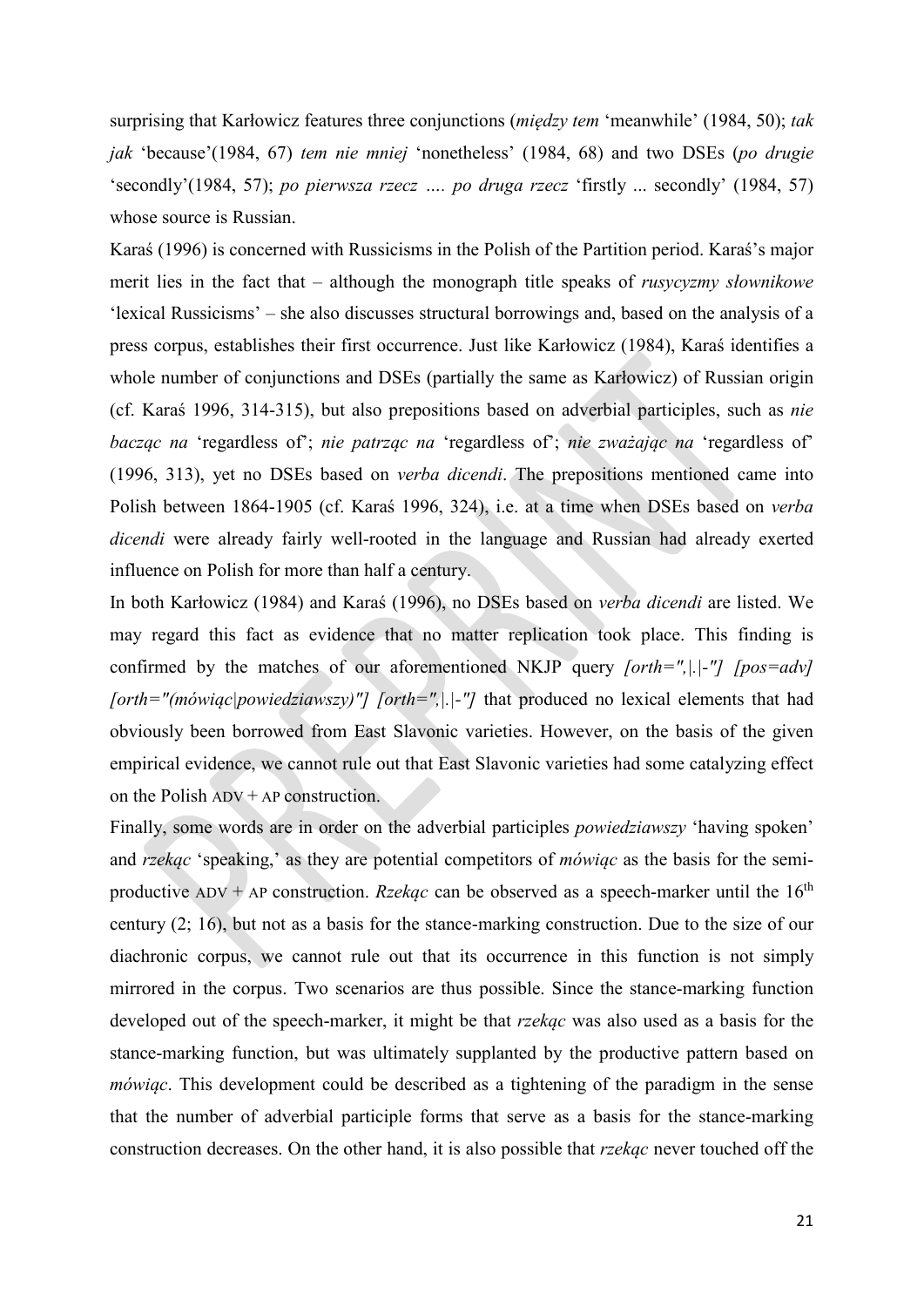stance-marking construction, but specialized as a speech-marker and consequently went out of use when this function was taken over by other structural means.

The case of *powiedziawszy* – the perfective adverbial participle – is different, as it has not manifested as a speech-marker, but it occurs in contexts where it marks the end of an utterance, which is referred to anaphorically with *to* 'this' (29-30). As a result, the syntactic structure and ergo the possibility to take on the stance-marking function stand as the same for the speech-marker, where only the position in the text differs.

- (29) *A to powiedziawszy wstał i onej rozmowie uczynił koniec.*  'And having said this, he got up and made an end to this conversation.' (Górnicki. *Dworzanin polski*.)
- (30) *Powiedziawszy to pan Wapowski, umilkł.*  'Having said this, Mister Wapowski became silent.' (Górnicki. *Dworzanin polski*.)

Yet in contrast to *rzekąc*, *powiedziawszy* is observed as the basis for the stance-marking construction. This is despite the fact that only in the case of a few types that are also doubled by types which are based on *mówiąc,* is a much higher token frequency ultimately demonstrated (cf. Table 3).[8](#page-21-0) Quite interestingly, the number of types based on *powiedziawszy* is not only low, but the types also differ significantly in terms of token frequency.

| Table 3. Token frequencies for <i>powiedziawszy</i> -based types in comparison to <i>mówiąc</i> - |               |        |  |  |  |  |  |
|---------------------------------------------------------------------------------------------------|---------------|--------|--|--|--|--|--|
| based ones                                                                                        |               |        |  |  |  |  |  |
| <b>Modifier</b>                                                                                   | powiedziawszy | mówiąc |  |  |  |  |  |
| <i>prawde</i> 'truly (lit. the truth)'                                                            | 314           | 712    |  |  |  |  |  |
| szczerze 'frankly'                                                                                | 84            | 845    |  |  |  |  |  |
| $\text{c}$ <i>scisle(j)</i> '(more) strictly'                                                     |               | 223    |  |  |  |  |  |
| inaczej 'otherwise'                                                                               |               | 666    |  |  |  |  |  |
| <i>prosto / najprościej</i> 'plainly / most plainly'                                              |               | 66     |  |  |  |  |  |
| <i>dokładniej</i> 'more precisely'                                                                |               | 56     |  |  |  |  |  |
| lepiej 'better'                                                                                   |               |        |  |  |  |  |  |

<span id="page-21-0"></span>This allows the construction of two possible historical scenarios. In the first one, *powiedziawszy* served as basis of the stance-marking construction at different historical stages of Polish (but is not observed due to corpus size) but for some reason became unproductive. Consequently, the remaining types in Contemporary Polish are to be considered (petrified)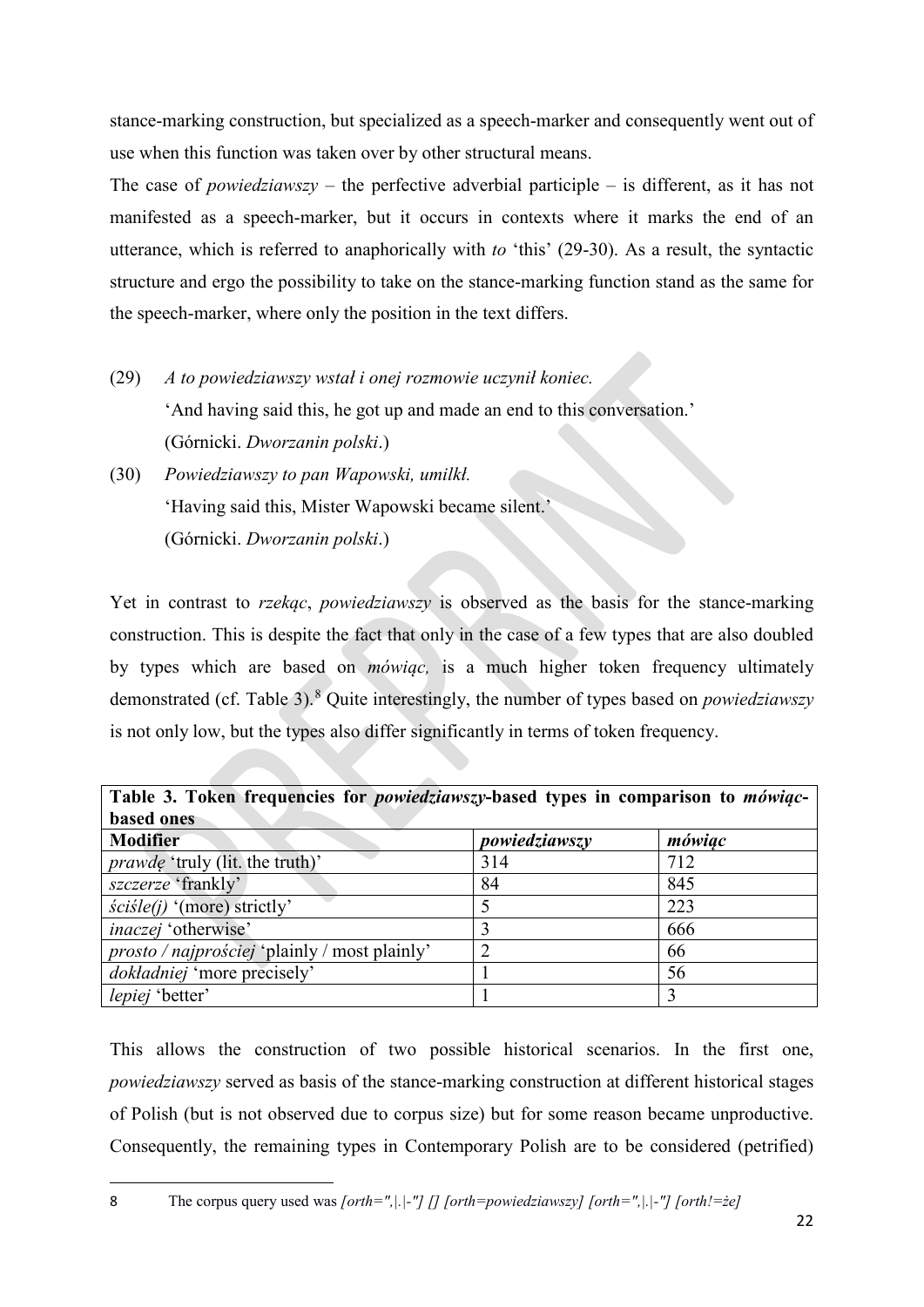lexicalized items, and the fate of *powiedziawszy*, just like that of *rzekąc*, represents part of the tightening of the paradigm. This explanation would be very plausible if it were not for the five types with a token frequency of five and below. The petrification of highly frequent items is not uncommon. Note, specifically, that the type with *prawdę* / *po prawdzie* is one of the first types seen and that *szczerze* 'frankly' stems from the same semantic field. There is nevertheless no obvious explanation for why the types with low token frequency should have petrified. On the other hand, they can be explained away with occasional analogies.

Analogy is also the driving force in the second scenario. Here, the types based on *powiedziawszy* are built analogous to those based on *mówiąc* only at a rather recent stage in the history of Polish, which would also explain occasionalisms.<sup>[9](#page-22-0)</sup>

However, a final answer to this question can only be given once a much more comprehensive diachronic corpus is available.

## **3.2.3. Development of the contextualizing construction based on** *mówiąc* **'speaking'**

In the 16<sup>th</sup> century, we find several examples that allow reconstruction of the emergence of contextualizing parentheses, yet with finite verb forms. In the three examples to be discussed (31-33), the clause containing the *verbum dicendi* identifies the source of knowledge for the facts related to other parts of the sentence, but its degree of syntactic integration varies. It is highest in example (31), where the relationship between the point of information reference (*złoty wiek* 'golden age'), the source of information, and the information itself are organized in a complex hypotactic construction. The point of information reference forms the head noun for a relative clause indicating the source of information; the information itself is encoded in a complement clause dependent on the *verbum dicendi powiedać* 'speak, say,' which constitutes the predicate of the relative clause. This syntactic structure clearly separates information reflecting the speaker's own line of thought from related information. Casually speaking, one could say that the indication of the information source only applies to the content of the complement clause.

<span id="page-22-0"></span><sup>9</sup> Both scenarios are unsatisfactory with respect to the question of why the perfective adverbial participle remaining becomes the second base, as its anteriority is contradictory to the commentary function of DSEs.

One explanation might be language contact with German. Apart from the ADV + PTCP.PASS construction, in German, the second construction *um es (mal) (ADV) gesagt zu haben* 'to have it said (once) (ADV)' exists, originally a purpose clause with the perfective verb form *gesagt haben*. The perfective German verb form allows drawing a parallel to the Polish perfective adverbial participle. Although Rabus (2013, 55) notices that "[g]rammatical replication im engeren Sinne findet […] vermutlich eher im nichtslavisch-slavischen Kontakt statt [grammatical replication in sensu stricto presumably takes place rather in non-Slavic – Slavic language contact – translation S.B.]", the question remains how far-fetched this explanation is, as the replication process described requires very profound knowledge of both German and Polish and the German construction mentioned is less frequent in  $20<sup>th</sup>$  century German than the ADV + PTCP.PASS construction.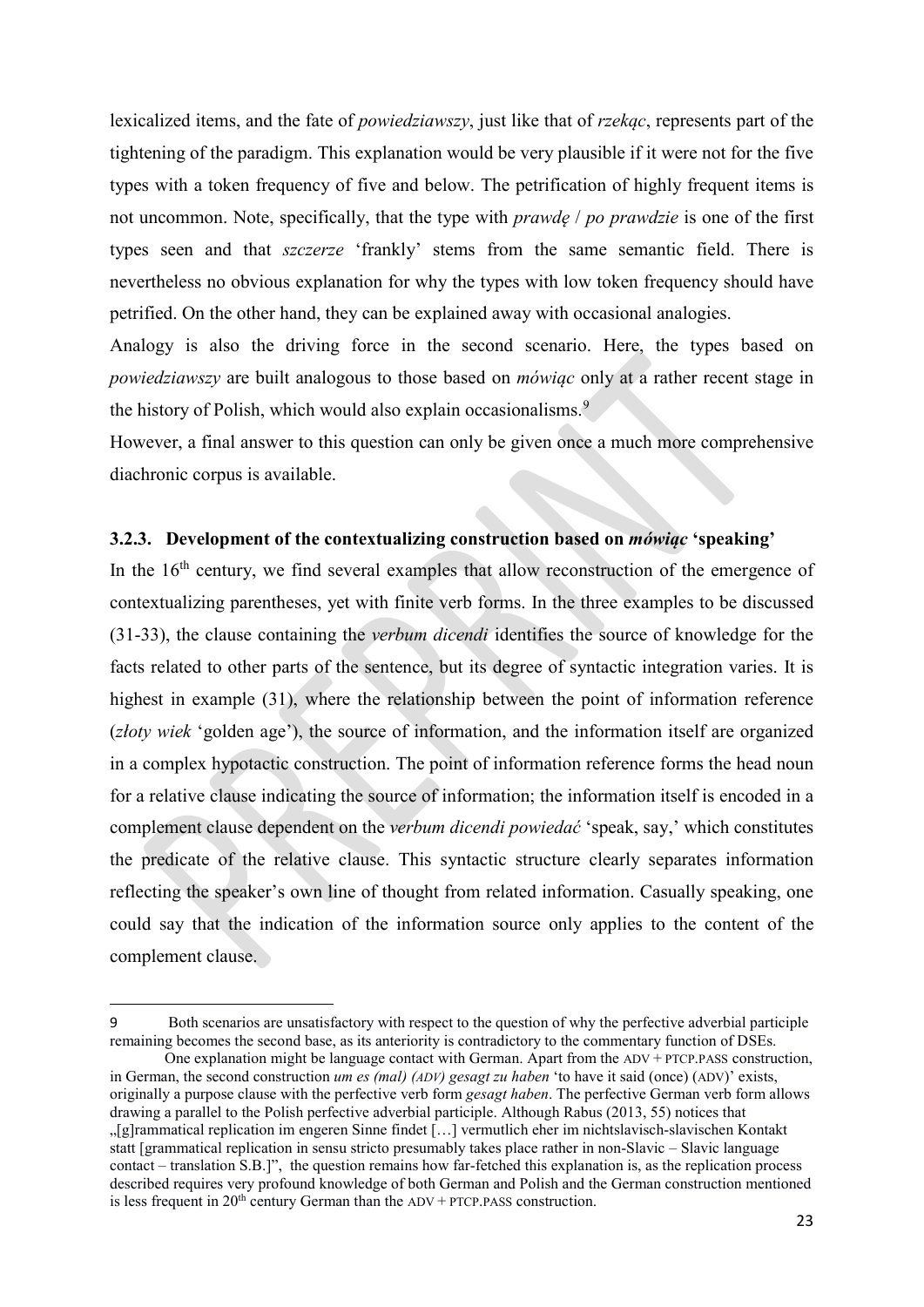Example (32) is ambiguous as the dependence of the complement clause introduced by *iż* 'that' is unclear. In the case of interpretation a., the complement clause has to be considered an argument of *powiedać* 'say / speak,' and only the contents of the complement clause are drawn from the source of information indicated. Interpretation b., which seems to be the more plausible one, assigns parenthetical status to *jako powiedają ludzie* 'as people say,' and the complement clause explains what *to* 'this' refers to. In this case, the parenthesis is the information source for the whole utterance, i.e. it applies to the whole sentence. In example (34), we are clearly dealing with a parenthesis. Again, it applies to the whole utterance. As a result, the syntactic disintegration that leads to the parenthetical status of the *verbum dicendi* goes along with an extended scope: elements preceding the parenthesis may also fit within the scope, whereas only the (subsequent) complement clause fills the argument slot of a *verbum dicendi* in a complex clause like (31).

Since the parentheses can be described as indefinite-personal clauses (*ludzie* 'people' is just as indefinite as the 3PL-ending of the verb without a corresponding overt subject), it is clear that the first argument of the *verbum dicendi* is identical neither with the speaker nor with the subject of the clause into which the parenthesis is inserted.

(31) ... *sposób panowania a sprawowania ludzi, jako przystoi, co samo może przywieść ludzie ku błogosławieństwu, a wrócić nazad on złoty wiek, o którym powiedają, że na ten czas był, kiedy Saturnus królował*.

' ... the way of reigning and leading people, as it befits, which is the very thing that can lead people to beneficence, and return to that golden age, about which they say that it was at the time when Saturnus reigned.'

(Górnicki. *Dworzanin Polski*.)

- (32) ... *jeśliż to tak ma być, jako powiedają ludzie, iż i nieprzyjaciela swego zdradzać nie przystoi .*..
	- a. '... if this really has to be so, (just) as people say that it is not befitting to deceive even one's antagonist …'
	- b. '... if this really has to be so, as people say, (namely) that it is not befitting to deceive even one's antagonist …'

(Górnicki. *Dworzanin Polski*.)

(33) ... *nakoniec, Jowisz sam, jako powiedają, królestwa swego bez niej nie mógł by dobrze sprawować* ...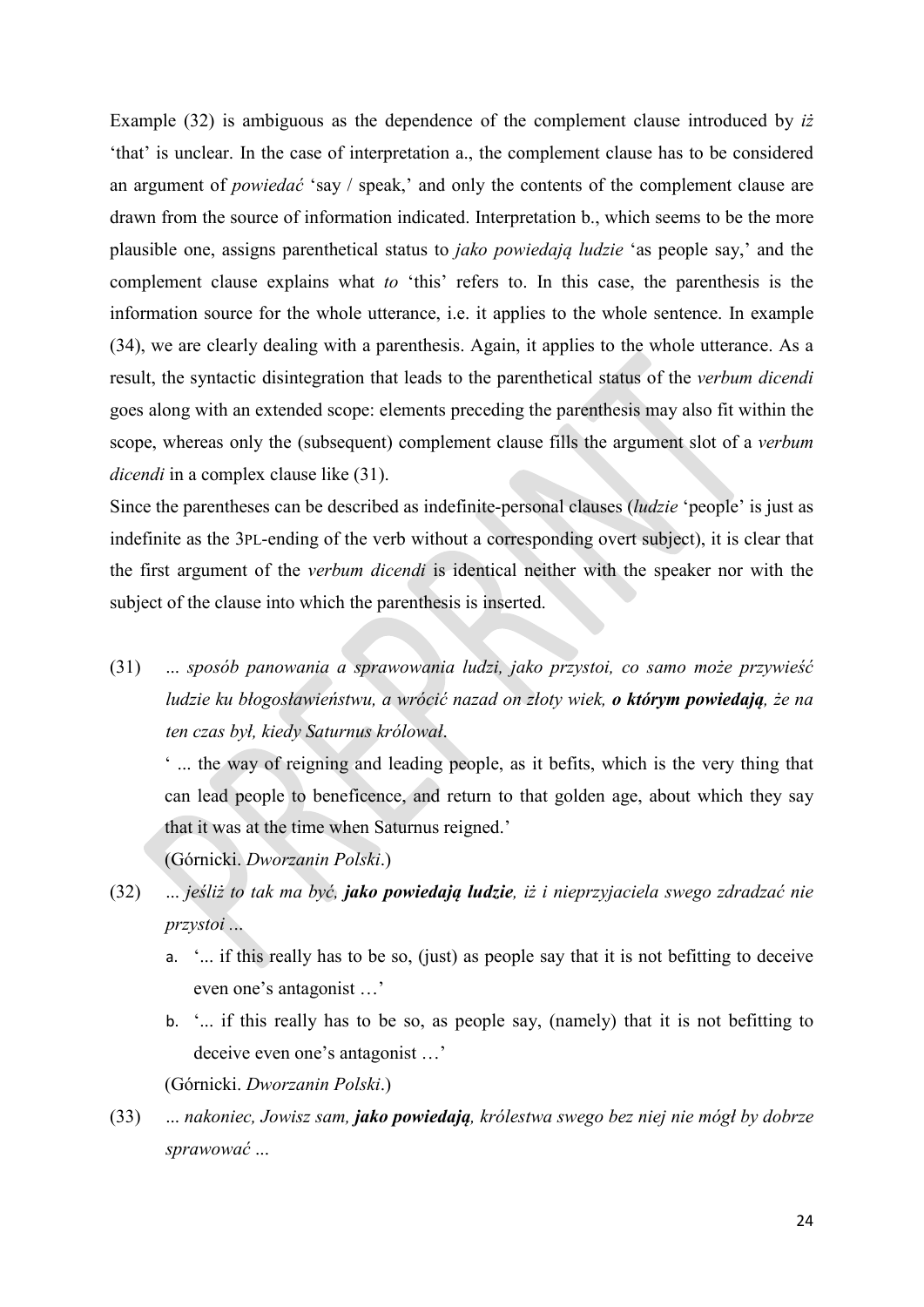'... finally, Jupiter himself, as is said (lit. they say), could not lead his kingdom well without her ...'

(Górnicki. *Dworzanin Polski*.)

Our first example for a AP-based type of the contextualizing function comes from the  $18<sup>th</sup>$ century (34). It already represents the final stage of development, as the context makes clear that the speaker is the covert subject of the AP, and not the first argument of the matrix verb. In other words, just as in the case of the stance-marking construction, the AP has lost subject co-reference and the status of secondary predication. This allows us to draw the conclusion that with respect to these issues, the steps of syntactic development must have been the same as for the speech-marker and the stance-marking construction. Concerning valency, however, the contextualizing construction differs from the stance-marking one, as, it only has one argument slot. This can be described as the result of inheriting only the semantically motivated argument slots of the AP *mówiąc* 'speaking,' whereas the stance-marking construction inherits the syntactically motivated one as well. A closer look at the semantics of the contextualizing construction reveals that the respective construction does not indicate the source of information, i.e. of some content – as the indefinite-personal parenthesis does – but rather indicates the source (discourse or semantic frame) of some lexical item which the speaker uses to convey his/her own information. That is, the contextualizing construction is used when one content is conveyed with the help of lexical material from two items of discourse – the current one produced by the speaker and another one, technical as in  $(34)$  – and marks the lexical material from the "foreign" discourse by scoping over it. In contrast, the stance-marking construction connects two variants of the same content to each other, both stemming from the same discourse and differing only concerning the degree of subjectivity attached.

(34) ... *dywdyk z materii takiejż bogatej okrywał konia, cały zad aż po kostki zadnich nóg, czyli mówiąc po rostrucharsku, aż po pętlinę*.

' ... a comparison out of equally opulent material covered the horse, the whole croup down to the bones of the hindlegs or, speaking in horseman's language (lit. in the horseman way), down to the fetlocks.'

(Kitowicz. *Opis* ...)

## **3.2.4. The quotative construction based on** *mówiąc*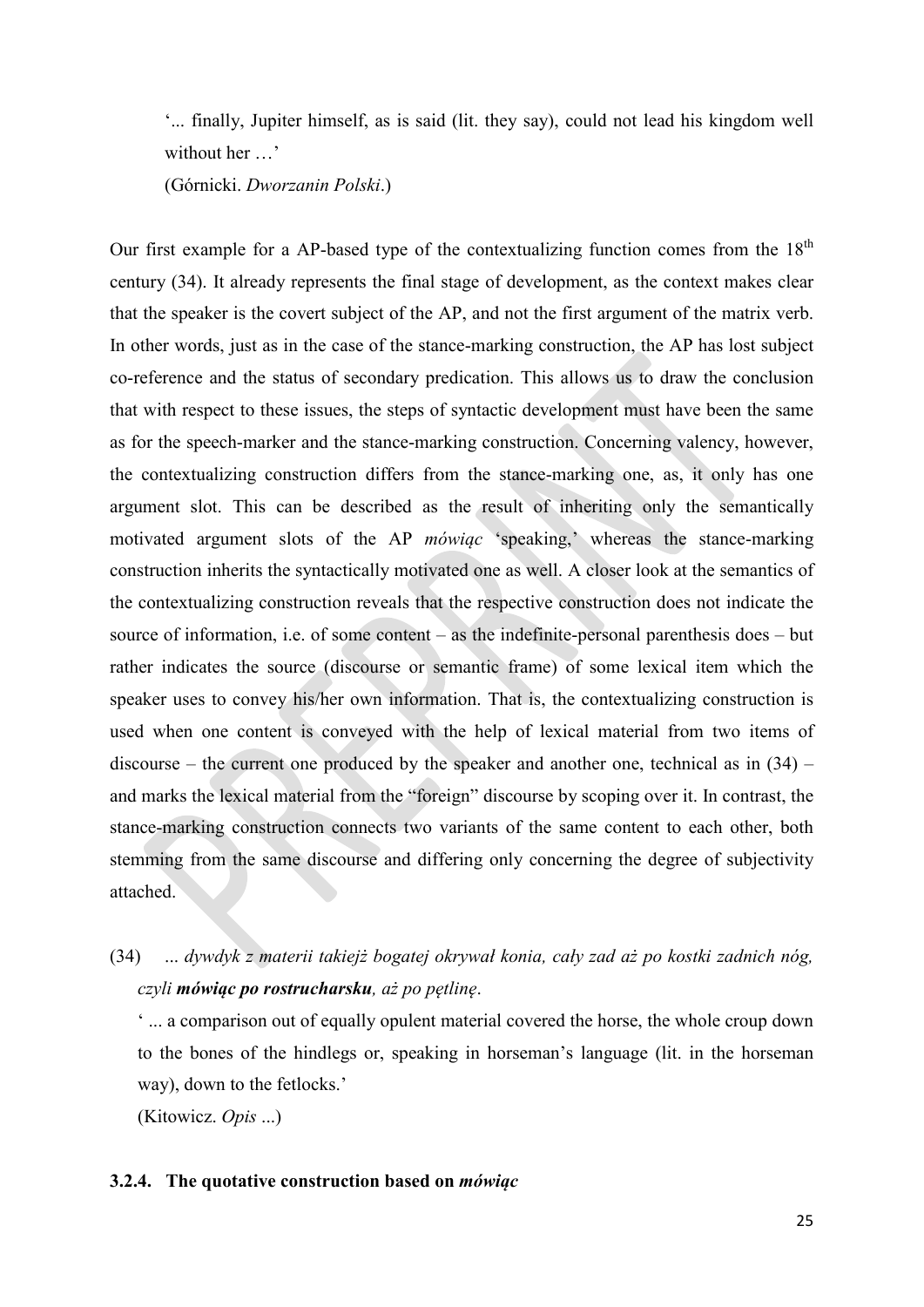As was mentioned in section 3.2.1., the speech-marking function can also be used to mark citations. How exactly does this function (16-17; 35) differ from the quotative construction (36)? The speech- or citation-marker introduces new information that originates from another discourse. In (35), specifically, a citation from the Bible is given which is then interpreted by the sermonizer, i.e. neither the content nor its wording is conceived by the speaker of the current discourse. In the case of the quotative construction, however, the speaker seeks to convey his/her own content by using the wording from another discourse to this end (cf. 36- 38, but also the contemporary example 39). This allows drawing a parallel between the contextualizing and the quotative construction, as, the conveying of one piece of content with the help of lexical material from two discourses is typical.

(35) *[S]łyszeliście iże rzeczono: Miłuj bliznego twego a nienaźry nieprzyjaciela swego*. 'You have heard that it was said: Love your neighbor and hate your enemy.' (RozPrzem)

The usage of another speaker's wording for conveying one's own content can be observed as early as the  $16<sup>th</sup>$  (36) and  $17<sup>th</sup>$  centuries (37-38), where the parenthesis indicating the source of quotation is formed with a finite *verbum dicendi*.

(36) *Potrzeba, jako filozof rzekł, justum animatum, to jest sprawiedliwości żywej i mówiącej.*

'It is required, as a philosopher said, a just mind-set, that is justness in life and speech.'

(P. Skarga. *Kazania sejmowe*. *Kazanie siódme*.)

(37) *… drugim niektórym ch<c>ąc się w tym równać, cum puderet non esse impudentem – jako Augustyn ś. mówi.* 

'... some others wishing to draw level in this respect, because it embarrasses not to be impudent – as St. Augustinus says.'

(Twardowski, Kasper. *Łódź młodzi z nawałności do brzegu płynąca.*)

(38) *Także Kongregacyjej W[asz]m[oś]ciów, moich M[iłoś]ciwych Panów, barzo dobrze służyć może, co ś. Bonawentura mówi: "Qui potentem (natalibus vel ingenio) in bono promovet, multos iuvat. Et e converso, ipsius subversio multo<r>um est detrimentum"; bo innego, który taki nie jest, "salus sibimet prodest", a z owych zaś każdego "multis, tam propter – jako tenże przydaje – exemplum aliorum, qui inde*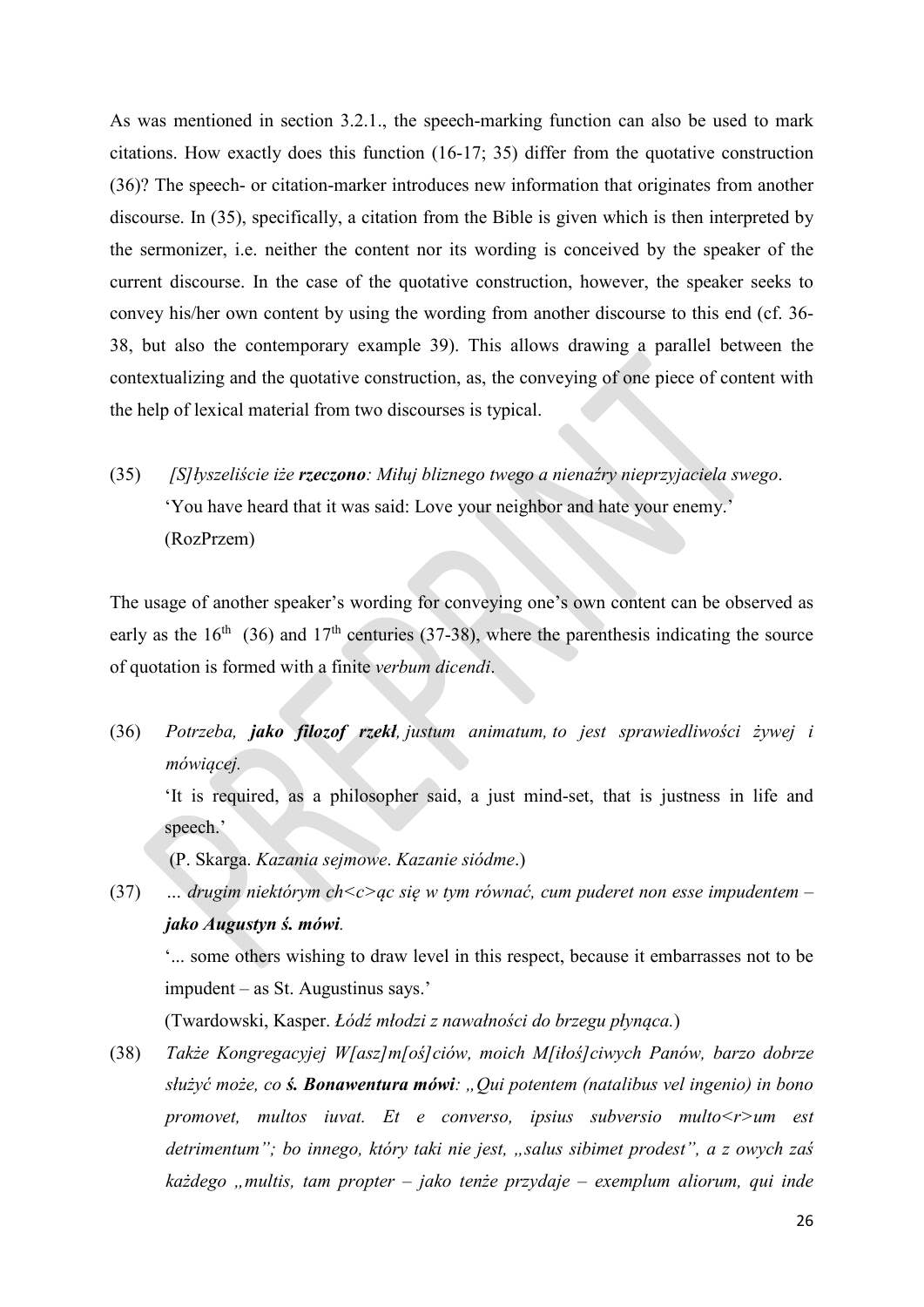*aedificantur et provocantur ad bonum, quam propter alia bona, quae per eum promoventur in aliis et mala impediuntur".* 

'Just as well, it could be of very good service to the Congregation of Well-Born, my gentlemen, what St. Bonaventura says: Who brings forward his power (lit. powerful) (of ships or intellect) with good intent, helps many. And on the contrary, the ruin of that person is a harm for many"; because for another, who is not like this, "the welfare is of profit to himself only," and of these, each one [is of profit] ",, multis, tam propter – jako tenże przydaje – exemplum aliorum, qui inde aedificantur et provocantur ad bonum, quam propter alia bona, quae per eum promoventur in aliis et mala impediuntur"

(Twardowski, Kasper. *Łódź młodzi z nawałności do brzegu płynąca.*)

As with the speech marker, Latin plays a special role. Without doubt, it is the original language of the quotations in examples (37-38). In the case of rather longish quotations (38), it is surely economical not to translate, if the readers – as was the case – know Latin anyway. However, the quotation (37) is so short that an economical motivation can be doubted<sup>10</sup> – not to speak of (36), where the information about the quoted philosopher is so sparse that we cannot even infer the original language of the quotation. Hence, it seems that in this context, Latin has a second role of demarcation of narration and quotation, and thus of the two examples of discourse. If one considers that quotation marks and mandatory rules for their usage developed late in the history of language (cf. Finnegan 2011, 79-95), it is not surprising that graphical means were used to mark quotations in historical texts, especially biblical texts (cf. Finnegan 2011, 82-84). Consequently, one could describe the resorting to Latin as means of marking quotations as a special kind of graphical marking rather than a graph in and of itself. The arrangement of graphemes in Polish and Latin differ however fundamentally. Notably, the AcI falls out of use at the turn of the  $18<sup>th</sup>$  to the  $19<sup>th</sup>$  century (cf. Długosz-Kurczabowa & Dubisz 2006, 481), i.e. at a time when punctuation becomes normalized and direct speech as well as *verbatim* quotations thus become identifiable by this means.

Unfortunately, our diachronic corpus data from the 18<sup>th</sup> century does not yield any search results for the quotative construction, which makes it impossible to delineate the individual steps of its development. However, since it is formally and functionally rather close to the

<span id="page-26-0"></span> $10<sup>10</sup>$ 10 Furthermore, the provisional examination of one (!) edition of St. Augustinus showed that the original wording seems to be *pudet non esse impudentem*, i.e. the quotation has been amended by inserting the conjunction *cum* 'because' and adapting the mood to it as to better integrate it into the "host" discourse.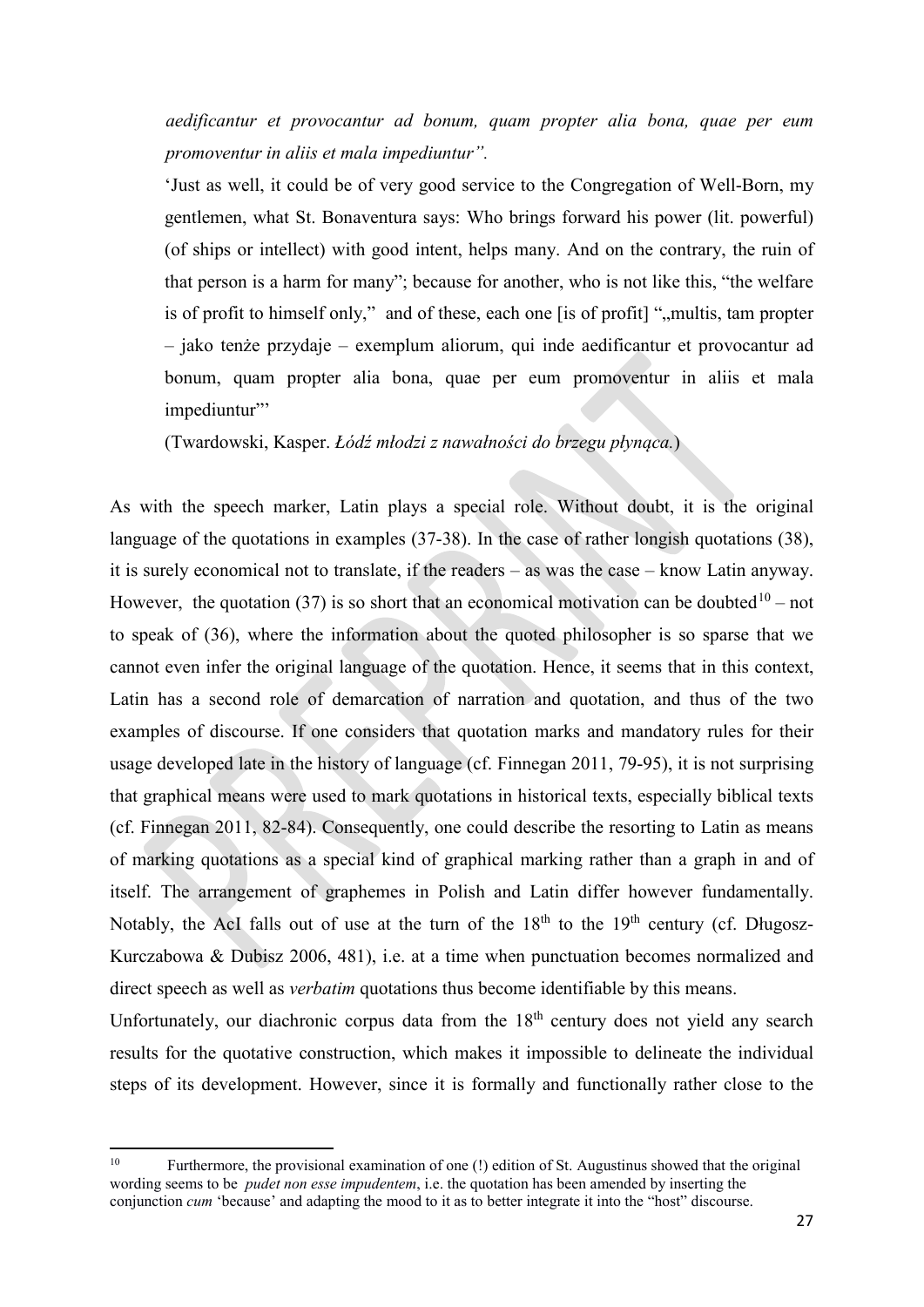contextualizing construction, we may assume that it developed in the same way, or even analogous to it.

Finally, some words are in order about the fate of the parenthesis with a finite *verbum dicendi* (henceforth finite parenthesis), which we have described as a predecessor of the quotative construction. Data from Contemporary Polish suggests that the finite parenthesis (40-42) was not only the predecessor, but also the competitor of the quotative construction, which is gradually being replaced by the latter.  $11$ 

(39) *Ja myślę, że obaj mają swoje - mówiąc językiem Lecha Wałęsy - plusy dodatnie i plusy ujemne.*

'I think that both have their – using Lech Wałęsa's wording (lit. speaking with Lech Wałęsa's language) – positive pluses and negative pluses.' (*Dziennik Polski*. 2001-05-18)

(40) *I rozszedł się zapach nieopisany, zapach miły Gilgameszowi, starotestamentowym prorokom, spragnionym Orientu biznesmenom. A że – jako rzecze przysłowie - nie ma zapachu bez dymu, objawił się i dym, wznoszący się prosto ku sufitowi.* 'An indescribable smell began to spread, a smell pleasurable to Gilgamesh, to the prophets from the Old Testament, and to businessmen thirsty for the Orient. And since – as the proverb says – there is no smell without smoke, smoke also appeared, simply ascending to the ceiling.'

(Ignacy Karpowicz. 2007. *Nowy kwiat cesarza (i Pszczoły)*)

(41) *Ja żyję w okropnym okresie, bo żądają ode mnie 20-minutowego przemówienia, czego nigdy nie robiłam, wystąpienia w telewizji, czego do tej pory unikałam, wywiadów, których z zasady nie udzielałam. Jednym słowem "każdemu to, na czym mu mniej zależy", jako rzecze Rudnicki.* 

'I am having a terrible time, because they're demanding a 20-minute address from me, which I have never done before; they're demanding a TV appearance, which I have so far avoided, they're demanding interviews, which I have not conceded to out of principle. In one word, "everyone gets, what he deems least important", as Rudnicki says.'

(Ryszard Matuszewski. 2004. *Alfabet : wybór z pamięci 90-latka*.)

<span id="page-27-0"></span> $11\,$ Our query *jako [base="(rzec|mówić|powiedzieć)" & person=ter]* gave only two relevant matches, which are cited in examples (85-86).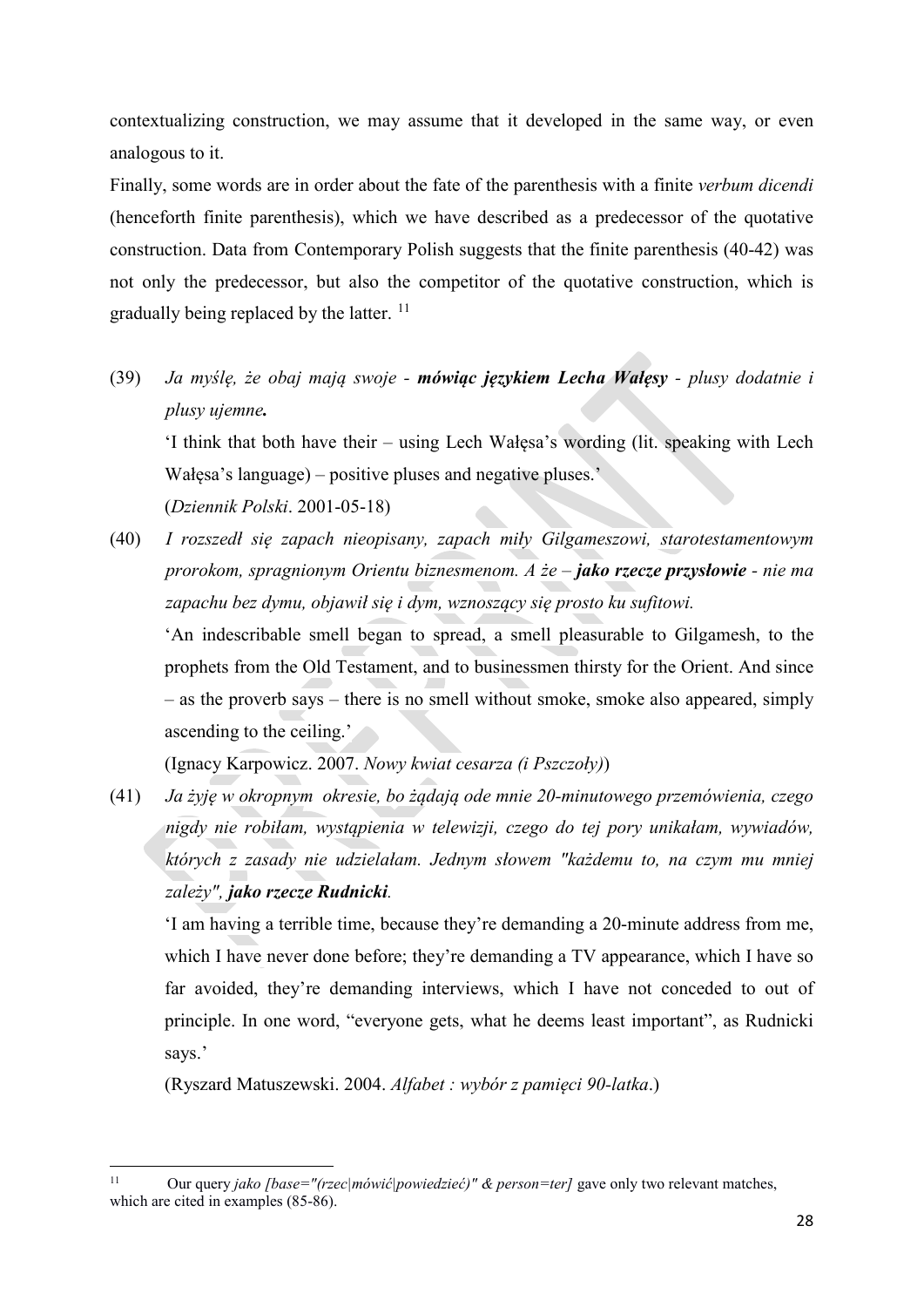## **3.2.5. The constructions based on the infinitive**

Our research hypothesis for these constructions (henceforth infinitive-based constructions) states that they developed out of purpose clauses with an infinitive as the predicate (henceforth infinitival purpose clauses), whose (syntactically non-realized) first argument is a co-referent with the first argument of the superordinate clause. It is thus necessary to discuss the history of this type of purpose clause before we can go on to the development of the constructions under investigation. According to Bajerowa (1964, 99), the infinitival purpose clause replaced a finite one; this process lasted about three centuries, from the second half of the  $16<sup>th</sup>$  to the middle of the  $19<sup>th</sup>$  century. Information about its peak varies: Jodłowski (cited in Bajerowa 1964, 100) identifies the  $17<sup>th</sup>$  century as the period of the most intensive change processes, whereas Bajerowa's empirical data show that the development arrived at its peak after 1770 (Bajerowa 1964, 100). These findings coincide with those of Długosz-Kurczabowa & Dubisz (2006, 480), which leads us to take them as the point of departure for the interpretation of our data. One possible explanation for the development of infinitival purpose clauses is German influence (Bajerowa 1964, 99).

Given the history of infinitival purpose clauses as such, it is not too surprising that our corpus data from the  $16<sup>th</sup>$  century yields no examples of the infinitive-based constructions. Instead, we find two other constructions that fulfill its function. They use the same *verba dicendi* as the infinitive-based constructions in three inflectional forms – the 1SG.COND (42), the 1SG.PRS (43-44) and an ambiguous form (43; 45) that can be analyzed as the old form of the adverbial participle in the NOM.SG.M on –*ę* or as 1SG.PRS. In our data, the ambiguous form occurs both with (45) and without (43) the complementizer *iż*. The former makes the interpretation as 1SG.PRS more likely, while the latter has the interpretation pointing toward AP. However, we also cannot exclude that we are in fact dealing with an AP – the more so, as non-coreferential APs in the speech marking function, often modified by *tak(o)* 'so,' are observed – that was misinterpreted as 1SG.PRS and therefore furnished with the complementizer *iż*. The fact that Czech features the AP-based construction *tak říkajíc* 'so to say' supports the assumption that Polish *rzekę* has to be considered an AP. Due to its formal conflation with the 1SG.PRS, the old AP form on -*ę* falls out of use (cf. Długosz-Kurczabowa & Dubisz 2006, 322); Weiss (1984, 175) notes the middle of the  $16<sup>th</sup>$  century, i.e. the period our examples stem from, as the date of their extinction. It is therefore possible that the construction based on the 1SG.PRS came into being as analogy to the alleged 1SG.PRS *rzekę,* which fell out of use due to its ambiguity. The conditional form in (42), in turn, forms part of a purpose clause und thus may be considered a predecessor of the infinitival purpose clause.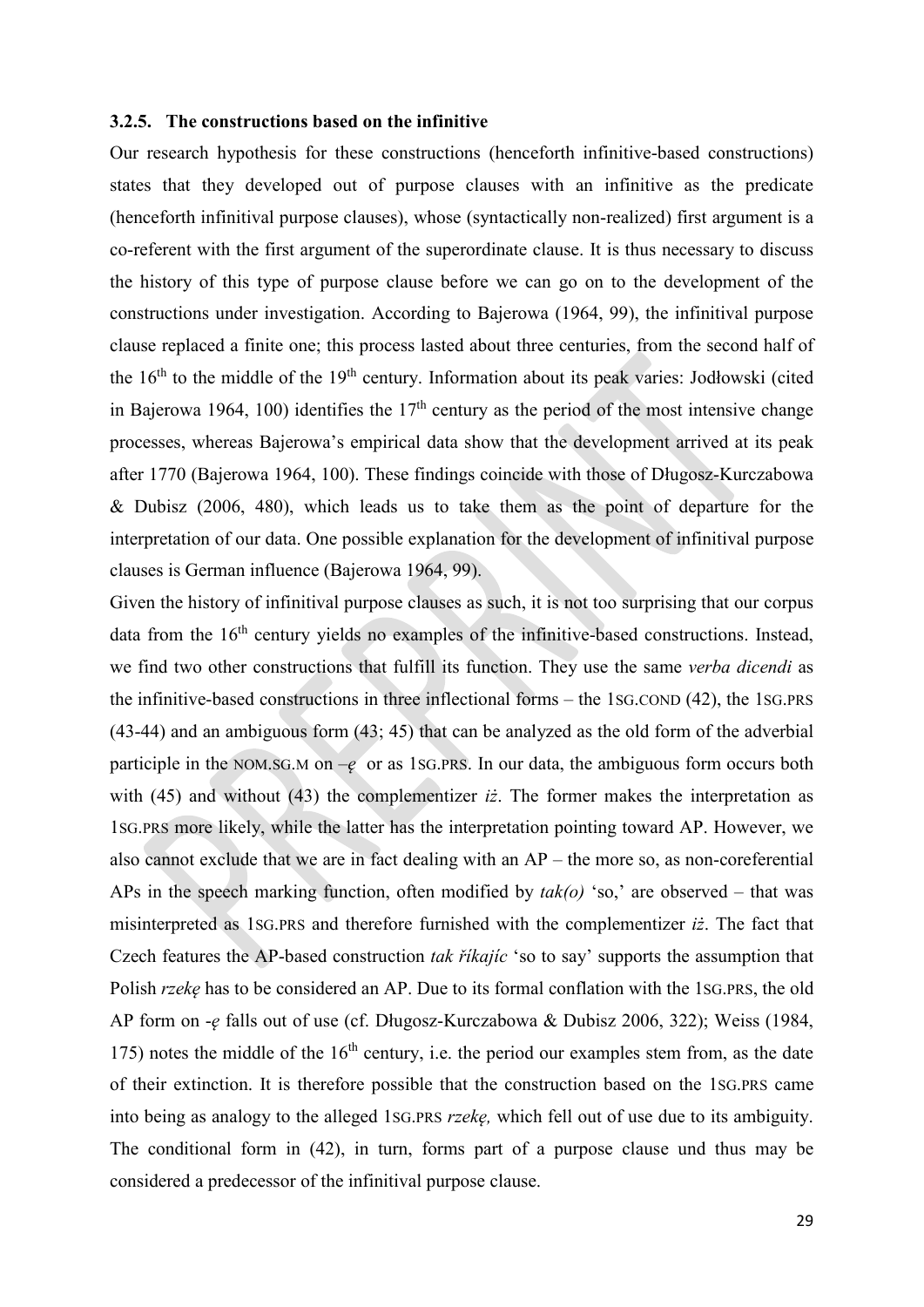Note that the AP-based constructions (43; 45) occur from the very beginning in the positions where modern hedges and fillers occur, namely directly before  $(43)$  or after  $(45)$  the element of scope.

- (42) ... *to Jest rzecz tak trudna, iż ledwo bych nie rzekł nie można ku uczynieniu.* '... this thing is so difficult that I would rather say (lit. that I would hardly not say) impossible to accomplish.' (Górnicki. *Dworzanin Polski*.)
- (43) ... *ono nie rzekę zuchwalstwo, ale błazeństwo było, kiedy Alexander wielki ... zapłakał.* '... it was not to say a danger, but stupidity when Alexander the Great … started to cry.'

(Górnicki. *Dworzanin Polski*.)

 $\overline{a}$ 

- (44) *Do tego jeszcze przyłożę koszt a utraty ... bo chocia sie tak zda, iżby nic na tym nie należało, ale ja tak powiedam*[12](#page-29-0)*, iż takowe zbytki niszczą królestwa*; 'To this I still add expenditures and losses … because although it seems that nothing depends on it, but I do say that such luxuries ruin a kingdom;' (Górnicki. *Dworzanin Polski*.)
- (45) *... to takie wymyślone (iż tak rzekę) dworzaństwo ...* '... such a devised (so to say (lit. that so saying)) caste of courtiers …'

Our corpus size does not allow for argument on quantitative grounds, but it is nonetheless notable that the ambiguous form *rzekę* is evidenced only in the construction preceding the infinitive-based construction. It is thus possible that the following scenario took place: Up until the  $16<sup>th</sup>$  century, a construction based on the old AP on  $-e$  developed, which fulfills the functions of the modern infinitive-based construction. The AP is non-coreferential and modified by *tak(o)* 'so' or *nie* 'not'. The missing co-referentiality as well as the modification by *tak(o)* 'so' are also characteristic of the speech-marking construction, but the two constructions are disambiguated by the complementary distribution of the AP suffixes –*ę* and –*ąc*. Additionally, two more constructions enter into the equation that may be considered the predecessors of the modern infinitive-based construction. The first one, based on the 1SG.PRS, is analogous to the second reading of the form on  $-e$ ; the second one is in the conditional and

<span id="page-29-0"></span><sup>12</sup> Apart from 'say,' *powiedać* is also observed with the meaning 'think, consider'. However, this does not weaken our argumentation since many hedges and fillers based on *verba cogitandi* occur in various languages, e.g. English 'I think', so the interpretation of *powiedać* as *verbum cogitandi* would not contradict its status as the point of departure for the development of *aby / by / żeby tak powiedzieć / rzec* with the hedging and filler function.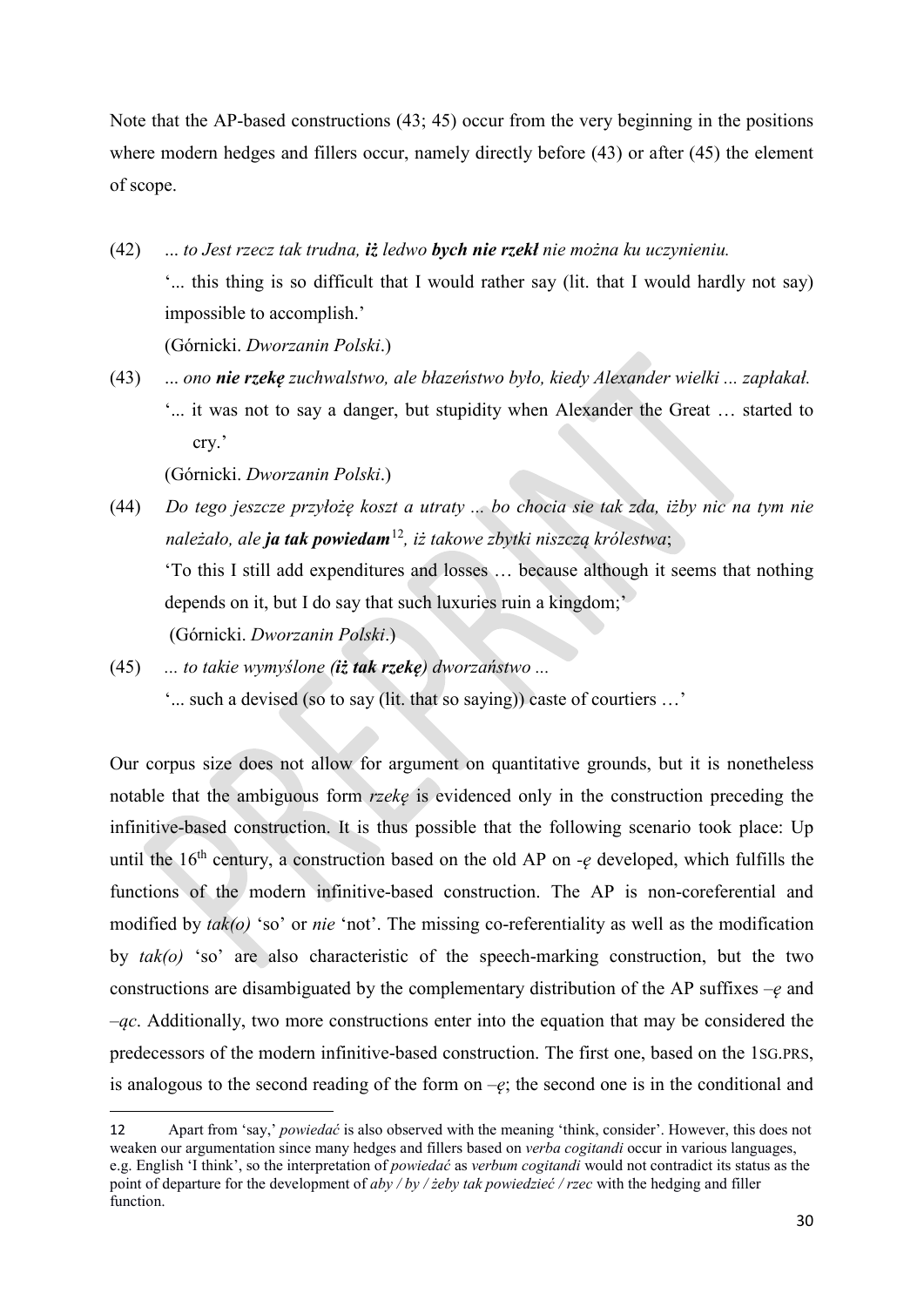thus a predecessor of the infinitival purpose clause (the intersections are illustrated in Chart 1). Both are theoretically able to function as parentheses. When the old AP on  $-e$  goes out of fashion because of its ambiguity, the stage for a new construction is prepared. Yet what exactly is the decisive factor that makes the conditional and thus ultimately the infinitivebased construction succeed?



Chart 1. Intersections between observed preceding forms of the infinitive-based construction.

Our diachronic corpus data cannot provide an answer to this question, as it offers no relevant matches. We therefore have to follow the hints which Bajerowa (1964) offers. As mentioned above, the infinitival purpose clause evolves between the middle of the  $16<sup>th</sup>$  and the middle of the 19<sup>th</sup> century, with a peak of most intensive development in the period after 1770. German influence is considered one possible motivational factor for the development of the infinitival purpose clause. The question thus arises whether it is indeed plausible that language contact played a role, and whether this assumption also applies to the development of the infinitivebased construction. In answering this question, we will take the scheme for detecting calques proposed in Weiss (2009) as our guiding orientation.

The other important contact languages for the  $18<sup>th</sup>$  and  $19<sup>th</sup>$  century apart from German were French and Russian. Polish had only literary contact with French, whereas the contact with German and Russian was face-to-face. Furthermore, it is highly probable that German often functioned as the mediator language for loans from French (cf. Rabus 2013, 218); Raecke (1984, 226) goes as far as to state that no imitation of French syntax took place during the  $18<sup>th</sup>$ century. These facts make German influence on the development of the infinitival purpose clause more likely than French influence. If we take into consideration the structural characteristics of the German (46-48), French (49-50) and Russian equivalents (51-52) of Polish *aby / by / żeby tak powiedzieć / rzec* 'so to say / in order to say so' and *aby / by / żeby nie powiedzieć / rzec* 'in order not to say', it turns out that the German equivalents are structurally closest to the Polish constructions, followed by Russian and French: German *um … zu* 'in order to' is the direct equivalent of Polish *aby / by / żeby* 'in order to,' whereas French *pour* 'for' equals the Polish preposition *dla* 'for,' which is supposed to be followed by a verbal noun instead of the infinitive.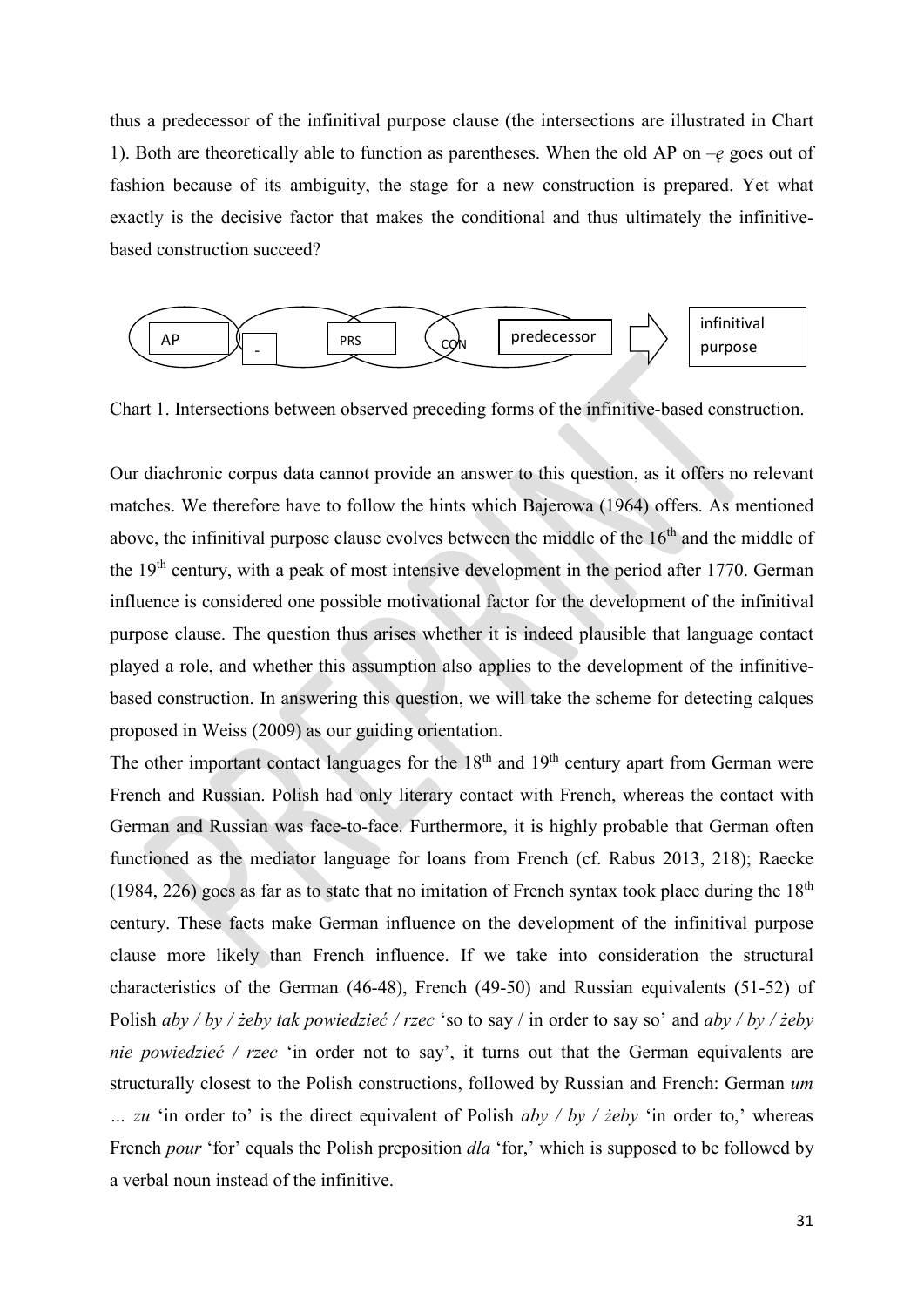| (46) | so-zu-sagen               |
|------|---------------------------|
|      | so-to-say. <sub>INF</sub> |
|      | , so to sayA              |

| (47) | um                                       | es        | SO | zu | sagen   |
|------|------------------------------------------|-----------|----|----|---------|
|      | in order                                 | it-NOM so |    | to | say-INF |
|      | 'so to say (lit. in order to say it so)' |           |    |    |         |

- (48) *um nicht zu sagen*  in order not to say-INF 'not to say (lit. in order not to say)'
- (49) *pour ainsi dire*  for so say-INF 'so to say'
- (50) *pour ne pas dire*  for not NEG say-INF 'not to say'
- (51) *tak skazat'*  so say-INF 'so to say'
- (52) *čtoby ne skazat'*  in\_order-COMPL not say-INF

Although the same structural differences exist between Russian and French, Russian is known to have taken French as a model (cf. Birzer 2012a). This does not hold true for Polish due to the differing degree of French influence on Polish and Russian. Rabus (2013, 219) describes this difference as follows:

Der strukturelle Einfluss des Französischen auf das Polnische war im Hinblick auf seine Nachhaltigkeit insgesamt geringer als der auf das Russische, wo dieser Einfluss die russische Syntax europäisierte. Beim französisch-polnischen Kontakt unterstützten häufig die nachhaltigen Erscheinungen lateinische Phänomene katalytisch.

[With respect to its sustainability, the structural influence of French on Polish was altogether lower than on Russian, where this influence *europeanized* Russian syntax. In the French-Polish contact, the sustainable phenomena supported Latin phenomena as catalyzers. Translation – S.B.]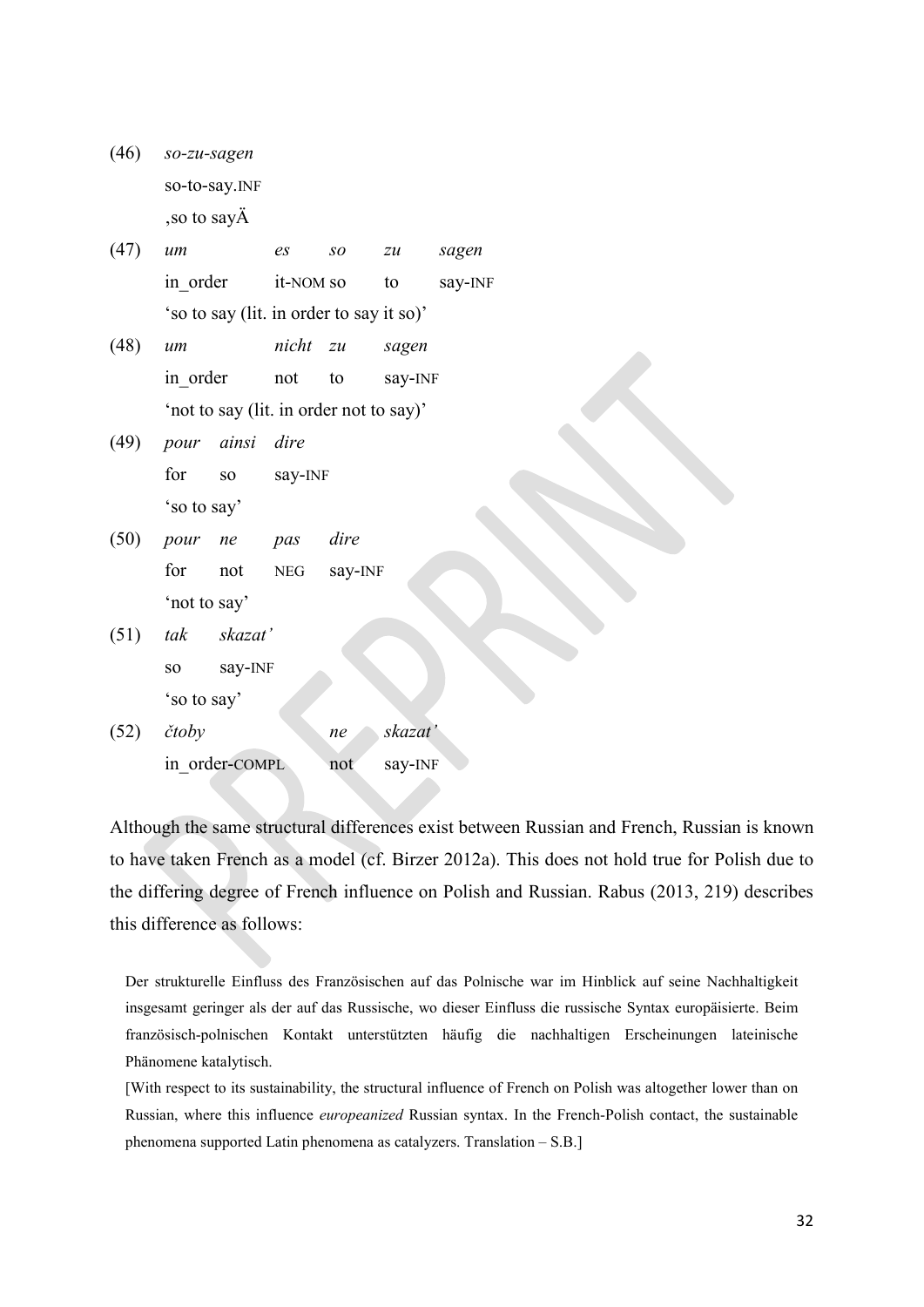The constructions under investigation confirm these findings. That is, firstly, they are not influenced by Latin, and secondly, their Russian equivalents are representatives of the pattern ADV +  $skazat'$ -INF that was semi-productive in the second half of the  $18<sup>th</sup>$  and the first half of the 19th century and included many semantic equivalents of the corresponding French pattern (cf. Birzer 2012a: chapter 4.2). Polish, in contrast, displays only the two constructions *aby / by / żeby tak powiedzieć / rzec* 'so to say / in order to say so' and *aby / by / żeby nie powiedzieć / rzec* 'in order not to say' which are structurally identical to their German equivalents.

We can therefore assume that German influence played the decisive role in the development of the infinitive-based constructions.

## **4. Conclusion**

The aim of this paper was to assess the role language contact played in the development of the following four functional types of DSE based on non-finite forms of the *verba dicendi mówić* 'speak', *powiedzieć* 'say' and *rzec* 'say': the stance-marking function with the prototypical construction ADV + *mówiąc*, the contextualizing function with the prototypical construction  $m\acute{o}wiac$  + ADJ.INSTR + NOUN.INSTR, the quotative function with the prototypical construction  $m\acute{o}wiac$  + NOUN.INSTR + PROPER\_NOUN.GEN, as well as the infinitive-based constructions  $aby /$ *by / żeby tak powiedzieć / rzec* 'so to say / in order to say so' and *aby / by / żeby nie powiedzieć / rzec* '(in order) not to say' with hedging and filler as primary functions. We have carried out this assessment first from an inner-Polish perspective and will now, in a second step, give an external perspective that will incorporate the analysis of similar constructions in Russian (Birzer 2012a) and Croatian (Birzer accepted b).

For all the Polish constructions mentioned, we have to assume the adverbial participle as the point of departure, which gradually loses subject co-reference with the first argument of the matrix sentence and thus takes on the status of a secondary predication.

Up to the  $16<sup>th</sup>$  century, we observe the development of a speech-marker that is applied to mark both direct and reported speech and, in a later step, also citations. At even rather early stages, structural parallels between the speech-marking in Latin original texts and their Polish translations are obvious, especially in the case of clerical texts. Through the  $16<sup>th</sup>$  century, a construction based on the old AP on *-ę* developed, which fulfills the functions of the modern infinitive-based constructions. In the relevant contexts, the AP on *-ę* is non-coreferential and modified by *tak(o)* 'so' or *nie* 'not'. The missing coreferentiality and modification by *tak(o)*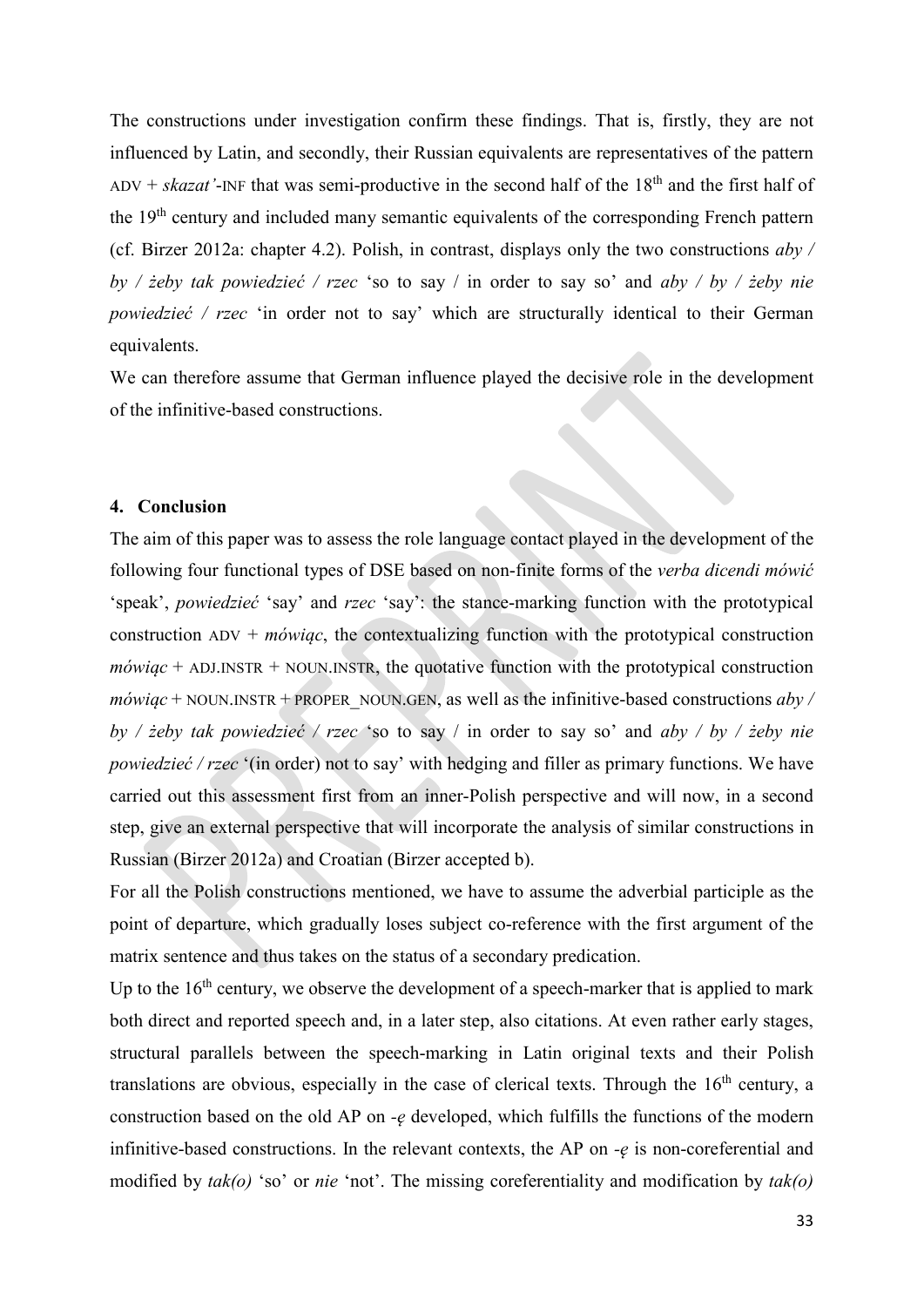'so' are also characteristic of the speech-marking construction, yet the two constructions are disambiguated by the complementary distribution of the AP suffixes –*ę* and –*ąc*. This may be considered a morphological means of disambiguation.

On the other hand, at the older stages of Polish, just as in other languages (cf. Večerka 2002, 416-423 for Old Church Slavonic or Daiber 2009 for Russian Church Slavonic), the border between direct and reported speech was rather unclear. Latin, in contrast, has the AcI as a means of encoding reported speech; the infinitive is clearly distinct from the finite verb forms to be expected in direct speech. In the period of macaronism, Polish replicates the syntactic pattern of the Latin AcI - sometimes using Latin, sometimes Polish lexical material – and thus acquires a means of differentiating between direct and reported speech. Interestingly, in the quotative construction which develops out of the speech marking construction, Latin insertions are also recurrent. This is not too surprising if the original language of the quotations is Latin, but this is observed also in contexts where the information about the quoted author is so sparse that the original language of the quotation can no longer be inferred. Again, Latin has a distinctive function; in the given case, it demarcates the narration (in Polish) and the quotation (in Latin). Quite notably, the AcI falls out of use at the turn of the  $18<sup>th</sup>$  to the  $19<sup>th</sup>$  century, i.e. at a time when punctuation becomes normalized and direct speech as well as *verbatim* quotations thus become identifiable by this means.

The literary ouput of the 16<sup>th</sup> century is usually labeled with the keyword *macaronism*, yet Dubisz distinguishes between "Latinzim to element językowy (najczęściej wyraz) zapożyczony z łaciny i przystosowany do polskiego system językowego; makaronizm to obcy element językowy (w naszym przypadku – łacinski), występujący w polskim tekście w oryginalnej obcojęzycznej postaci językowej [Latinism is a language item (most often a word) that is borrowed from Latin and integrated into the Polish language system; makaronism is a foreign language element (in our case – a Latin one) that occurs in the Polish text in its original foreign linguistic form – translation S.B.]" (2007, 10). The AcI as a pattern replication can neither be labeled as a Latinism nor a macaronism in Dubisz's sense, whereas the usage of Latin without morphological integration into Polish corresponds to a macaronism. In the terminology of contact linguistics, the latter phenomenon can be described as a functional code-switch (cf. Riehl 2004, 23) that serves as the demarcation of two text segments authored by different persons.

Latinisms, on the other hand, can be considered a case of matter replication. The expansion of the prototypical stance-marking construction  $ADV + AP$  is the result of the intricate interplay between catalyzation and matter replication (in Sakel's (2007) sense). Most probably, the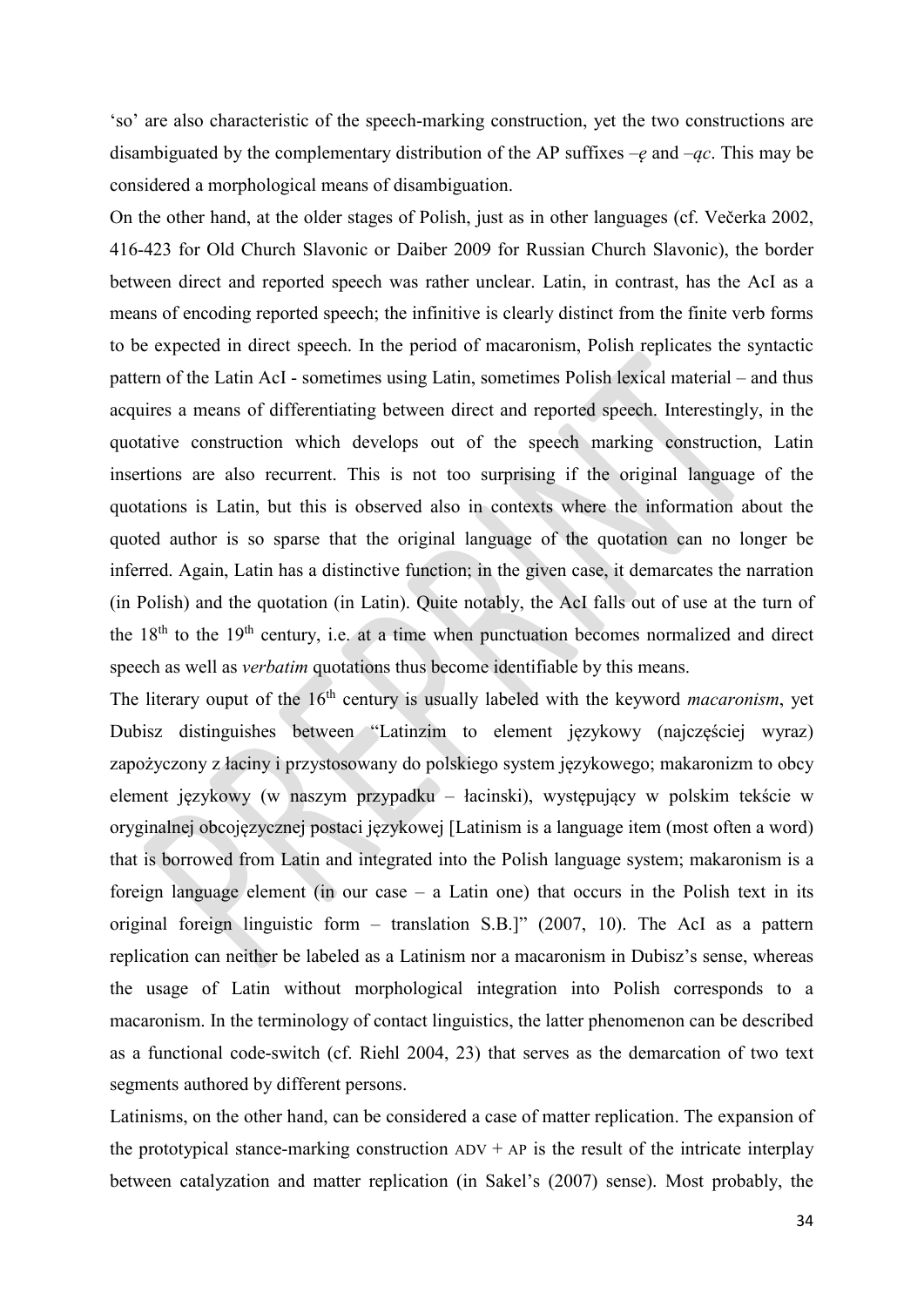structural and functional parallels between a semantically corresponding Latin parenthetical construction and the Polish  $ADV + AP$  construction led to matter replication from Latin, which resulted in rising type frequency. It follows then, that the Latin parenthetical construction as such was the catalyzer for the expansion of the Polish  $ADV + AP$  construction, while the concrete types of the Latin construction served as a resource for matter replication.

Finally, concerning the modern infinitive-based constructions, pattern replication from German has to be assumed for the development of the infinitival purpose clause, which serves as basis of the respective constructions. Additionally, the two infinitive-based constructions *aby / by / żeby tak powiedzieć / rzec* 'so to say / in order to say so' and *aby / by / żeby nie powiedzieć / rzec* '(in order) not to say' themselves display a direct syntactic and semantic parallel to their German counterparts *sozusagen* 'so to say' and *um nicht zu sagen* '(in order) not to say'. Hence, one may assume that the pattern replication of the infinitival purpose clause served both as a syntactic model and catalyzer for the semantically motivated replication of the two infinitive-based constructions.

To summarize the inner-Polish perspective on the role of language contact, the development of the constructions under investigation involved both pattern and matter replication. The pattern replication processes can be differentiated into structural and semantic ones. The result of the syntactic pattern replications can be roughly described as the crystallization of functions, whereas the semantic pattern replication and the matter replications always went along with a catalyzing effect.

Let us now turn to the outer perspective. Just like Polish, Russian and Croatian have several metatextual constructions based on *verba dicendi*, among them several (in each language) based on the AP. Due to this distribution, the AP-based constructions can be identified as genuinely Slavonic. One of them is the stance-marking  $ADV + AP$  construction, which is semiproductive and unchallenged by competing replicated constructions in Polish. In contrast, language contact led to competing stance-marking constructions in both Russian and Croatian. In the case of Russian, language contact with French resulted in the pattern replication of the  $ADV$  + INF construction already described in section 3.2.5. Since the  $ADV$  + AP construction already existed in Russian at that time, there was no "functional gap" in Russian (which in the older literature on borrowing has often been assumed to be the motivation for replications). In Modern Russian, the pattern replicated is no more productive, but the genuinely Slavonic  $ADV + AP$  construction turns out to be semi-productive, as in Polish. As a result, the replicated pattern can be considered as having catalyzed the expansion of the already existent  $ADV + AP$  construction.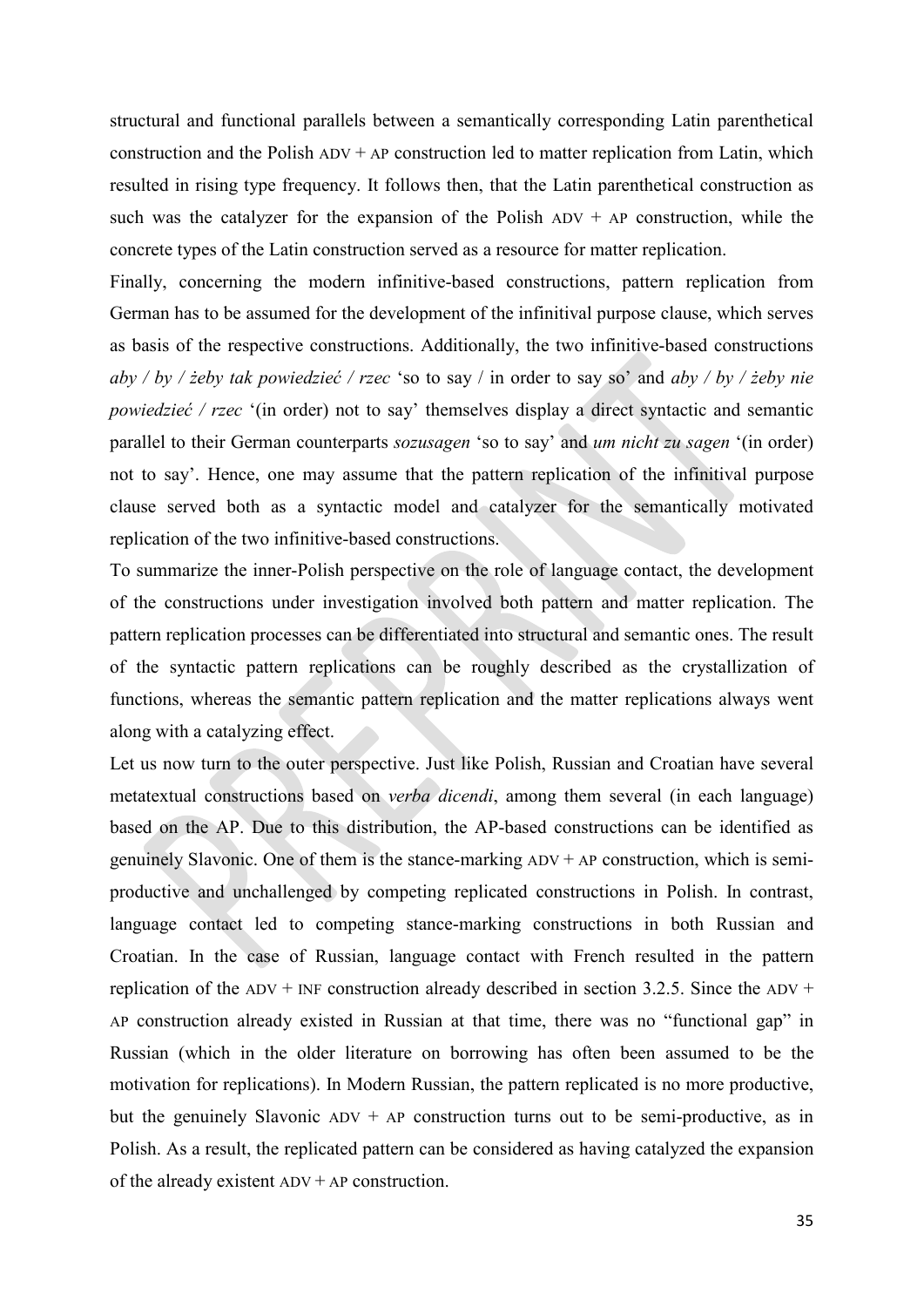The Croatian setting is different in the sense that it is the only of the three languages investigated that has preserved the "bare" AP as a speech-marker, which to a certain degree results in the formal under-specification between the speech-marking and the stance-marking function. Language contact with German resulted in the syntactic replication of the stancemarking construction ADV + PTCP.PASS (e.g., Croatian *iskreno rečeno*-PTCP.PASS analogous to German *ehrlich gesagt*-PTCP.PASS 'frankly speaking (lit. spoken)'). A functional motivation for the replication process can be ruled out, as, the originally Slavonic construction  $ADV + AP$ already existed. However, the availability of two distinct syntactic patterns for marking the same function prepared the ground for dissolving the aforementioned formal underspecification between the speech-marking and the stance-marking function. Consequently, in Modern Croatian, the AP is preferably used as speech-marker, i.e. it has retained (or rather returned to) its initial function, whereas the replicated  $ADV + PTCP.PASS$  construction has become the semi-productive means of forming stance-marking expressions. We may thus speak of a crystallization of functions, as every function has become linked to a specific construction.

If we compare the findings from Polish, Russian and Croatian, we may conclude the following: in language contact situations, replications take place independent of "gaps" in the language system, but their fate seems to be linked to the structural specificities of the given system. If the target language already features a functionally identical construction, then the replicated construction seems to be confined to the role of a catalyzer for the expansion of the "native" construction, as the stance-marking constructions in Polish and Russian demonstrate. However, if the construction is replicated in a situation of functional under-specification, it leads to a crystallization of functions, as each of the functions becomes linked to one specific construction. The functionally specific construction replicated may in turn fall out of use again if another marker for the same function evolves (as seems to have been the case with the Polish AcI construction as a marker of reported speech) or becomes firmly settled as the only (or at least preferable) marker of the given function, as was the case with the Croatian  $ADV$  + PTCP.PASS construction for stance-marking.

Furthermore, our data support Rabus's (2013, 55) finding that "[g]rammatical replication im engeren Sinne findet somit vermutlich eher im nichtslavisch-slavischen Kontakt statt [grammatical replication in sensu stricto presumably takes place rather in non-Slavonic-Slavonic language contact – translation S.B.]", as all replicated structures discussed stem from non-Slavonic languages.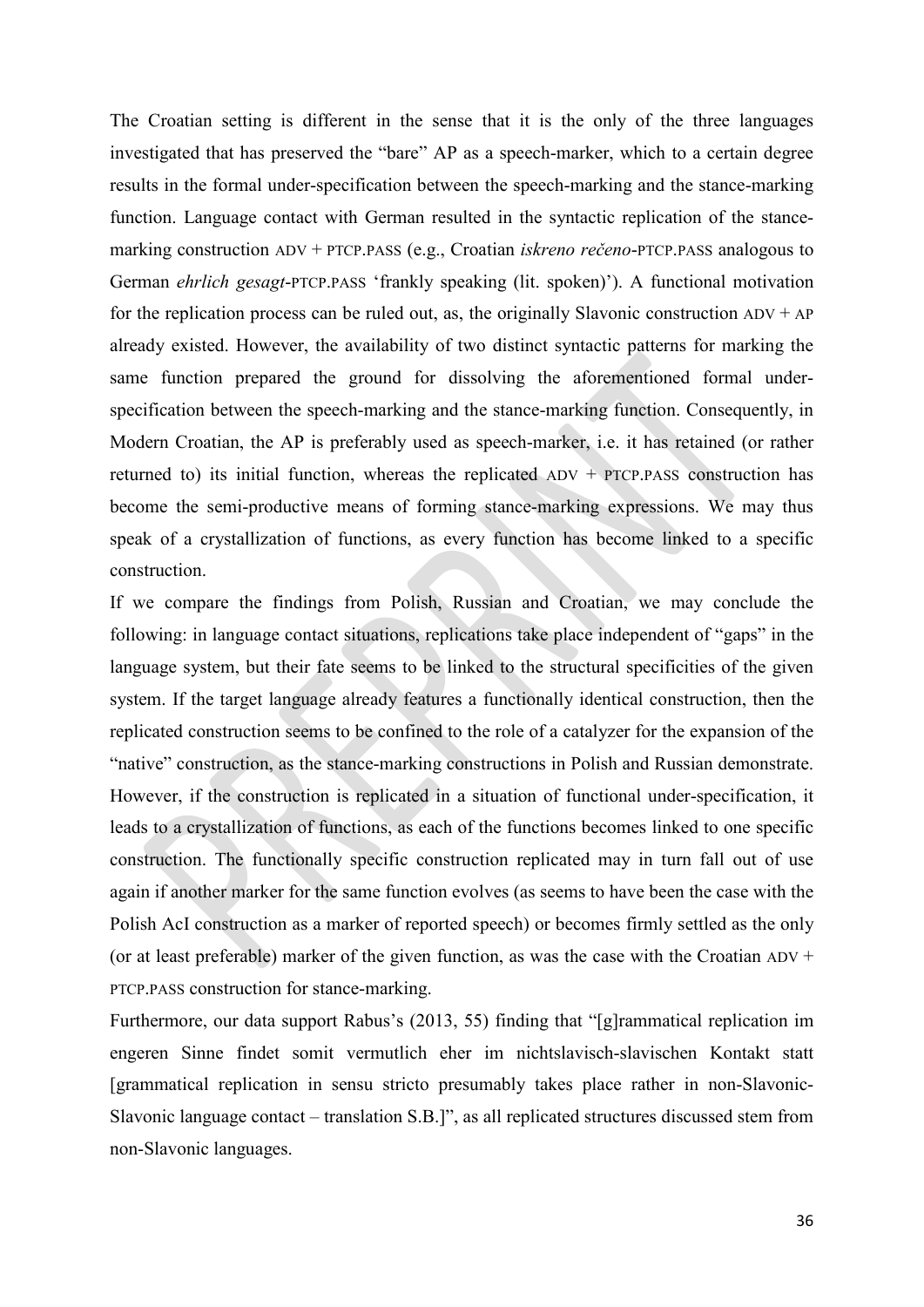## **Bibliography**

- Bajerowa, Irena. 1964. *Kstałtowanie się systemu polskiego języka literackiego w XVIII wieku*. Wrocław et al., Ossolineum.
- Birzer, Sandra. (accepted a) "Formal unity and functional diversity: a corpus-linguistic approach to Russian and Polish adverbial participles with the meaning 'speaking' between discourse and grammar./" In: Fried, Mirjam; Lehečková, Eva (eds.) *Conjunctions vs. Contextualizers*. John Benjamins. (working title) (Ms. 40 pages)
- Birzer, Sandra. (accepted b) "Historical development and contemporary usage of discourse structuring elements based on *verba dicendi* in Croatian." In: Grković-Major, Jasmina; Hansen, Björn; Sonnenhauser, Barbara. (eds.) *Diachronic Slavonic Syntax*. Mouton de Gruyter. (Ms. 53 pages)
- Birzer, Sandra. 2012a. "From subject to subjectivity: Russian discourse structuring elements based on the adverbial participle *govorja* 'speaking'." *Russian Linguistics* 36.3; 221- 249.
- Birzer, Sandra. 2012b. "Von der (in)direkten Rede zum Kommentar. Verba dicendi in griechischen und altkirchenslavischen Konstruktionen der Redewiedergabe." In: Hansen, Björn (Hrsg.) *Diachrone Aspekte slavischer Sprachen*. (Slavolinguistica 16). 197-209. München; Berlin, Otto Sagner.
- Birzer, Sandra. 2015. "Generally speaking, connectivity and conversation management combined. The functions of Russian *voobšče govorja* and Polish *ogólnie mówiąc* 'generally speaking'." *Russian Linguistics* 39.1. DOI 10.1007/s11185-014-9143-0.
- Daiber, Thomas. 2009. *Direkte Rede im Russisch-Kirchenslavischen. Zum pragmatischen Wert des* jako recitativum. In: Besters-Dilger, Juliane; Rabus, Achim (Hrsg.) *Text* – *Sprache – Grammatik. Slavisches Schrifttum der Vormoderne; Festschrift fur Eckhard Weiher.* 363-386. München, Otto Sagner.
- Dehé, Nicole; Kavalova, Yordanka (eds.) 2007. *Parentheticals*. Amsterdam, John Benjamins.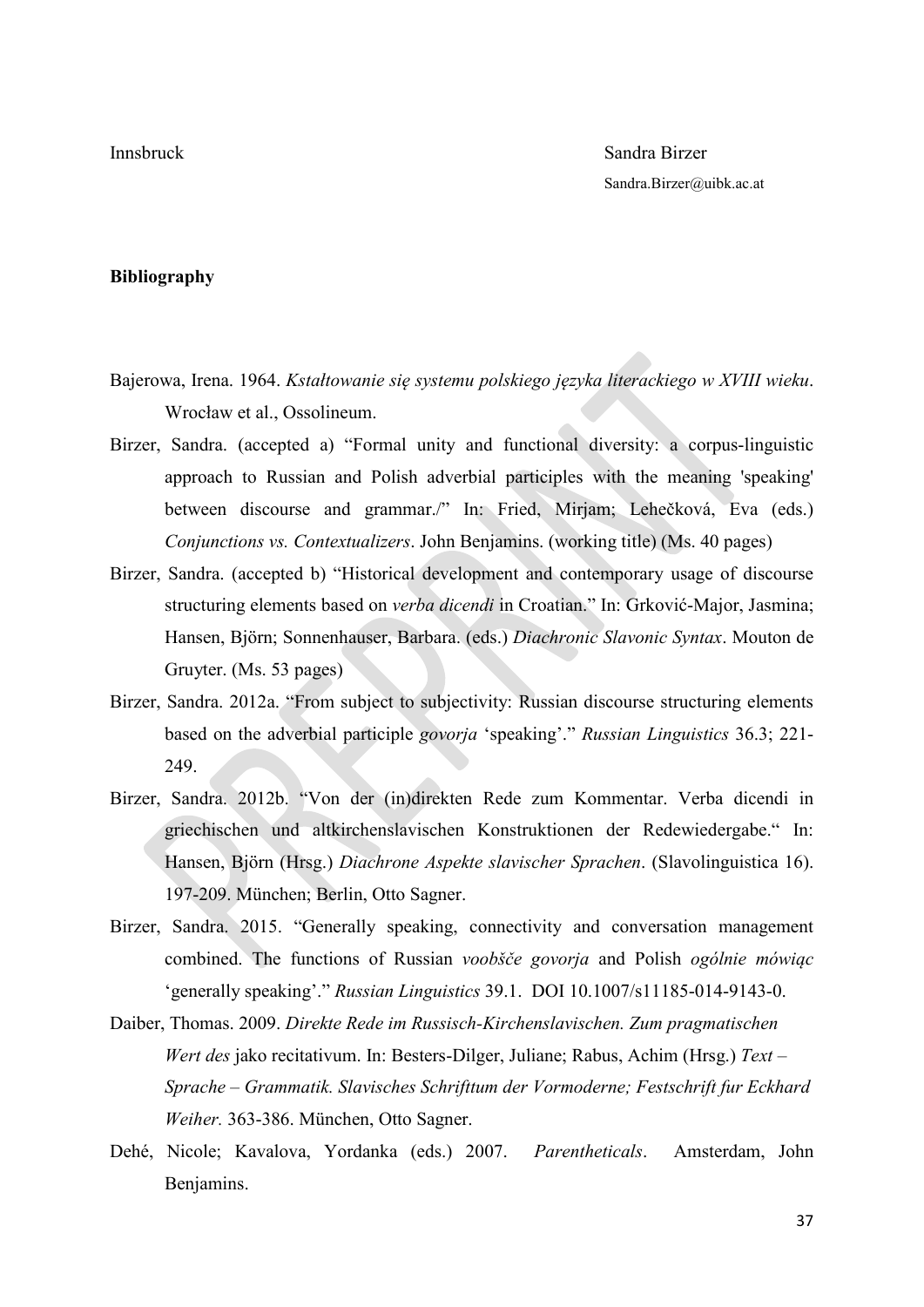- Długosz-Kurczanowa, Krystyna; Dubisz, Stanisław. 2006. *Gramatyka historyczna języka polskiego*. Warszawa, WUW.
- Dubisz, Stanisław. 2007. "Wpływy łaciny na język polski. " *Poradnik językowy* 5/2007; 3-13.
- Finnegan, Ruth. 2011. *Why do we quote? The culture and history of quotation*. Cambridge: Open Book Publishers. [\(http://www.openbookpublishers.com/reader/75](http://www.openbookpublishers.com/reader/75))
- Karaś, Halina. 1996. *Rusycyzmy słownikowe w polszczyźnie okresu zaborow*. Warszawa: Elipsa.
- Karłowicz, Jan. 1984. "Podręcznik czystej polszczyzny dla Litwinow i Petersburszczan: do druku przygotowała Elżbieta Smułkowa." In: Rieger, Janusz; Werenicz, Wiaczesław (eds.) *Studia nad polszczyzną kresową: Tom III* (Prace Językoznawcze 107.). 33-81. Wrocław et al.
- Kaupuż, Anna; Smułkowa, Elżbieta. 1984. "Nieznane prace Jana Karłowicza o języku polskim na Wileńszczyźnie." In: Rieger, Janusz; Werenicz, Wiaczesław (eds.) *Studia nad polszczyzną kresową: Tom III* (Prace Językoznawcze 107.). 82-90. Wrocław et al.
- Keipert, Helmut. 1988. "Sprachprobleme der makkaronischen Dichtung in Polen." *Die Welt der Slaven* 33; 354-388.
- [Kędelska, Elżbieta](https://www.regensburger-katalog.de/InfoGuideClient.ubrsis/search.do?methodToCall=quickSearch&Kateg=100&Content=K%C4%99delska%2C+El%C5%BCbieta); [Kwilecka, Irena;](https://www.regensburger-katalog.de/InfoGuideClient.ubrsis/search.do?methodToCall=quickSearch&Kateg=100&Content=Kwilecka%2C+Irena) Łuczak, Arleta (eds.) 1999-2009. *Słownik Bartłomieja z Bydgoszczy: wersja polsko-łacińska*. Warszwa, Slawistyczny Ośrodek Wydawn.
- Matras, Yaron 1998. "Utterance modifiers and universals of grammatical borrowing." *Linguistics* 36.2; 281 - 331.
- Mączyński, Jan (ed.). 1973. *Lexicon Latino-Polonicum ex optimis Latinae linguae scriptoribus concinnatum*. Köln, Böhlau.
- Meyer, Roland. 2011. *The History of Null Subjects in North Slavonic. A Corpus-Based Diachronic Investigation.* Regensburg. (Ms. Habilitation Thesis, 274 pages).
- Moszyński, Leszek. 1994. "O staropolskim i staroczeskim przekładzie pierwszych zdań Księgi Rodzaju z oryginału hebrajskiego (Biblia Budnego i Kralicka)." In: Kucała, Marian et al. (eds.) *Studia historycznojęzykowe I*. 149-156. Kraków.
- Mymerus, Franciscus. 1997 [re-edition]. *Francisci Mymeri Dictionarium trium linguarum*. Kraków, Collegium Columbinum.
- Nowowiejski, Bogusław. 2007. "Wpływy języka niemieckiego na polszczyznę w zakresie słownictwa." *Poradnik językowy* 5/2007; 14-24.
- Pisarkowa, Krystyna. 1984. *Historia składni języka polskiego*. Wrocław et al.: Ossolineum.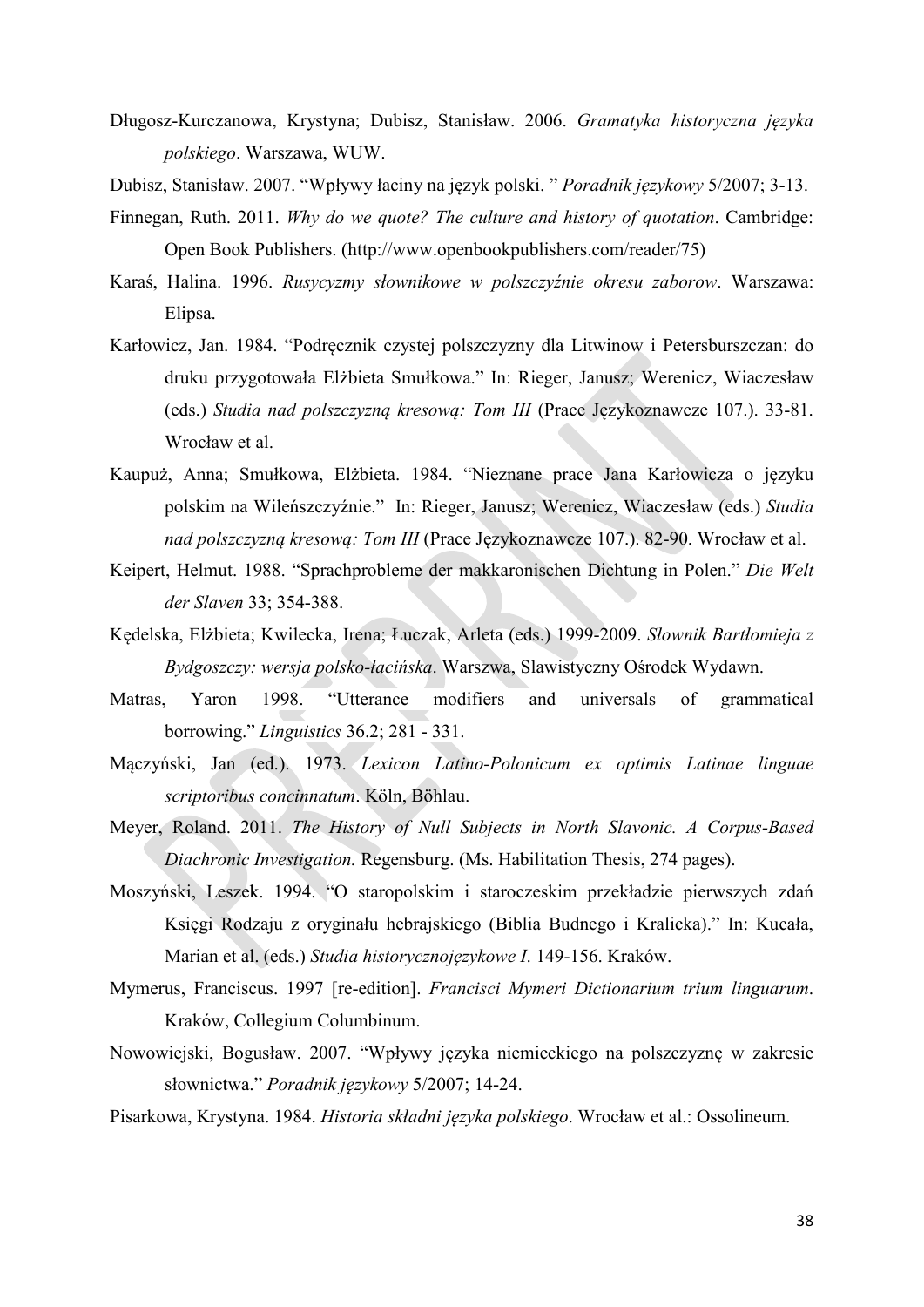- Rabus, Achim. 2013. *Die Rolle des Sprachkontakts fur die slavischen (Standard-)Sprachen (unter besonderer Berucksichtigung des innerslavischen Kontakts)*. Freiburg / Br. (Ms. Habilitation thesis, 467 pages).
- Raecke, Jochen. 1984. Das 18. Jahrhundert im polnischen Satzbau. In: Mehlig, Hans Robert (ed.) *Slavistische Linguistik 1993. Referate des XIX. Konstanzer Slavistischen Arbeitstreffens. Kiel 21.-23.9.1993*. 225-249. München; Otto Sagner.

Riehl, Claudia. 2004. *Sprachkontaktforschung. Eine Einführung*. Tübingen, Niemeyer.

Sakel, Jeanette. 2007. "Types of loan: Matter and pattern." In: Matras, Yaron; Sakel, Jeanette (eds.) *Grammatical Borrowing in Cross-Linguistic Perspective*. 15-29. Berlin / New York, De Gruyter.

*Słownik Polszczyzny XVI wieku*. 1966- . Red. Bąk, St. et al. Wrocław / Warszawa / Kraków.

- Szlifersztejnowa, Salomea. 1968. *Bierne czasowniki zaimkowe (reflexiva) w języku polskim*. Wrocław et al., Ossolineum.
- Večerka, Rudolf. 2002. *Altkirchenslavische (altbulgarische) Syntax. Band IV. Die Satztypen:der zusammengesetzte Satz.* Freiburg i. Br., Weiher.
- Weiss, Daniel. 1984. "Kongruenz vs. Kongruenzlosigkeit: Zur typologischen Entwicklung des Polnischen." *Zeitschrift für Slavische Philologie* 44; 144-192.
- Weiss, Daniel. 2009. "Mögliche Argumentationen zum Nachweis von Calques am Beispiel der polnischen Modalverben." In: Scholze, Lenka; Wiemer, Björn (Hrsg.). *Von Zuständen, Dynamik und Veränderung bei Pygmäen und Giganten.* 129-153. Bochum, Universitätsverlag Dr. N. Brockmeyer.

#### **Abstract**

Das Polnische kennt eine ganze Reihe von diskursstrukturierenden Elementen (DSE), die auf den non-finiten Verbformen *mówiąc* oder *powiedziawszy* bzw. *powiedzieć* oder *rzec* basieren und parenthetisch verwendet werden. Die Bildungen mit *mówiąc* formen dabei ein semiproduktives Muster. Historisch entwickeln sich die DSE aus Konstruktionen zur Markierung von Redewiedergabe und Zitaten, wobei lateinischer Einfluss im Sinne von *pattern* und *matter replication* auftritt. So wird die in frühen Sprachstufen anzutreffende Uneindeutigkeit zwischen direkter und indirekter Rede durch die Replikation des lateinischen AcI aufgelöst, wobei der AcI selbst sowohl auf Latein als auch mit polnischem lexikalischem Material gebildet werden kann. Es kann davon ausgegangen werden, dass lateinische Einfügungen die Unterscheidung von eigentlicher Narration (auf Polnisch) und Zitat (bzw.